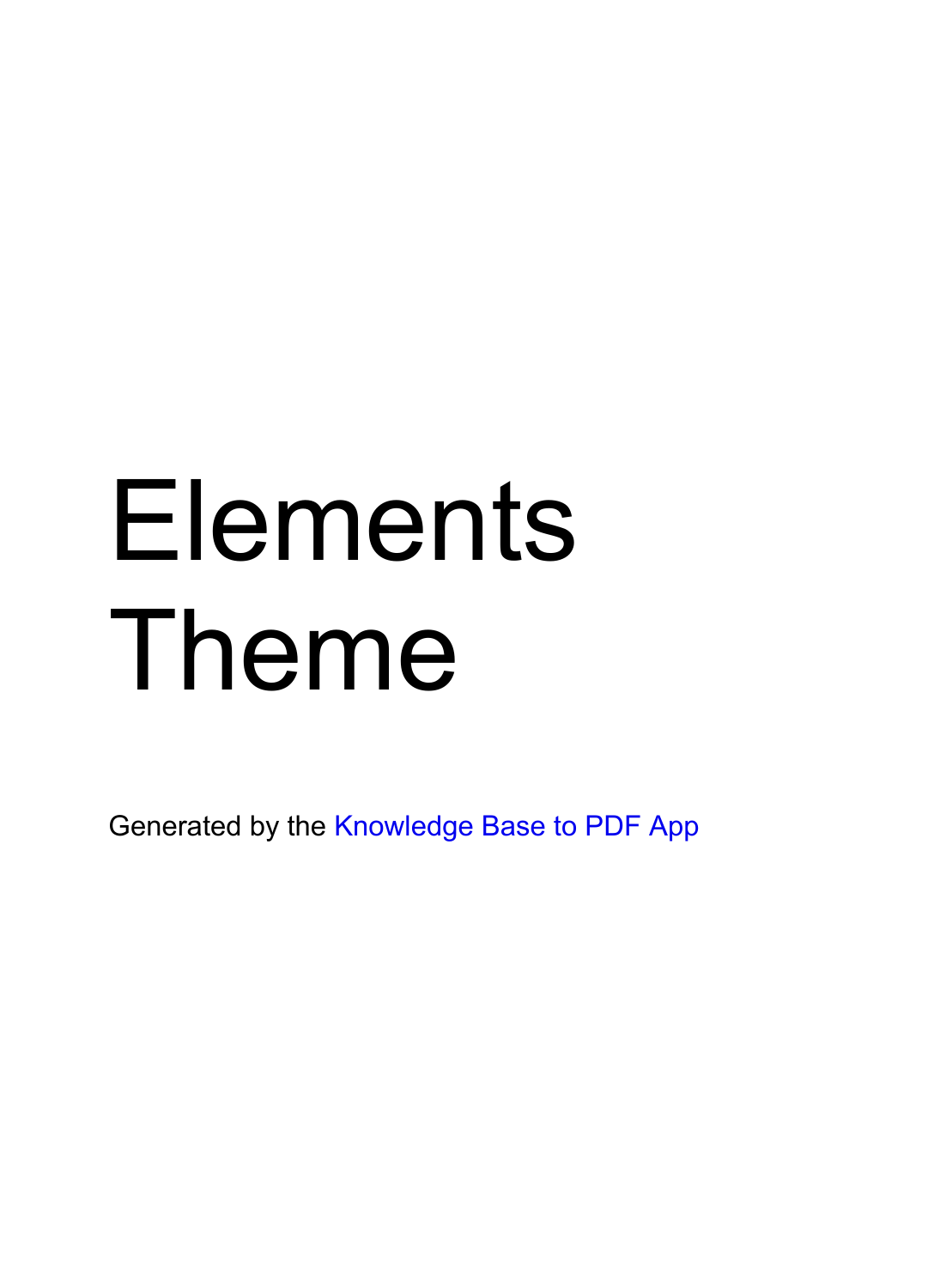| <b>Index</b>                                               |                     |
|------------------------------------------------------------|---------------------|
| <b>Elements Theme</b>                                      | 3                   |
| Changelog                                                  | $\overline{3}$      |
| 12-12-2017 - Update                                        | 3                   |
| 19-06-2019 - Update                                        | 3                   |
| 28-06-2018 - Update                                        | $\overline{4}$      |
| 31-03-2018 - Update                                        | 4                   |
| 21-03-2018 - Update                                        | 4                   |
| 03-02-2018 - Update                                        | $\overline{5}$      |
| 22-01-2018 - Update                                        | $\overline{5}$      |
| 17-01-2018 - Update                                        | $\overline{6}$      |
| 15-05-2019 - Update                                        | 7                   |
| 23-11-2017 - Update                                        | $\overline{7}$      |
| 15-11-2017 - Update                                        | 8                   |
| 02-11-2017 - Update                                        | 8<br>$\overline{8}$ |
| 10-10-2017 - Update<br>06-10-2017 - Launch Theme NA        | $\overline{9}$      |
| 05-10-2017 - Launch Theme EU                               | 9                   |
| 28-08-2017 - Announcement                                  | $\overline{9}$      |
| F.A.Q.                                                     | $\overline{9}$      |
| Is it possible to make the sku appear on the product page? | 10                  |
| Can we lower the amount of page-requests?                  | 10                  |
| Recommanded image sizes                                    | 10                  |
| Documentation (English)                                    | 12                  |
| 5. Elements                                                | 12                  |
| 4. Footer                                                  | 15                  |
| 3. Header                                                  | 15                  |
| 2. Styling                                                 | 16                  |
| 1. Theme                                                   | 18                  |
| Introduction                                               | 20                  |
| Documentation (Dutch)                                      | 20                  |
| 5. Elementen                                               | 20                  |
| 4. Footer                                                  | 24                  |
| 3. Header                                                  | 24                  |
| 2. Styling                                                 | 25                  |
| 1. Thema                                                   | 27                  |
| Introductie                                                | 29                  |
| Documentation (German)                                     | 29                  |
| 5. Elemente                                                | 29                  |
| 4. Footer                                                  | 33                  |
| 3. Header                                                  | 33                  |
| 2. Styling<br>1. Thema                                     | 34<br>36            |
| Einführung                                                 | 38                  |
| Documentation (Francais)                                   | 38                  |
| 5. Éléments                                                | 38                  |
| 4. Footer                                                  | 42                  |
| 3. Header                                                  | 42                  |
| 2. Style                                                   | 43                  |
| 1. Thème                                                   | 45                  |
| Introduction                                               | 47                  |
|                                                            |                     |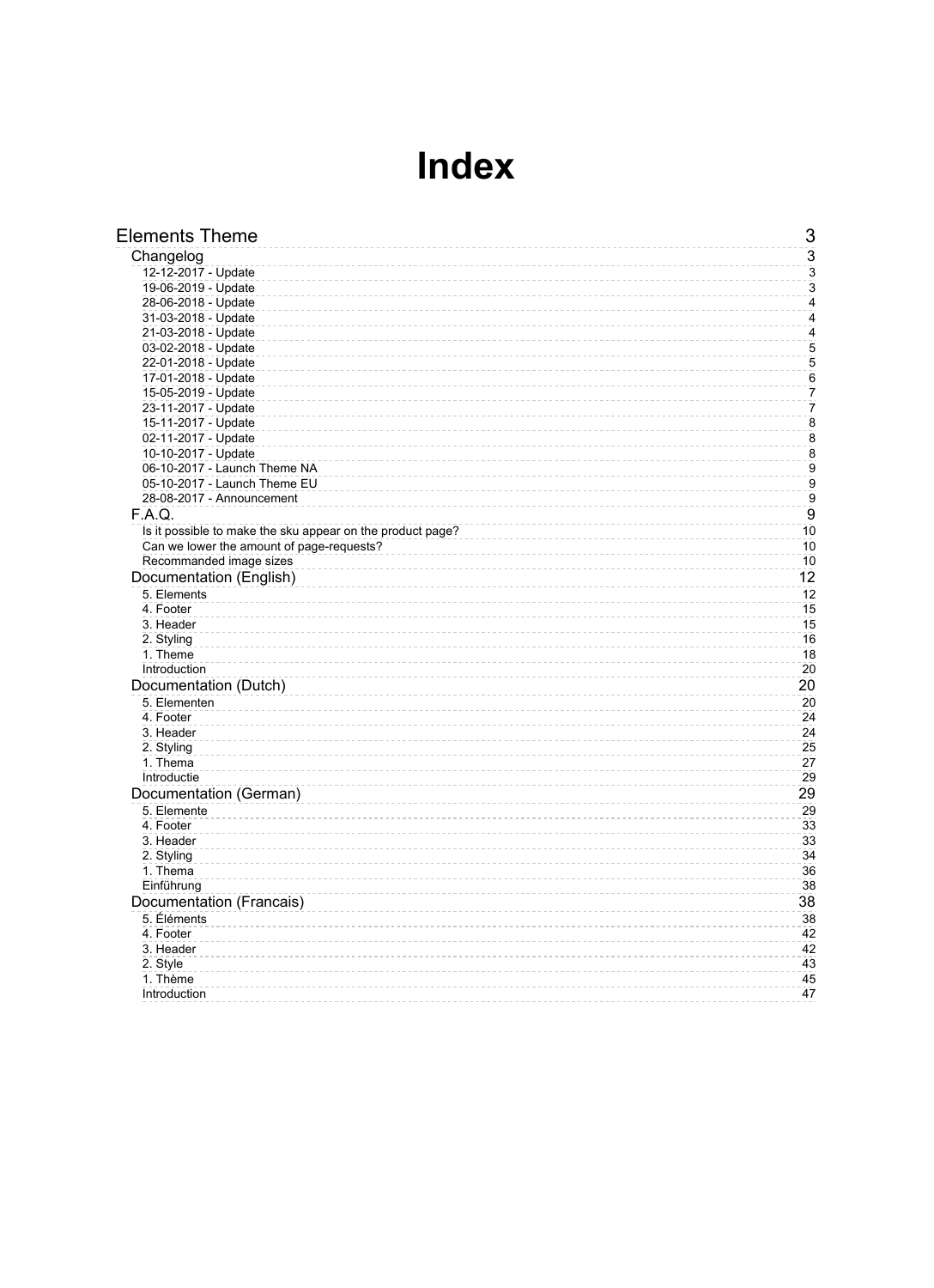## Elements Theme

### <span id="page-2-1"></span><span id="page-2-0"></span>Changelog

### <span id="page-2-2"></span>12-12-2017 - Update

Last updated: 2017-12-12T15:25:22.000Z |Online [Version](https://crivex.zendesk.com/hc/en-us/articles/115004326473-12-12-2017-Update)

- Fix a delivery track bug causing out of stock products to display an unknown delivery time.
- Fix of a bug on the productpage where the specification tab was hidden automatically

- Fix of a bug on the productpage where the specification title was muted and a / would appear in front.

### <span id="page-2-3"></span>19-06-2019 - Update

Last updated: 2019-06-19T12:41:48.000Z | Online [Version](https://crivex.zendesk.com/hc/en-us/articles/360025103853-19-06-2019-Update)

- When you activated discount codes in your Lightspeed eCom dashboard a link will now appear when the cart popup is clicked. It says "discount code?" with a direct link to the Lightspeed cart page instead of redirecting to the checkout page where the possibility to insert a discount code is not given anymore.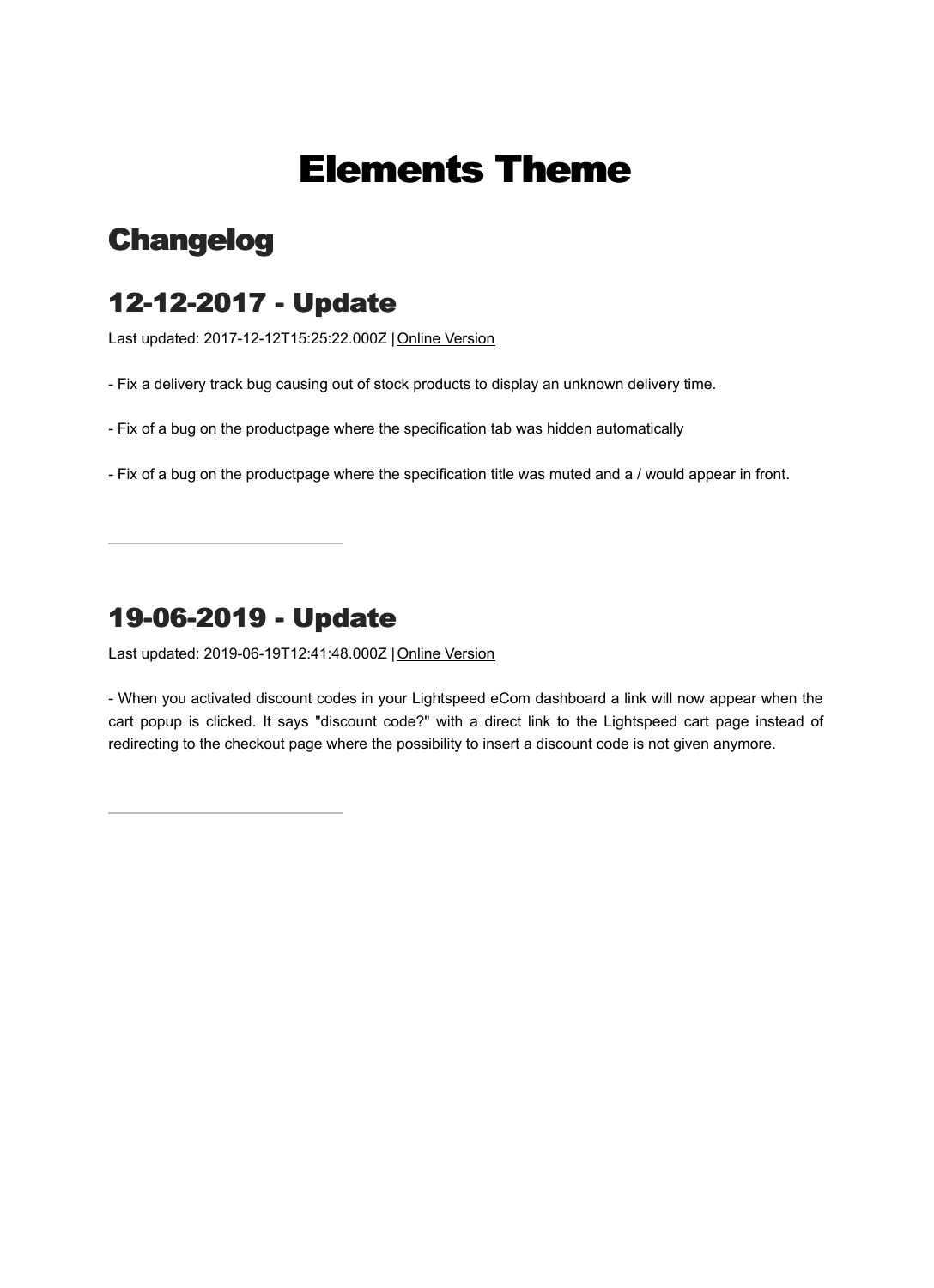### <span id="page-3-0"></span>28-06-2018 - Update

Last updated: 2018-06-28T18:13:00.000Z | Online [Version](https://crivex.zendesk.com/hc/en-us/articles/360006333594-28-06-2018-Update)

- Due to changes in Safari, our menu structure for more than 8 was not correctly displayed. To make it work again we decided to restructure the whole navigation.

The subcategories are now not loaded dynamically in 4 columns but divided over 25% width. This might influence the navigation for some shops. For a good layout, rearrange the subcategories in a way that the least whitespace is shown.

For rearranging go to your categories and than click on the button at the top "rearrange categories".

### <span id="page-3-1"></span>31-03-2018 - Update

Last updated: 2018-03-31T06:57:57.000Z |Online [Version](https://crivex.zendesk.com/hc/en-us/articles/360002591333-31-03-2018-Update)

- Update to the newsletter code. Form had an issue submitting correctly. This is due to an class ID switch. Now the form submits correctly again.

### <span id="page-3-2"></span>21-03-2018 - Update

Last updated: 2018-03-21T01:18:49.000Z |Online [Version](https://crivex.zendesk.com/hc/en-us/articles/360002190434-21-03-2018-Update)

- The H2 tag on the catalog and collection pages have now changes to H1.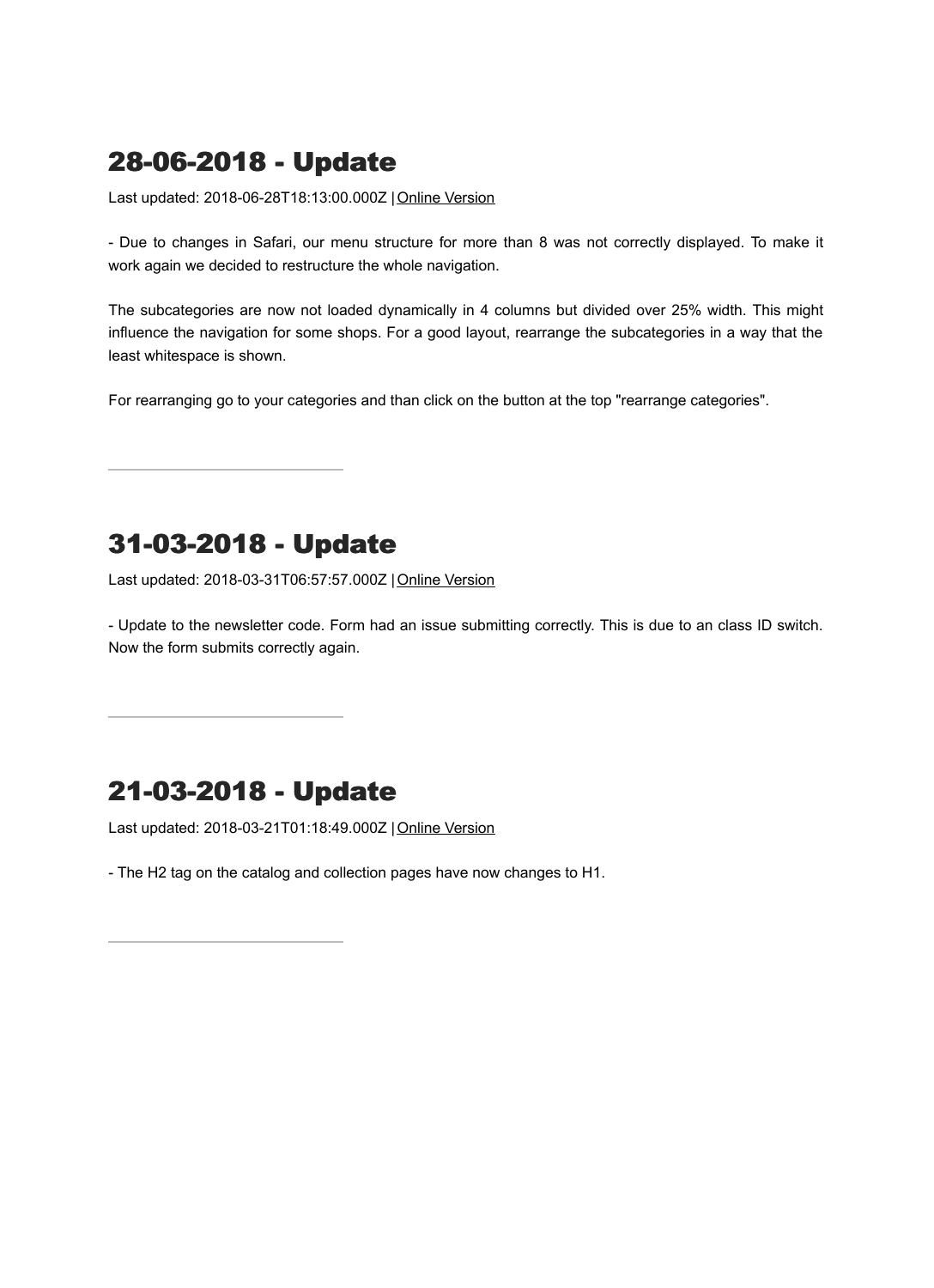### <span id="page-4-0"></span>03-02-2018 - Update

Last updated: 2018-02-03T18:09:01.000Z | Online [Version](https://crivex.zendesk.com/hc/en-us/articles/360000650034-03-02-2018-Update)

- Fixing a displaying error of all brands on the brands page. From {{ brand in shop.brands }} to {{ brand in brands }}.

- Fix of a menu displaying error on NA server

### <span id="page-4-1"></span>22-01-2018 - Update

Last updated: 2018-01-22T22:14:03.000Z |Online [Version](https://crivex.zendesk.com/hc/en-us/articles/360000236273-22-01-2018-Update)

- Fixing the cart bug on the product page when a product is added but needed to stay on same page after adding.

- A new temporary image placeholder on the productpage when the product has no image.

- Banner 1 adjusted heigth on mobile devices on NA server.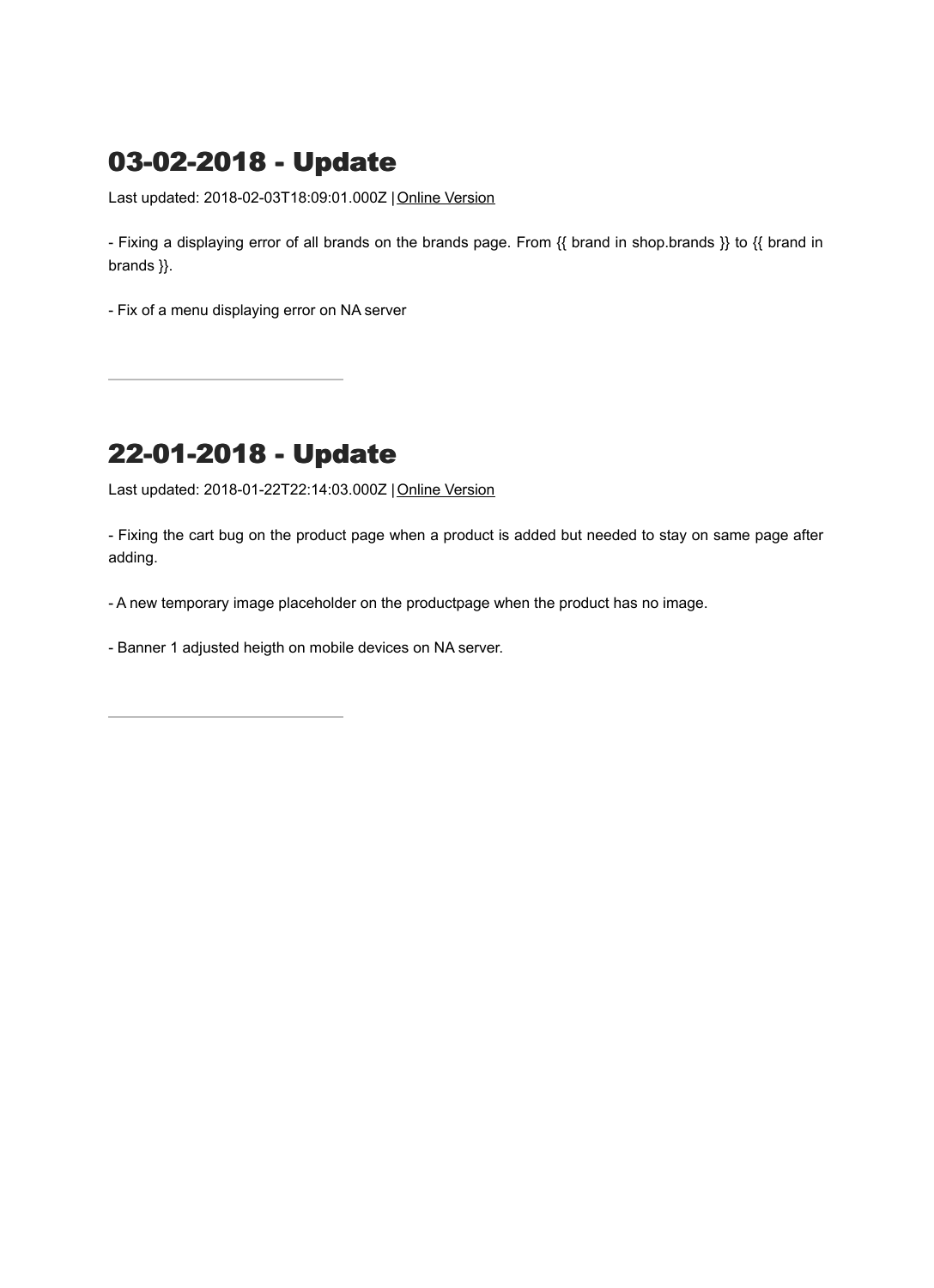### <span id="page-5-0"></span>17-01-2018 - Update

Last updated: 2018-01-17T00:34:01.000Z | Online [Version](https://crivex.zendesk.com/hc/en-us/articles/360000076793-17-01-2018-Update)

- Seperate the Animate.css script from css-owlcarousel.css
- Delete unleading path to css-style-elements script on the Fixed.rain file
- Updated style.css file
- Rename of the js-header-click.js file to js-header.js
- Delete the following outcommented and double lines from the Fixed.rain

<script src="{{ 'js-jquery.js' | url\_asset }}"></script> <script src="{{ 'js-jquery-ui.js' | url\_asset }}"></script> <script src="{{ 'js-bootstrap.js' | url\_asset }}"></script>

- Added the jquery-menu-aim script for smoothing up navigation experience.
- Rearranged the css-responsive.css file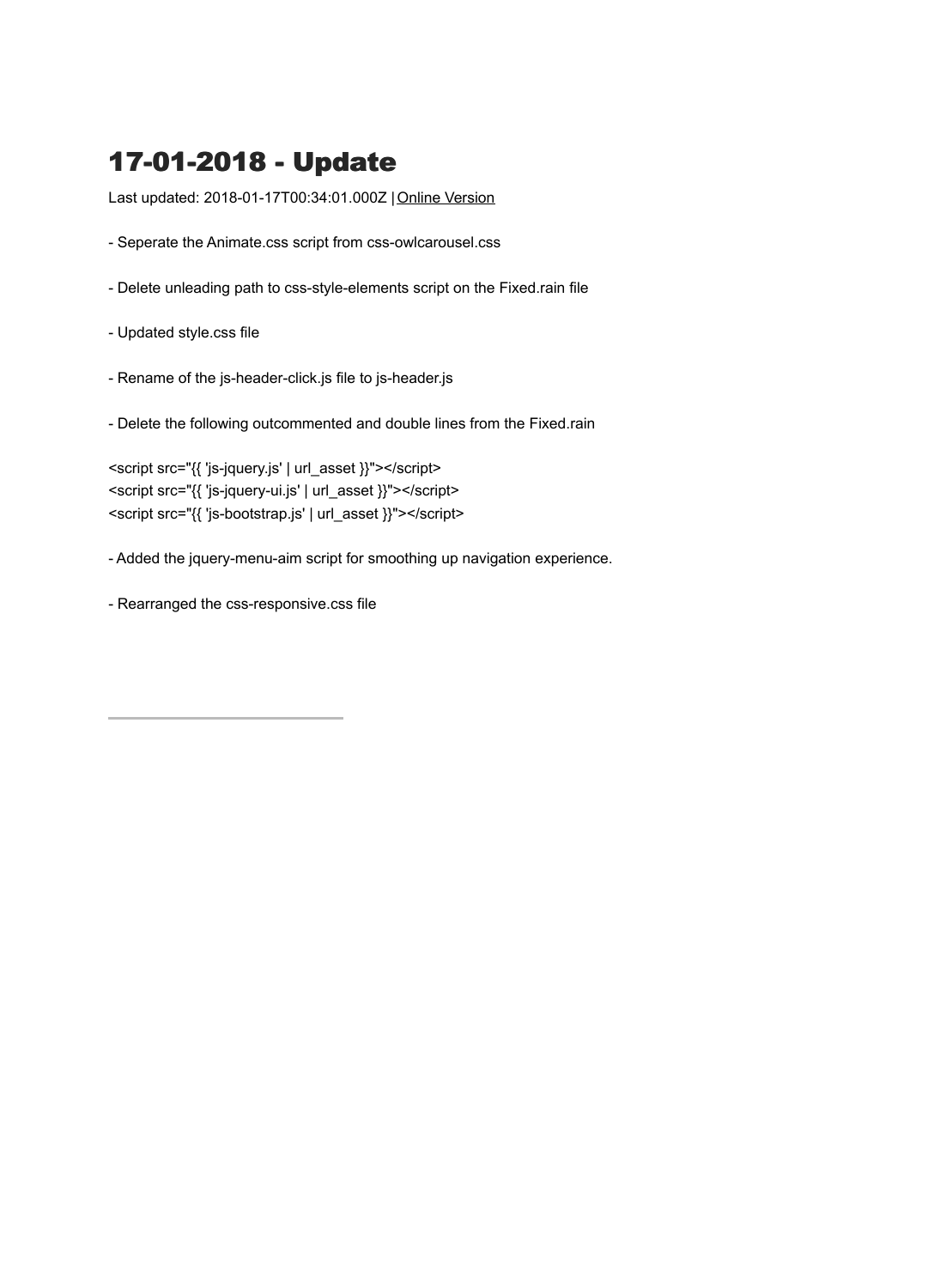### <span id="page-6-0"></span>15-05-2019 - Update

Last updated: 2019-05-15T14:43:58.000Z |Online [Version](https://crivex.zendesk.com/hc/en-us/articles/360022948334-15-05-2019-Update)

- Updated Translation issues in the header

- If there's no popular suggestions mentioned in the theme settings, the header won't be shown in the search popup.

- Product bundles on the product pages are now updated and displayed correctly.

- In cart button formatting change for mobile viewports

- In cart popup now shows a trashcan button so customers can delete a product from the cart.

- When on the cart page on mobile. There was no possibility to change the quantity. This was due to an js error in the core files. This should now be possible again.

### <span id="page-6-1"></span>23-11-2017 - Update

Last updated: 2017-11-23T15:49:35.000Z |Online [Version](https://crivex.zendesk.com/hc/en-us/articles/115003868834-23-11-2017-Update)

Fix of the USP links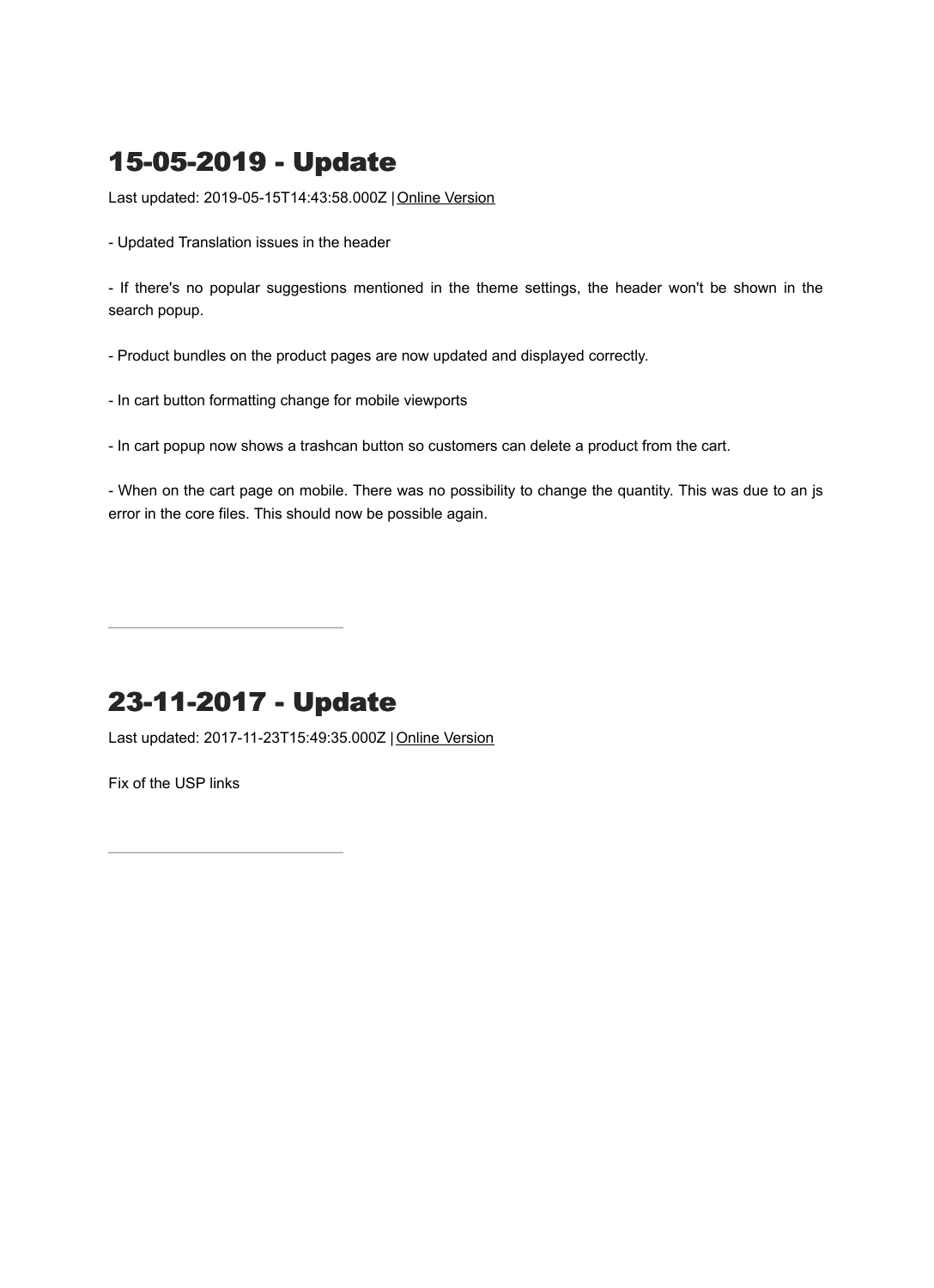### <span id="page-7-0"></span>15-11-2017 - Update

Last updated: 2017-11-16T01:16:54.000Z | Online [Version](https://crivex.zendesk.com/hc/en-us/articles/115003652133-15-11-2017-Update)

- CSS update: banners now display correctly on mobile devices
- HTML update: banners now display correctly on mobile devices

### <span id="page-7-1"></span>02-11-2017 - Update

Last updated: 2017-11-16T01:15:12.000Z | Online [Version](https://crivex.zendesk.com/hc/en-us/articles/115003669894-02-11-2017-Update)

- CSS update
- HTML update

### <span id="page-7-2"></span>10-10-2017 - Update

Last updated: 2017-11-16T01:14:23.000Z |Online [Version](https://crivex.zendesk.com/hc/en-us/articles/115003652113-10-10-2017-Update)

Fix: Menu becomes scrollable with more than 5 items on desktops

Fix: Translation issues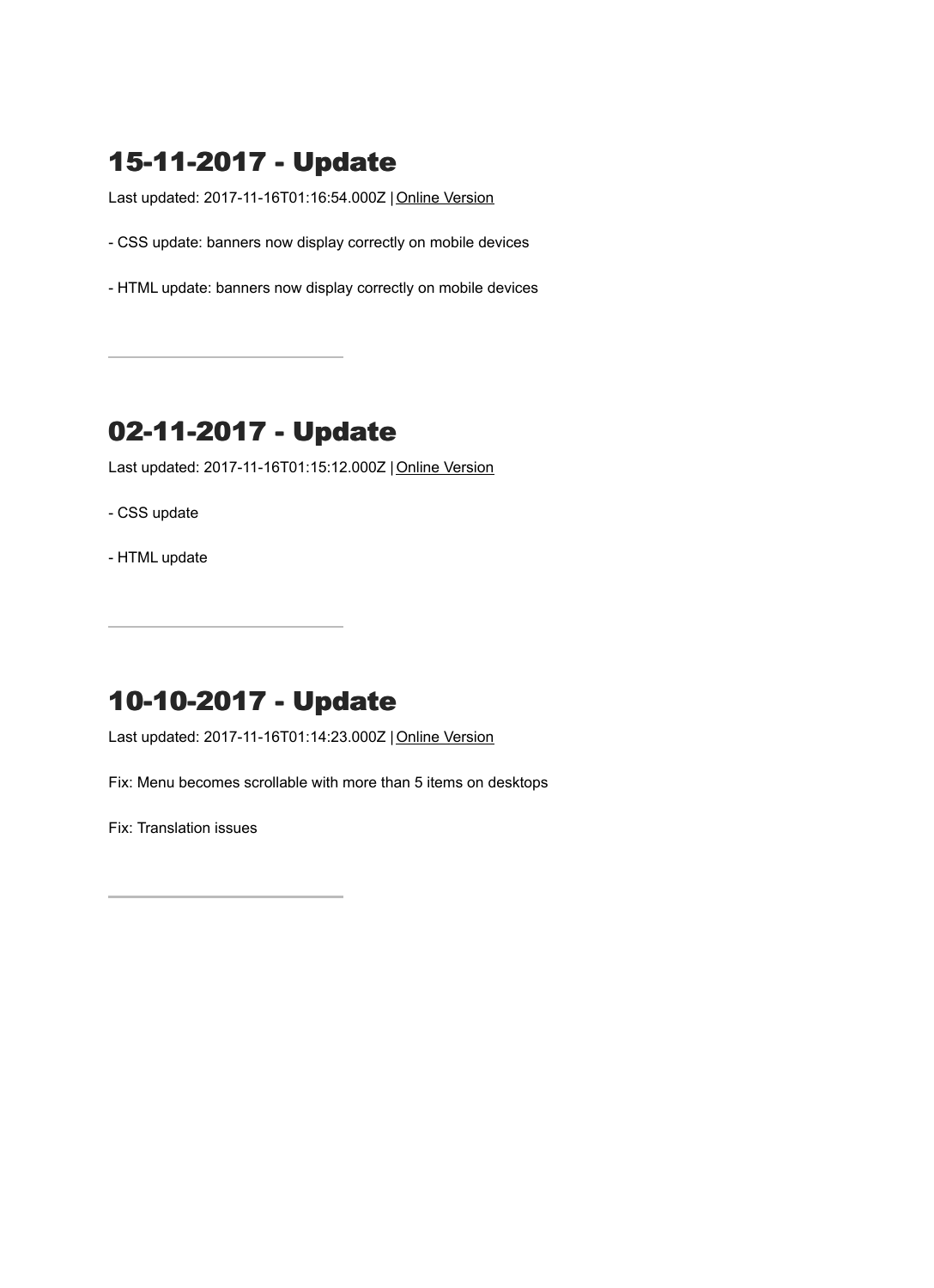### <span id="page-8-0"></span>06-10-2017 - Launch Theme NA

Last updated: 2017-11-16T01:12:53.000Z | Online [Version](https://crivex.zendesk.com/hc/en-us/articles/115003669874-06-10-2017-Launch-Theme-NA)

New: Launch of the Element Theme in North America!

### <span id="page-8-1"></span>05-10-2017 - Launch Theme EU

Last updated: 2017-11-16T01:11:59.000Z | Online [Version](https://crivex.zendesk.com/hc/en-us/articles/115003652093-05-10-2017-Launch-Theme-EU)

New: Launch of the Element Theme in Europe!

### <span id="page-8-2"></span>28-08-2017 - Announcement

Last updated: 2017-11-16T01:10:55.000Z |Online [Version](https://crivex.zendesk.com/hc/en-us/articles/115003652073--28-08-2017-Announcement)

New: creation of the saleswebsite for the Elements Theme for Lightspeed

### <span id="page-8-3"></span>F.A.Q.

### <span id="page-8-4"></span>Is it possible to make the sku appear on the product page?

Last updated: 2018-03-21T01:33:13.000Z | Online [Version](https://crivex.zendesk.com/hc/en-us/articles/360002192113-Is-it-possible-to-make-the-sku-appear-on-the-product-page-)

Yes, through custom work we can make the SKU of a product appear on the productpage. Please send in an email with the URL to your shop so we can send you a quote.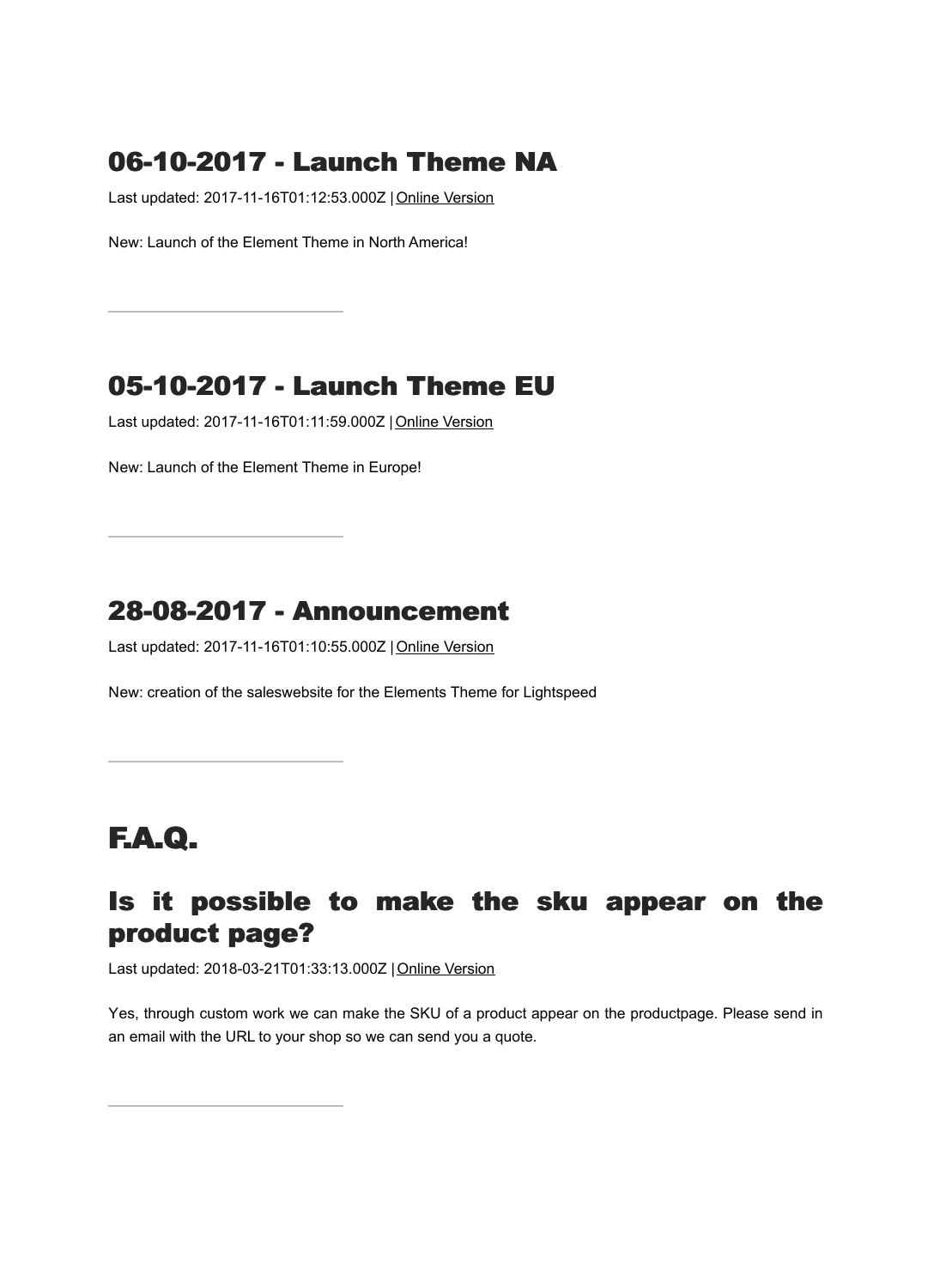### <span id="page-9-0"></span>Can we lower the amount of page-requests?

Last updated: 2018-03-21T01:31:51.000Z | Online [Version](https://crivex.zendesk.com/hc/en-us/articles/360002190634-Can-we-lower-the-amount-of-page-requests-)

The number of requests is normal. It basically needs to load every item displayed on the website together with the JS and CSS scripts. However you may minimize the size of the request. For example throw all your images into a [compressor.](http://compressjpeg.com/) Through custom work, we can also compile all the JS and CSS scripts. However it's a pain whenever changes to the stylesheets should be made.

<span id="page-9-1"></span>Recommanded image sizes

Last updated: 2017-11-16T08:31:27.000Z |Online [Version](https://crivex.zendesk.com/hc/en-us/articles/115003678854-Recommanded-image-sizes)

**General**

Logo: 290 x 100 pixels

Sliderimage: 1920 x 580 pixels

### **Product / Category / Brand**

Product: 450 x 450 pixels

Category: 450 x 450 pixels

Brand: 170 x 170 pixels

#### **Banners**

*Note: When inserting a banner image in a "homepage banner (x) image" slot, you automatically enlarge the banner template with one level.*

**Banner Template with 1 image:** 

Homepage Banner 1 image: 1140 x 450 pixels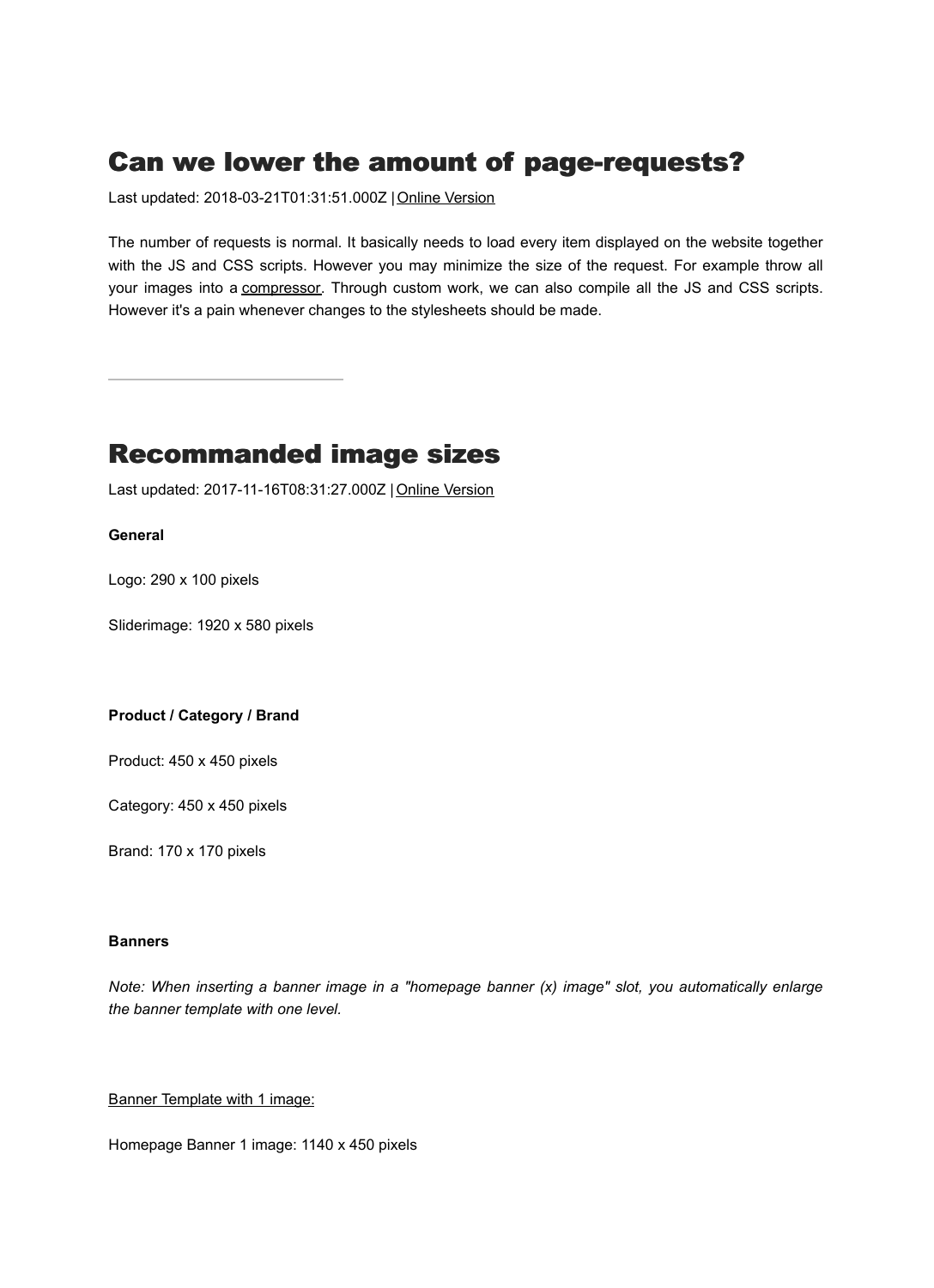#### Banner Template with 2 image:

Homepage Banner 1 image: 1024 x 512 pixels Homepage Banner 2 image: 1024 x 512 pixels

Banner Template with 3 image:

Homepage Banner 1 image: 1200 x 800 pixels Homepage Banner 2 image: 1200 x 800 pixels Homepage Banner 3 image: 1200 x 800 pixels

Banner Template with 4 image: Homepage Banner 1 image: 1024 x 1024 pixels Homepage Banner 2 image: 1024 x 1024 pixels Homepage Banner 3 image: 1024 x 1024 pixels Homepage Banner 4 image: 1024 x 512 pixels

### <span id="page-10-0"></span>Documentation (English)

### <span id="page-10-1"></span>5. Elements

Last updated: 2018-04-03T23:11:43.000Z | Online [Version](https://crivex.zendesk.com/hc/en-us/articles/360002684254-5-Elements)

As explained in our introduction, the elements are the most interesting part of the theme. They give you the opportunity to shape and build the perfect layout for your shop. Each element has it's own content and adjustment settings. There are 8 elements in total: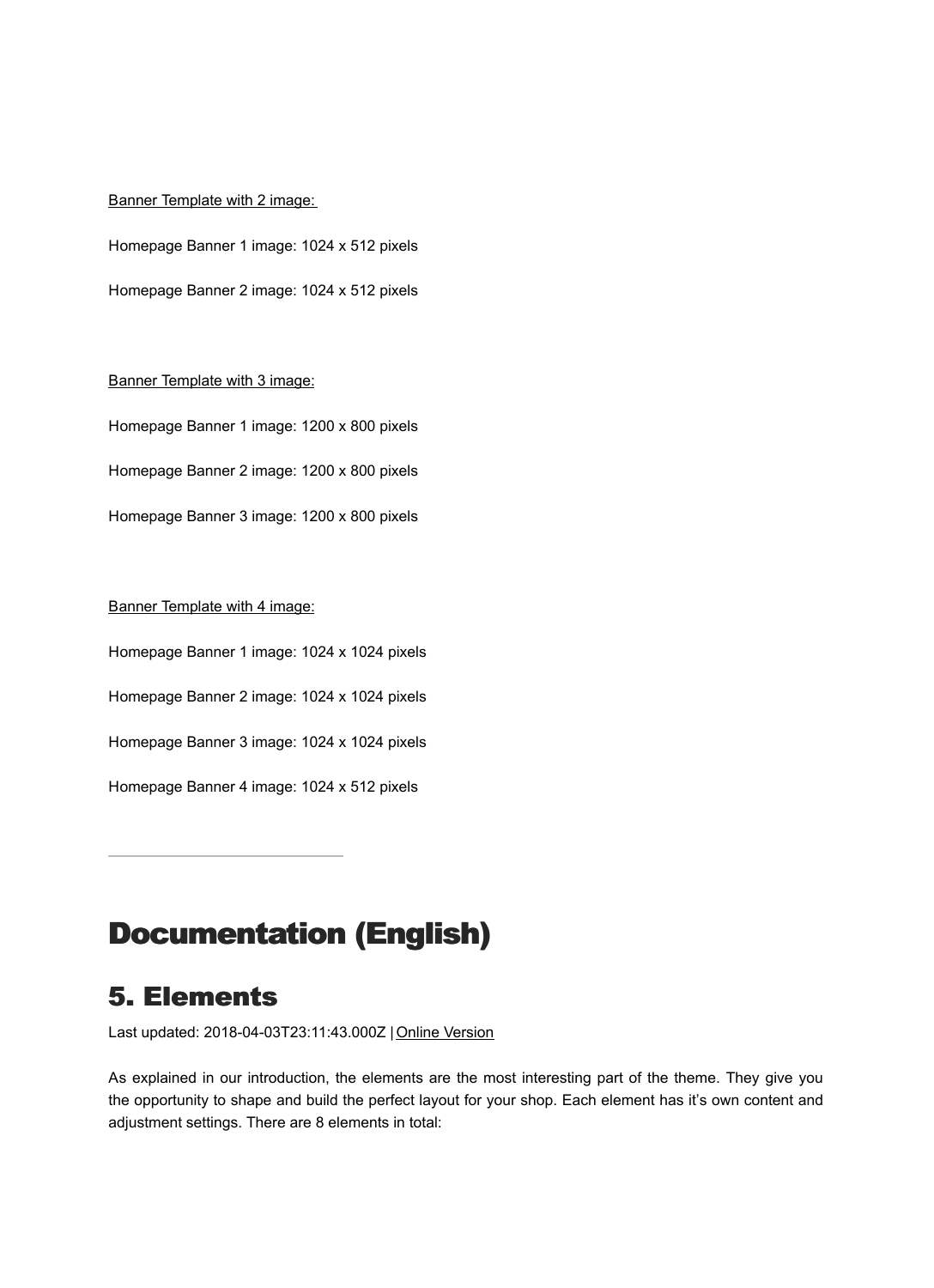- ‐ Slider element
- ‐ Category element
- ‐ Product element
- ‐ Brand element
- ‐ Tag element
- ‐ Banner element
- ‐ Unique selling point element

For each element you have several options to choose how you want to display the element. Finally, you can order the elements the way you like on the homepage through the 6.1 Hompage / Layout settings!

#### 5.1 Element / Slider

The slider appears at the top of your store when activated. The image will stretch over the fullwidth of the page so make sure to upload slide images in the correct dimensions. As standard, you can add up to 3 slides in the Elements theme. If you need more slides, please consult our customization support desk.

‐ Slider speed: This defines how quick you want the slider to change to the next slide. The standard is 5000 milliseconds. If you want it faster you can opt for 2500. If you want to make it change slower you can choose for 10000 milliseconds.

‐ Slide activation: With this setting you can choose to show that particular slide or not. This way you can quickly activate recurrent slides for example.

‐ Slide background image: since high resolution images are not fully supported by Lightspeed we build a workaround to give you the possibility to upload every size of image. Go in the backoffice of your Lightspeed store to Tools and go to Files. Upload the image you want to use as a slide. When saved a download link becomes available. Use this link in the setting.

‐ Slide Text Color: This is the color given to the button and text for the slide.

‐ Slide Text: Every slide can contain text which resizes automatically on mobile devices

‐ Slide Button: With the slide button you can link the slide to a page. When you use your store internationally and different languages you can insert links to the catalog, collection, brand of blog page.

#### 5.2 Element / Categories

On the homepage you can display the category element. It has the following options:

‐ Category header: There are 4 different ways to display the header above the element. The last style makes the header invisible. The text used for the header can also be adjusted

‐ Category Layout: Choose to display the categories in columns of 3, 4 or 6. You can also choose padding around each category giving it whitespace around.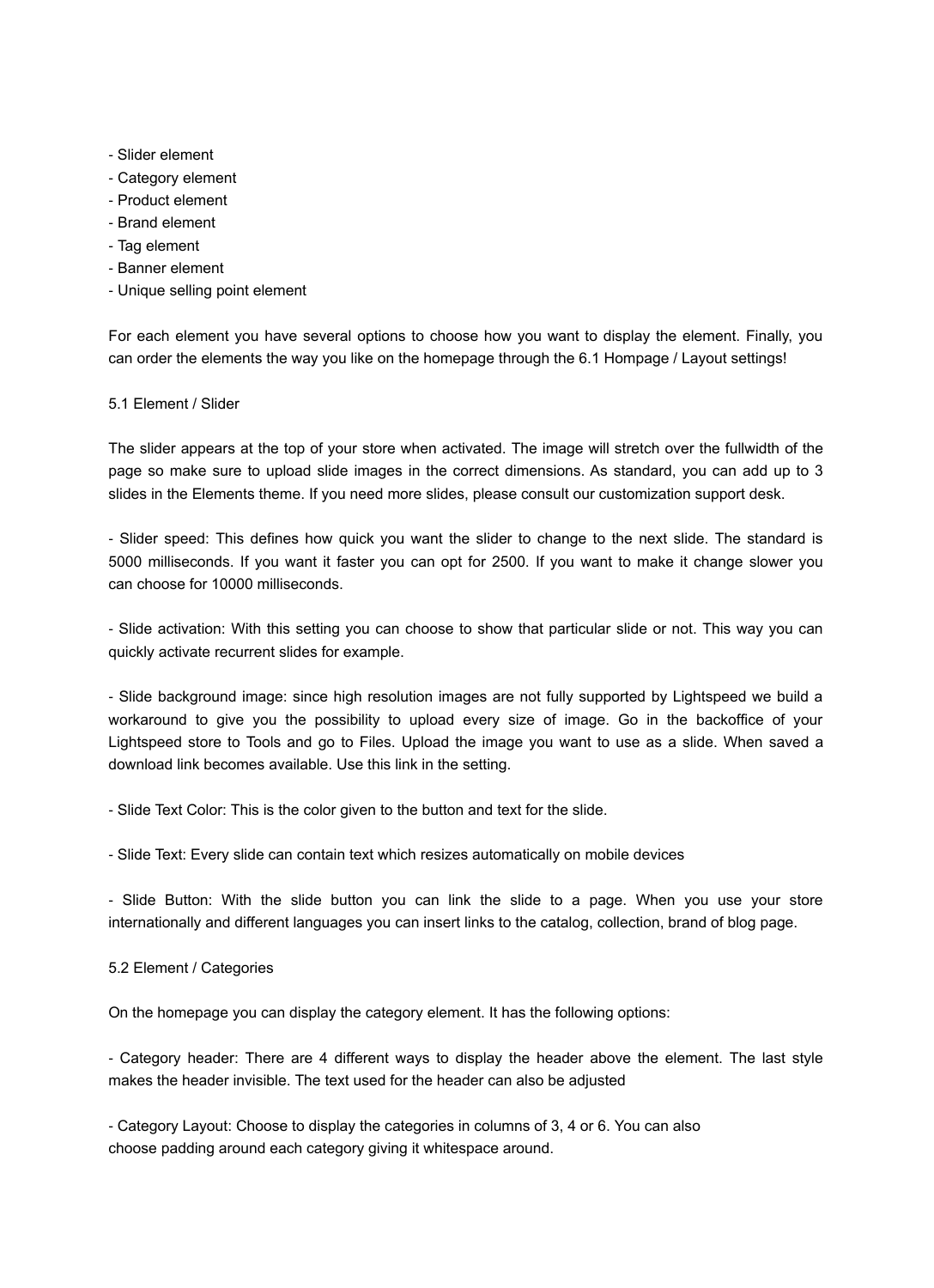‐ Category Style: Change the appearance of the categories by picking one of 4 styles to choose from.

‐ Category Border style: Every element can have 3 border options. No border, a lined border or a border with shadow around.

‐ Category Hover effect: When hovering over the element a responsive effect can occur. Choose between 15 great effects for all elements.

5.3 Element / Products

On the homepage you can display the product element. It has the following options:

‐ Product header: There are 4 different ways to display the header above the element. The last style makes the header invisible. The text used for the header can also be adjusted

‐ Product Layout: Choose to display the products in columns of 3, 4 or 6. You can also choose padding around each element giving it whitespace around.

‐ Product Style: Change the appearance of the products by picking one of 3 styles to choose from.

‐ Product Border style: Every element can have 3 border options. No border, a lined border or a border with shadow around.

‐ Product Hover effect: When hovering over the element a responsive effect can occur. Choose between 15 great effects for all elements.

5.4 Element / Brands

On the homepage you can display the brand element. It has the following options:

‐ Brand header: There are 4 different ways to display the header above the element. The last style makes the header invisible. The text used for the header can also be adjusted

‐ Brand Layout: Choose to display the brands in columns of 3, 4, 6 or 10. You can also choose padding around each element giving it whitespace around.

‐ Brand Style: Change the appearance of the categories by picking one of 4 styles to choose from.

‐ Brand Border style: Every element can have 3 border options. No border, a lined border or a border with shadow around.

‐ Brand Hover effect: When hovering over the element a responsive effect can occur. Choose between 15 great effects for all elements.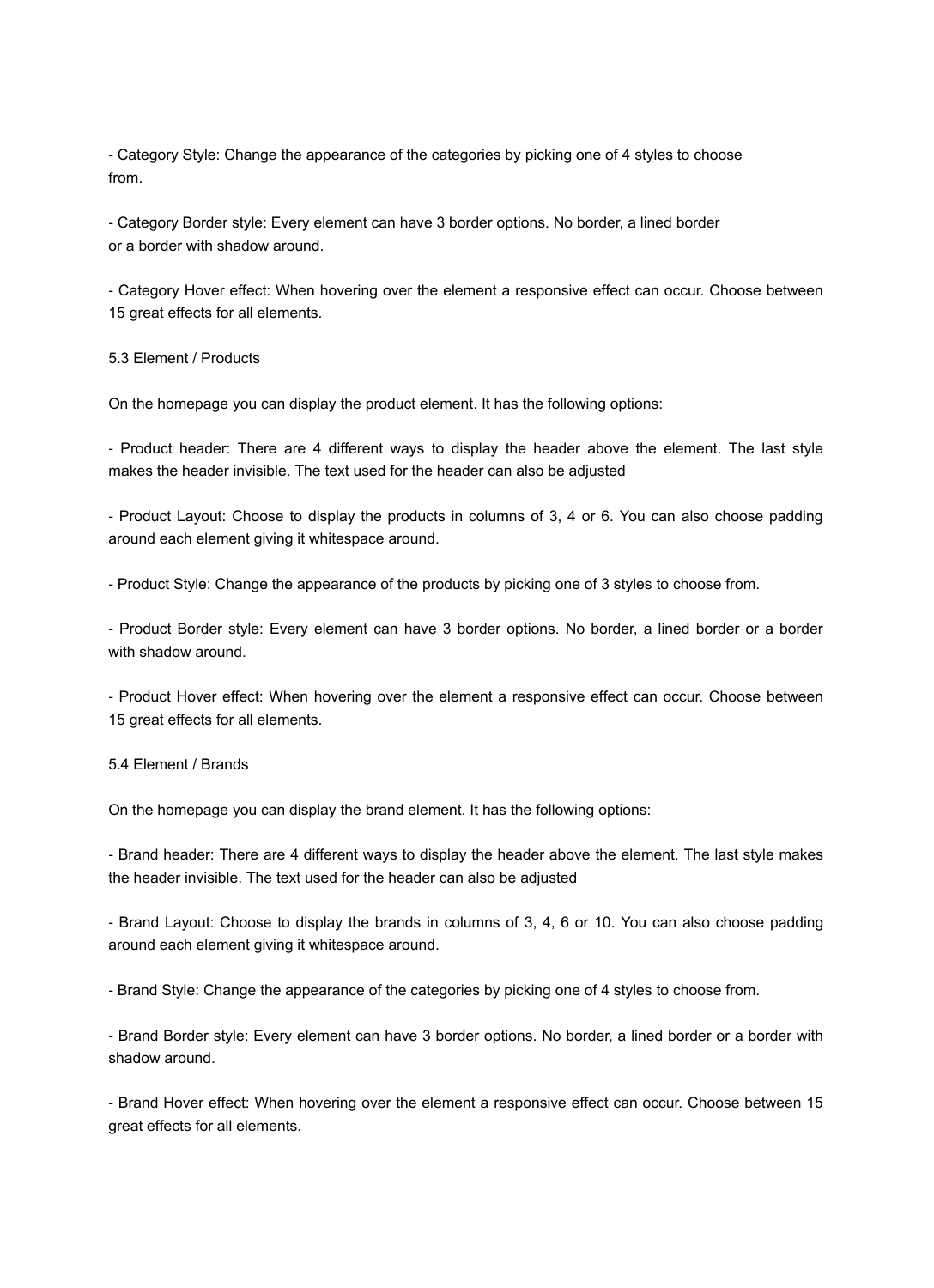5.5 Element / Tags

On the homepage you can display the tag element. It has the following options:

‐ Tag header: There are 4 different ways to display the header above the element. The last style makes the header invisible. The text used for the header can also be adjusted.

5.6 Element / Blogs

On the homepage you can display the blog element. It has the following options:

‐ Blog header: There are 4 different ways to display the header above the element. The last style makes the header invisible. The text used for the header can also be adjusted

‐ Blog Layout: Choose to display the elements in columns of 3, 4 or 6. You can also choose padding around each element giving it whitespace around.

‐ Blog Style: Change the appearance of the elements by picking one of 4 styles to choose from.

‐ Blog Border style: Every element can have 3 border options. No border, a lined border or a border with shadow around.

‐ Blog Hover effect: When hovering over the element a responsive effect can occur. Choose between 15 great effects for all elements.

#### 5.7 Element / Banner

There are four different ways to display the banner element. When uploading an image as a banner image you activate a new format. Below you see the different setups:

- ‐ 1 image
- ‐ 2 images
- ‐ 3 images
- ‐ 4 images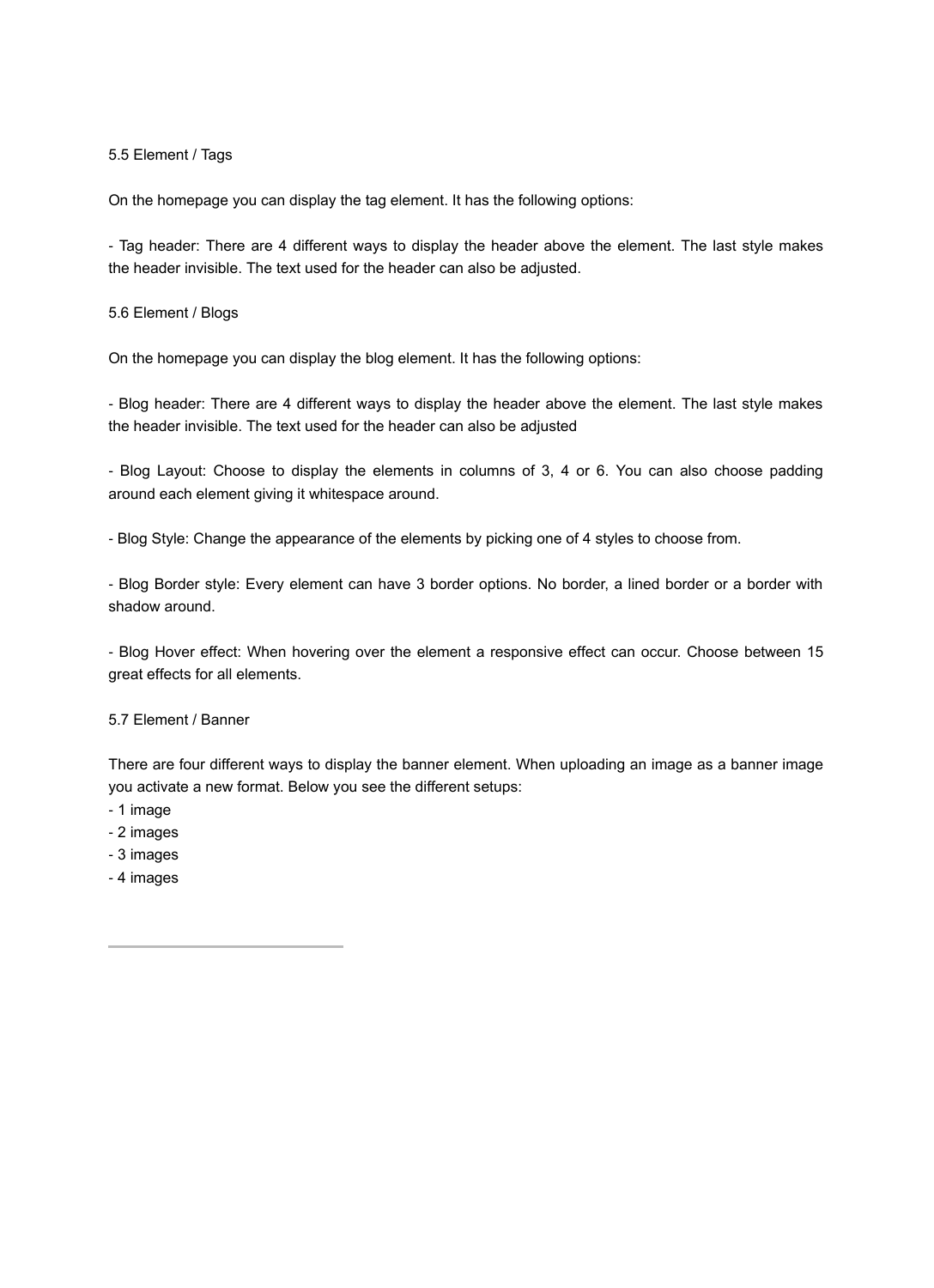### <span id="page-14-0"></span>4. Footer

Last updated: 2018-04-03T22:59:49.000Z | Online [Version](https://crivex.zendesk.com/hc/en-us/articles/360002684034-4-Footer)

The footer is covers the bottom of your shop. It includes the mail subscription form, social media buttons, links to formal pages as for example customer support, sitemap and some brief information about your store. Below it will show all the payment options available.

‐ Hallmarks appear at the top of the footer.

Footer style: At the launch, the theme will include only one footer style. We will announce new footer styles through our Crivex Newsletter. So, make sure you sign up for it as well!

4.1 Footer / Color You can customize the footer of your shop further with colors.

‐ Footer background: This is the background of the footer

‐ Footer text color: Here you can change the color of the text in the footer

‐ Footer hover color: When hovering over links in the footer, these will lighten up with this color.

### <span id="page-14-1"></span>3. Header

Last updated: 2018-04-03T22:53:54.000Z | Online [Version](https://crivex.zendesk.com/hc/en-us/articles/360002704133-3-Header)

The header is part displayed at the top of every page in your shop. It is the same throughout your store and includes the display of the logo, the currency and language options, the cart and search button and the main navigation.

We have been looking for a new and slicker way of displaying the menu. Since our themes are being used by smaller businesses with not so many products in a few categories as well as companies needing a bigger amount of submenu's we had to find a way to make it work for everybody. Looking at some of our nation's biggest online stores as for example Amazon of Bol.com we figured a collapsing fixed megamenu was the way to go. Since the navigation is at the heart of our designs, we started by making this work first. Not only on desktops but as well on mobile devices.

The menu is represented by a big bar. Once clicked on, the menu will collapse from there. We found out that customers love to click on a menu bar. Since this will trigger the feeling of control over where to browse to through the store. Once the menu opens, it's megamenu structure will give the user the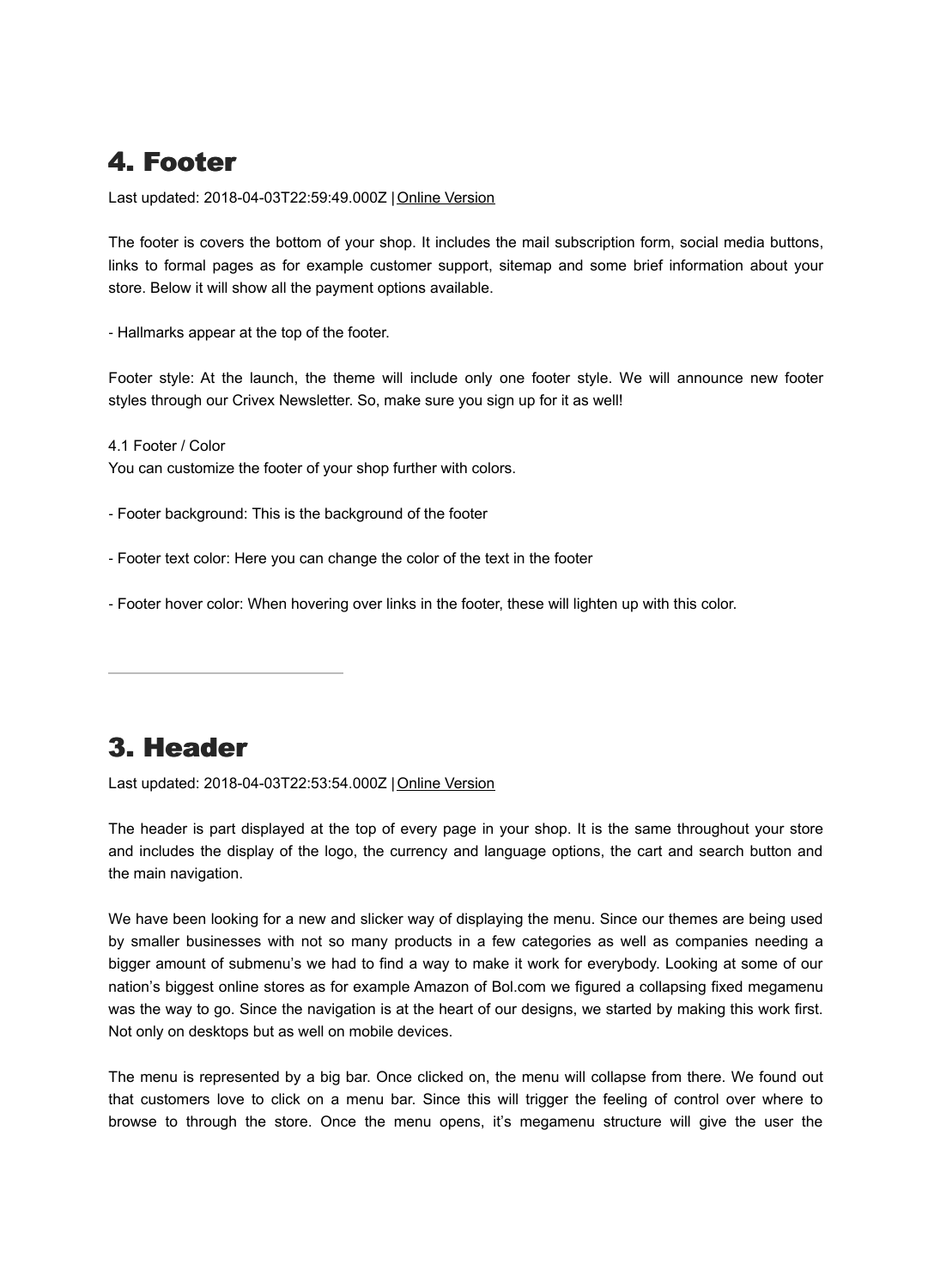possibility to overview directly all the categories the store has to offer in a structured way. Since pages can become longer and longer, we fixed the navigation bar at the top at all time. Giving the user even more control and the opportunity to browse quicker.

Header style: We included 4 different headers to choose from. Making your store even more unique. To see all the different styles, you can check the 4 different presets. They all make use of a different header style. The big differences lie in the display of the top bar where you can share more information and the possibility to make it transparent.

‐ If you choose to use the top bar in the menu style (menu style 3 or 4). You can insert a telephone number, an email address and a store locator button for your physical store.

3.1 Header / Color

Top bar background: If you have selected header style 3 or 4 you are able to choose which color you want to use for the top bar. The navigation bar including the currency and language, cart button and search button is either transparent or can be changed in the color scheme setting from light or dark. (consult setting

2.1 Color Scheme)

#### 3.2 Header / Search

Customers like to use the search button in stores. Because they want to know if the product that they look for is also available in other colors, or if there's any complementary products available. In these settings we give you the opportunity to steer your customers towards products you'd like them to see. Since they look for a specific product they might not be aware of other products that you offer in the store. By inserting search suggestions, you can help the client discovering products, categories or brands he might not even have thought off.

<span id="page-15-0"></span>2. Styling

Last updated: 2018-04-03T00:54:25.000Z | Online [Version](https://crivex.zendesk.com/hc/en-us/articles/360002651074-2-Styling)

#### 2.1 Styling / Schemes

Color scheme: With this setting you can change the overall look of your shop directly to a light color, a darker color or a mix. This basically inverts all the colors from your shop. Area's that are white will become black etc. For example, car shops, male product shops and shops selling watches tend to use this feature.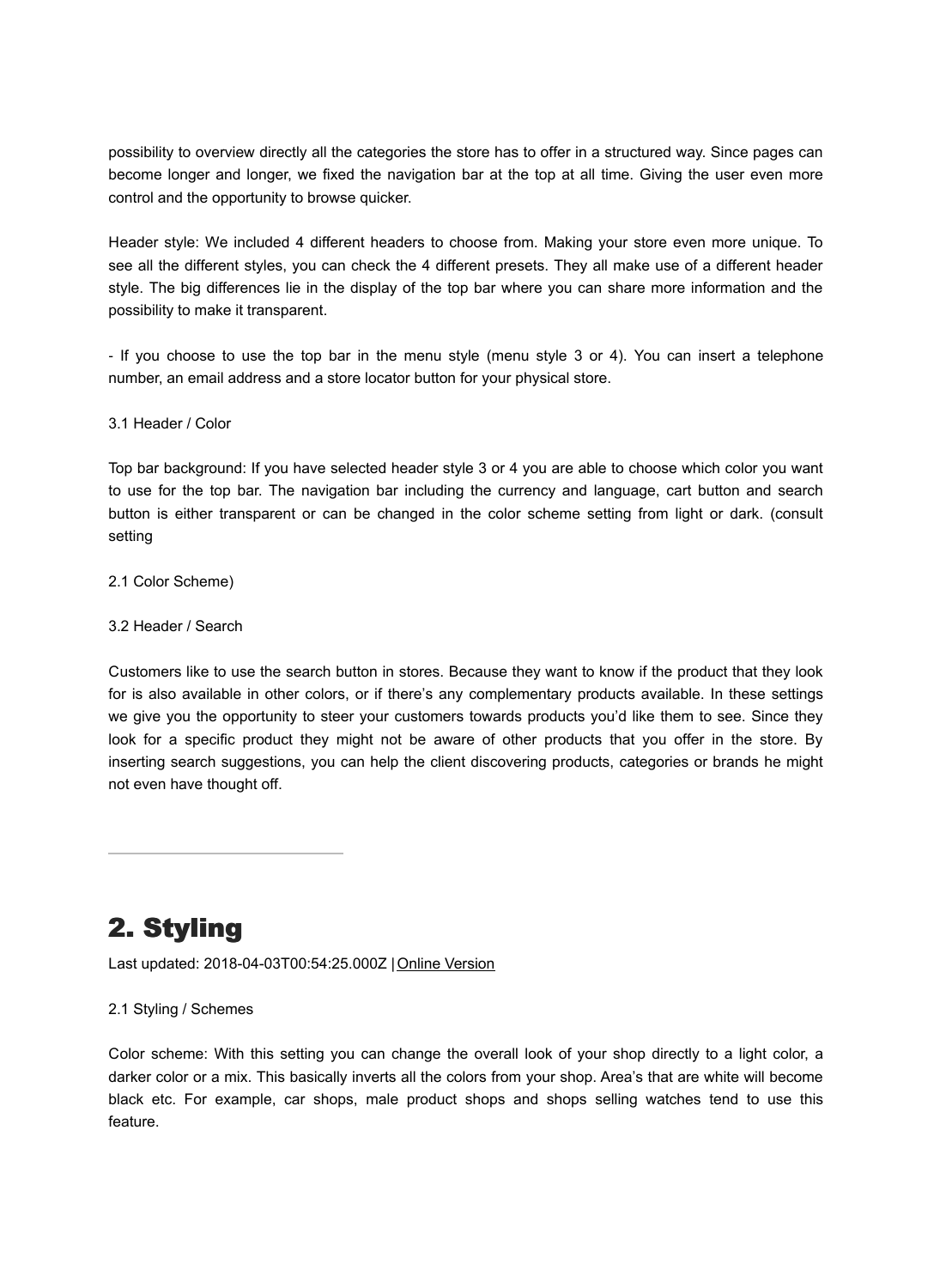#### 2.2 Styling / Colors

Main color: This is the color which you can find everywhere in your shop. We advise to use the color from your logo as a main color. For example, icons, bars and links, will adhere this color. The main hover color is the color which appears on hovering over these items.

Title color: If you want to change the color of the titles in your theme, this is the setting you're looking for. On every page the H1, H2 and H3 title color will change to the color you define here.

In cart color: As this is almost the most important button in your store, you want to be able to edit the color of this one. One believes a red color is the way to go, some others believe it's green or orange. You can try which color works best for you. The hover setting below defines the shadow border around the button. We suggest picking a somewhat darker version of the "in cart color" to make the button pop out.

### 2.3 Styling / Background

Background image: As a main background you can choose to display an image instead of a color. You can find many interesting patterns to use as a background image on this website. Speed wise, a colored background will load quicker in every browser.

‐ The settings below this one helps you to center and clone the pattern so it will cover the complete space of your background.

‐ You can also decide on uploading a full‐width image. Keep in mind that bigger images will slow loading speed of your store whereas a pattern has a smaller size and is copied. Always compress images you upload. On this website you can compress JPG and PNG images.

‐ Inserting an image will overrule the color setting. Delete the background image to show just a colored background. This setting overrules the setting for colorscheme (2.1 Color Scheme).

### 2.4 Styling / Typography

To further customize your store, you can use one of the many Google webfonts included. Go to Google Fonts and pick the one you like best or which you already use in your logo, mailing etc. We included these fonts because there's many options to choose from, they load quick and are accepted by most browsers. There might be fonts not included to the list we offer in these font settings. To keep a little overview, we kept the most used. Feel free to ask us if we can include one you would like to have in your store and isn't in the list.

‐ Font Special heading: Choose a font for all the special headers in the theme. As for example in the slider and on banners.

‐ Title Fonts: All headers (H1,H2 and H3) will adhere to the font you choose for this setting.

‐ Body Fonts: All text will be using the font you pick here.

For some fonts the font-size might become too small on some screens. We can adjust this manually for you. Please consult our support desk at support@crivex.nl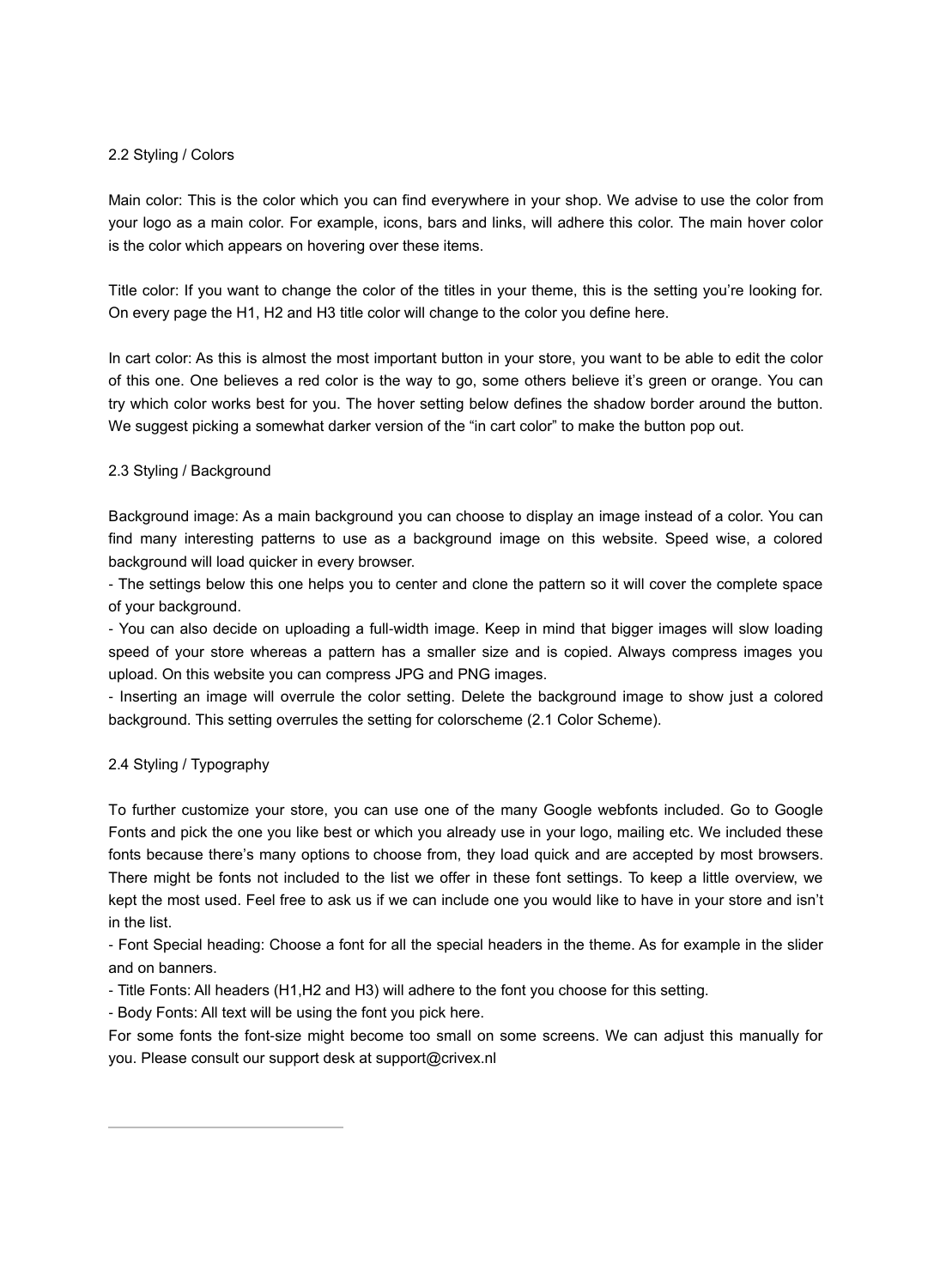### <span id="page-17-0"></span>1. Theme

Last updated: 2018-04-03T00:39:02.000Z |Online [Version](https://crivex.zendesk.com/hc/en-us/articles/360002664773-1-Theme)

Tutorial mode: If you activate this option you can see in your browser where you can make changes to your shop. This will help you to discover the theme completely. We strongly advise to only use this option if you're shop isn't heavily visited since your customers might also see the instruction popups on their screens.

Developer mode: This function is for us to use in case of customization to your shop or template. Don't use this functionality if we don't ask it from you.

Reviews: Reviews are becoming more and more important. We suggest using one of the more known review companies. Most of the time they offer a plugin for Lightspeed in the form of a popup or overlay. Lightspeed accommodates also a build-in review system. This setting activates the Lightspeed review system on the product page. Once a review has been written for a product. A new tab will become available under the product information field on the product page.

Scroll to top: The longer the page gets, the longer it takes to scroll back to the top. Even though we offer a sticky menu that scrolls down with the page, you can activate a button which appears on the lower right corner of the screen when scrolling down. When clicked, you'll be send back up to the top of the page.

Number Tags: If you make use of tags for products, categories, blogs or whatever, you can show how many of those are attached to that tag. You can deactivate it if you have for example only 1 product attached to each tag.

Logo: Make sure to upload a logo with the correct dimensions. Don't forget as well to compress the image before uploading. This will help you through the Google Speedtest check. On this website you can compress JPG and PNG images. Upload a PNG image with a transparent background. This will give you the best result.

Favicon: A favicon is the little logo you see at the beginning of your browser bar. It will help you visualize which site is which. To create a favicon you can visit this website. You can either upload an image and resize it to a favicon or draw your own.

Price display: A lot of customers always ask is we can make changes in the way we display the price. Now you can do so directly! Three options are given. The first only shows the price by number. No currency code of symbol here. The second shows the currency code after the amount. And the third shows the currency symbol before the price.

‐ If you own a B2B shop, and activate the B2B setting in the main settings of your Lightspeed shop, the price will display the amount with the excluding VAT prefix.

‐ If your shop is active in Germany, you must set the legislation setting in the main settings to strict. For each product you must identify a groundprice. The groundprice is displayed directly beneath the actual price of the product. Furthermore the shipping costs will also become visible in reach of the price.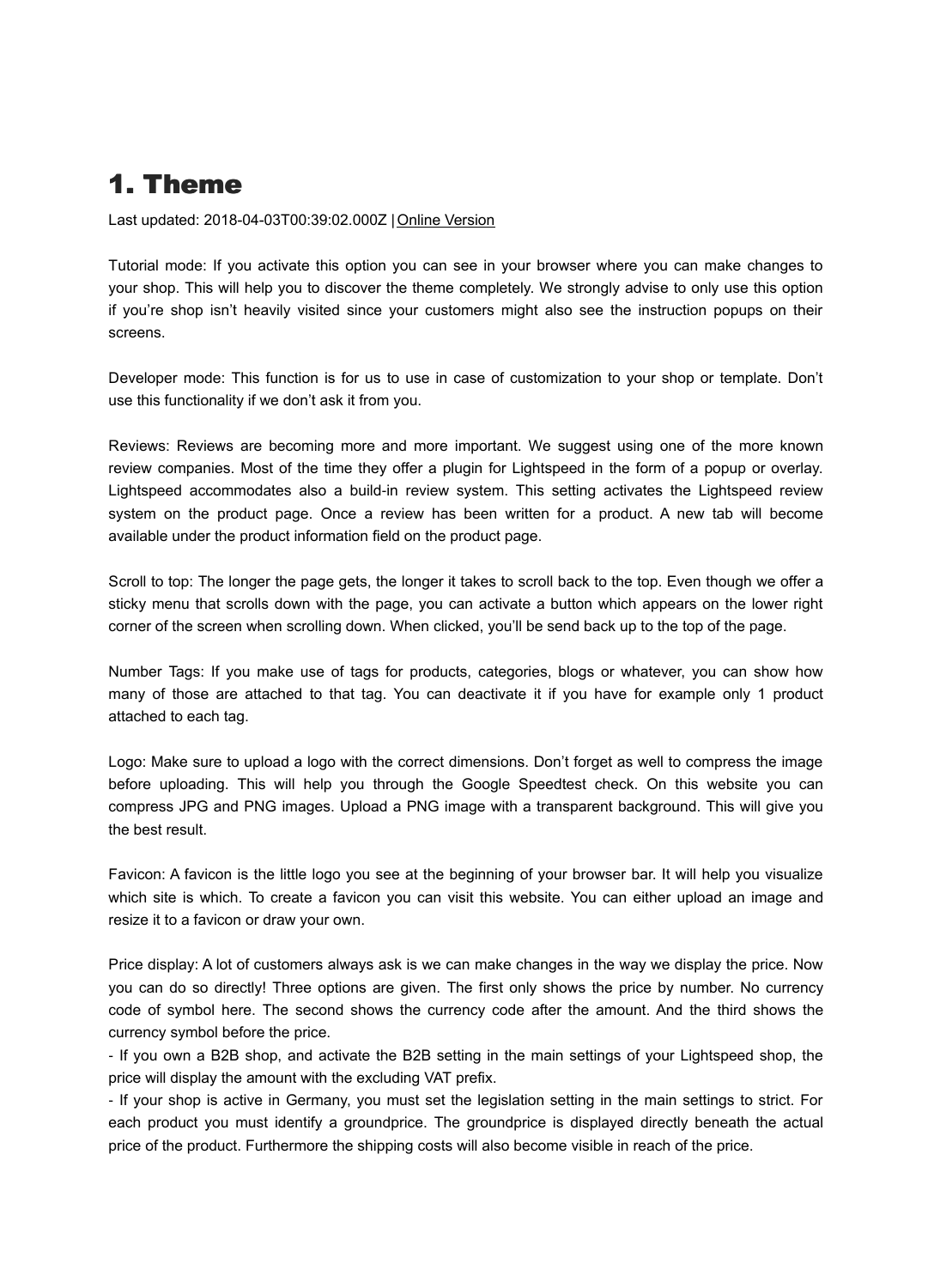Sale ribbon: We understand you want every product on sale to be seen. Therefore, we created two different sale ribbons to choose from. The first covers the corner as a real ribbon does including some nice shadow effects. The second one looks more like a round stamp in the upper righthand corner. Of course you can also change the color to match your sale style.

### <span id="page-18-0"></span>Introduction

Last updated: 2017-11-16T01:20:18.000Z |Online [Version](https://crivex.zendesk.com/hc/en-us/articles/115003652153-Introduction)

Thank you for installing the Elements Theme for Lightspeed E‐commerce. This is our 3rd theme for this platform and we used all our past experiences and knowledge to create the perfect experience for you as a shop owner as for your clients. We've written this guide to help you make full use of the theme. Please let us know if you encounter any problems. We're glad to help you out.

The Elements Theme is our first theme where you can customize the complete homepage of your shop. As the name for the theme reveals, this template is build up in ELEMENTS. There are 8 elements in total:

- ‐ Slider element
- ‐ Category element
- ‐ Product element
- ‐ Brand element
- ‐ Tag element
- ‐ Banner element
- ‐ Unique selling point element

For each element you have several options to choose how you want to display the element. Finally, you can order the elements the way you like on the homepage through the 6.1 Hompage / Layout settings!

### <span id="page-18-1"></span>Documentation (Dutch)

### <span id="page-18-2"></span>5. Elementen

Last updated: 2018-04-03T23:12:35.000Z |Online [Version](https://crivex.zendesk.com/hc/en-us/articles/360002704413-5-Elementen)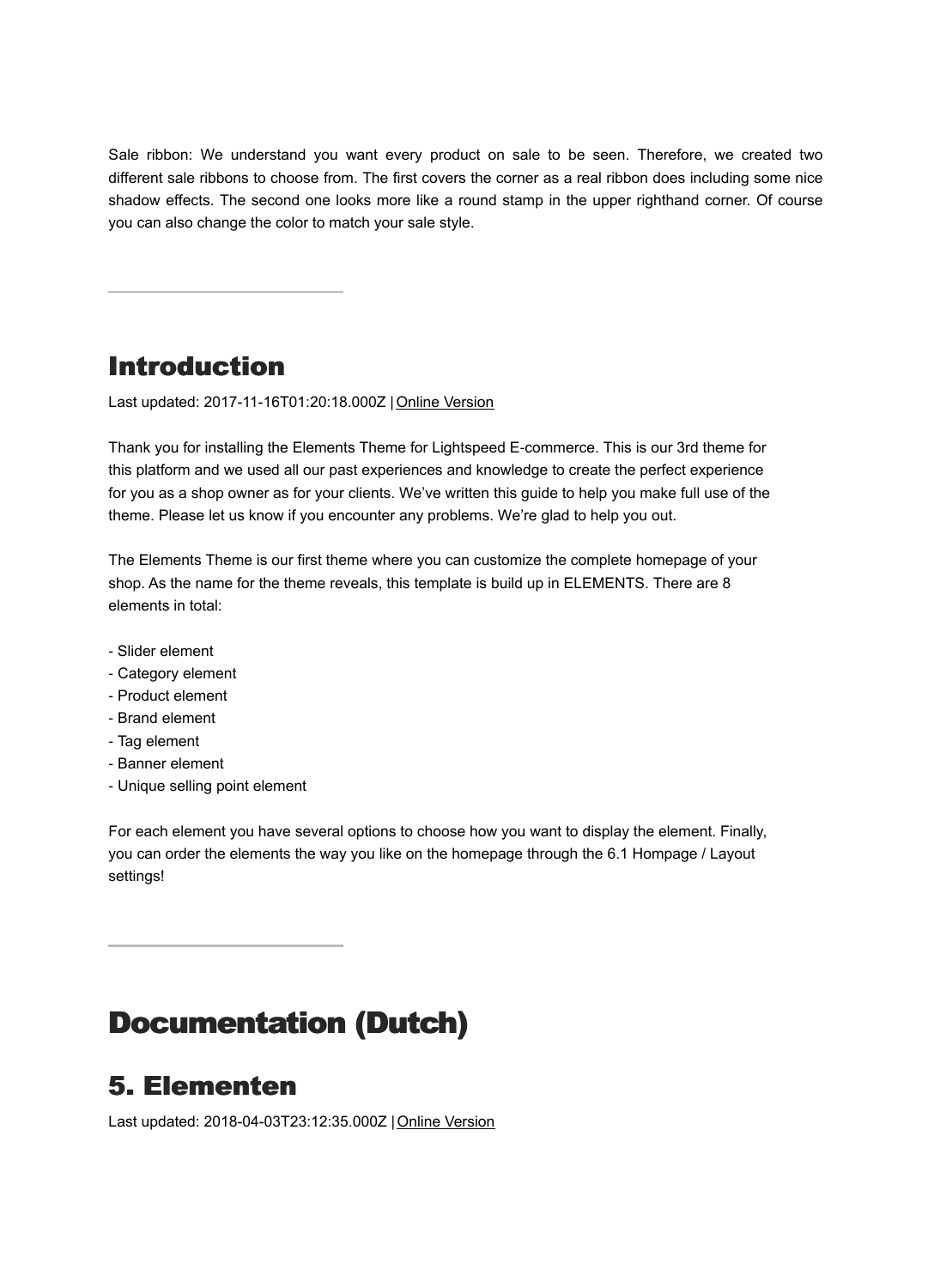Zoals uitgelegd in onze inleiding, vormen de elementen het meest interessante deel van het thema. Ze bieden u de mogelijkheid om de perfecte lay-out voor uw winkel vorm te geven en te bouwen. Elk element heeft zijn eigen instellingen voor inhoud en aanpassing. Er zijn in totaal 8 elementen:

- Schuifelement
- Categorie-element
- Productelement
- Merkelement
- Tag element
- Bannerelement
- Uniek verkooppuntelement

Voor elk element hebt u verschillende opties om te kiezen hoe u het element wilt weergeven. Ten slotte kunt u de elementen zoals u dat wilt op de homepagina bestellen via de 6.1 Hompage / Layoutinstellingen!

#### 5.1 Element / schuifregelaar

De schuifregelaar verschijnt bovenaan uw winkel wanneer deze is geactiveerd. De afbeelding wordt over de hele breedte van de pagina uitgerekt, dus zorg ervoor dat u dia's in de juiste afmetingen uploadt. Standaard kunt u maximaal 3 dia's toevoegen in het thema Elements. Als u meer dia's nodig heeft, raadpleegt u onze aanpassingsondersteuning.

- Schuifsnelheid: dit bepaalt hoe snel je wilt dat de schuifregelaar naar de volgende dia gaat. De standaard is 5000 milliseconden. Als je het sneller wilt, kun je kiezen voor 2500. Als je het langzamer wilt laten veranderen, kun je kiezen voor 10000 milliseconden.

- Dia-activering: met deze instelling kunt u ervoor kiezen om die specifieke dia te laten zien of niet. Op deze manier kunt u terugkerende dia's bijvoorbeeld snel activeren.

- Schuif achtergrondafbeelding: aangezien afbeeldingen met een hoge resolutie niet volledig worden ondersteund door Lightspeed, bouwen we een oplossing om u de mogelijkheid te geven om elke beeldgrootte te uploaden. Ga in de backoffice van uw Lightspeed-winkel naar Tools en ga naar Bestanden. Upload de afbeelding die u als dia wilt gebruiken. Wanneer opgeslagen, wordt een downloadlink beschikbaar. Gebruik deze link in de instelling.

- Slide Text Color: dit is de kleur die wordt gegeven aan de knop en tekst voor de dia.

- Tekst dia: elke dia kan tekst bevatten die automatisch wordt aangepast op mobiele apparaten

- Schuifknop: met de schuifknop kunt u de dia aan een pagina koppelen. Wanneer u uw winkel internationaal en in verschillende talen gebruikt, kunt u links naar de catalogus, verzameling, merk van de blogpagina invoegen.

5.2 Element / categorieën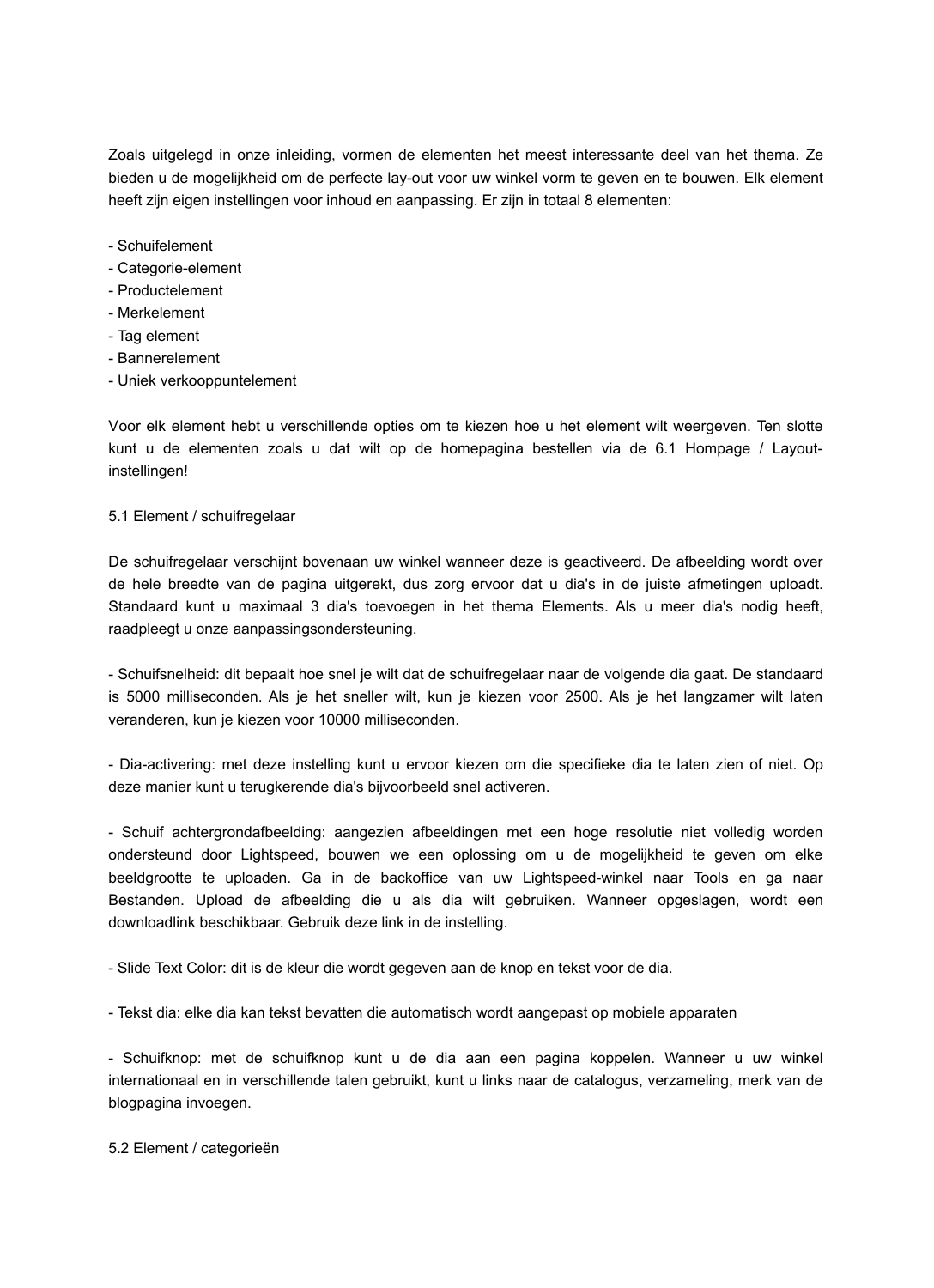Op de startpagina kunt u het categorie-element weergeven. Het heeft de volgende opties:

- Categorieheader: er zijn 4 verschillende manieren om de kop boven het element weer te geven. De laatste stijl maakt de header onzichtbaar. De tekst die voor de kop wordt gebruikt, kan ook worden aangepast

- Categorie-indeling: kies ervoor om de categorieën in kolommen van 3, 4 of 6 weer te geven. U kunt ook kies opvulling rond elke categorie en geef deze witruimte.

- Categoriestijl: verander het uiterlijk van de categorieën door een van de 4 stijlen te kiezen van.

- Categorie Randstijl: elk element kan drie randopties hebben. Geen rand, een gevoerde rand of een rand met schaduw rondom.

- Categoriebewegingseffect: wanneer u over het element zweeft, kan een responsief effect optreden. Kies tussen 15 geweldige effecten voor alle elementen.

#### 5.3 Element / producten

Op de startpagina kunt u het productelement weergeven. Het heeft de volgende opties:

- Productheader: er zijn 4 verschillende manieren om de header boven het element weer te geven. De laatste stijl maakt de header onzichtbaar. De tekst die voor de kop wordt gebruikt, kan ook worden aangepast

- Productindeling: kies ervoor om de producten in kolommen van 3, 4 of 6 weer te geven. U kunt ook voor elk element opvulling kiezen, waardoor het witruimte krijgt.

- Productstijl: verander het uiterlijk van de producten door een van de 3 stijlen te kiezen om uit te kiezen.

- Productrandstijl: elk element kan drie randopties hebben. Geen rand, een omzoomde rand of een rand met schaduw eromheen.

- Productbewegingseffect: wanneer u over het element zweeft, kan een responsief effect optreden. Kies tussen 15 geweldige effecten voor alle elementen.

#### 5.4 Element / merken

Op de startpagina kunt u het merkelement weergeven. Het heeft de volgende opties:

- Merkkop: er zijn 4 verschillende manieren om de kop boven het element weer te geven. De laatste stijl maakt de header onzichtbaar. De tekst die voor de kop wordt gebruikt, kan ook worden aangepast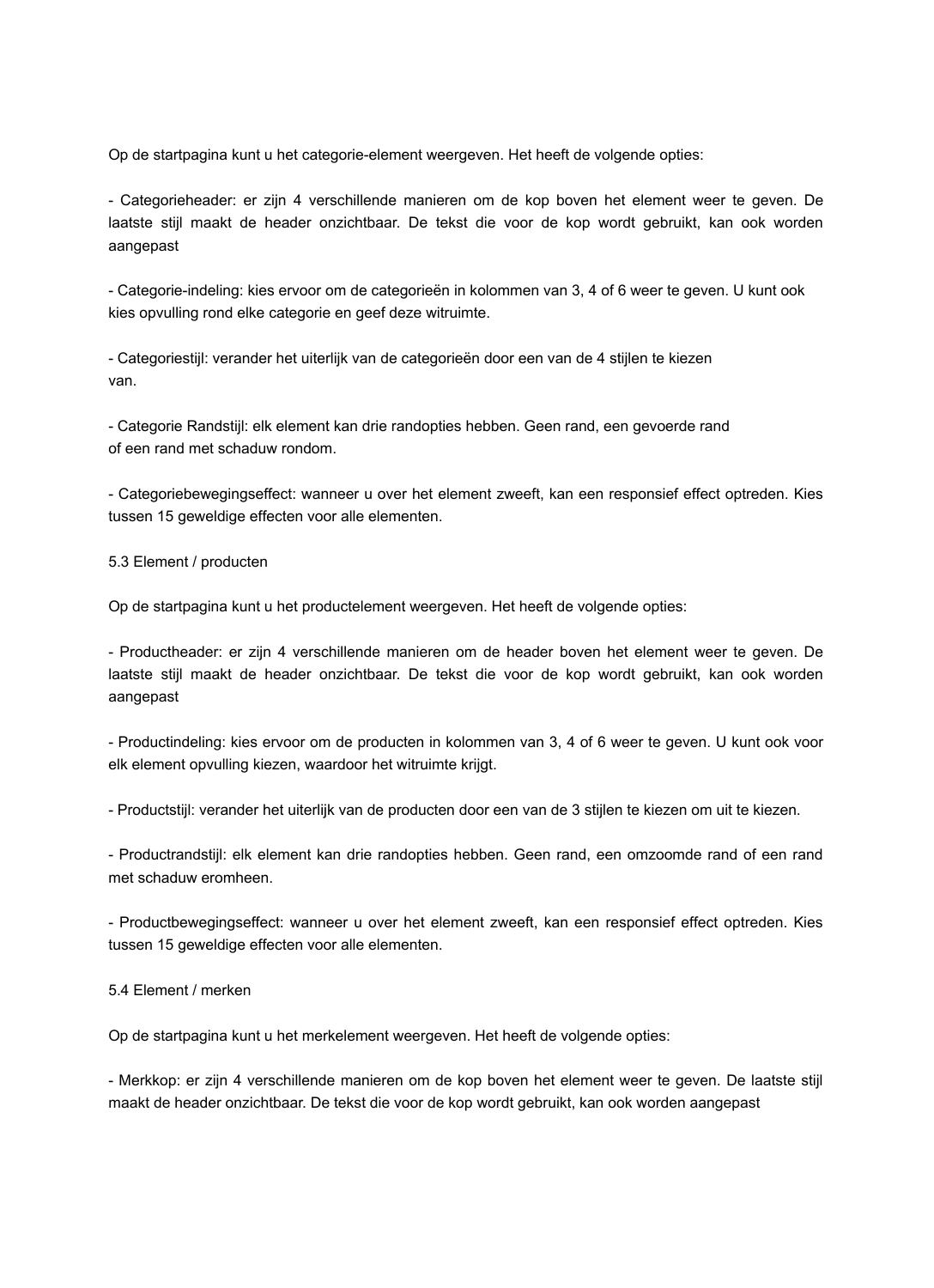- Merkindeling: kies ervoor om de merken weer te geven in kolommen van 3, 4, 6 of 10. U kunt ook kiezen voor opvulling rond elk element waardoor het witruimte krijgt.

- Merkstijl: verander het uiterlijk van de categorieën door een van de 4 stijlen te kiezen om uit te kiezen.

- Randstijl merk: elk element kan drie randopties hebben. Geen rand, een omzoomde rand of een rand met schaduw eromheen.

- Merk zweefteken: wanneer u over het element zweeft, kan een responsief effect optreden. Kies tussen 15 geweldige effecten voor alle elementen.

#### 5.5 Element / tags

Op de startpagina kunt u het tagelement weergeven. Het heeft de volgende opties:

- Tag header: er zijn 4 verschillende manieren om de header boven het element weer te geven. De laatste stijl maakt de header onzichtbaar. De tekst die voor de kop wordt gebruikt, kan ook worden aangepast.

#### 5.6 Element / blogs

Op de startpagina kunt u het blogelement weergeven. Het heeft de volgende opties:

- Blog-header: er zijn 4 verschillende manieren om de header boven het element weer te geven. De laatste stijl maakt de header onzichtbaar. De tekst die voor de kop wordt gebruikt, kan ook worden aangepast

- Blogindeling: kies ervoor om de elementen in kolommen van 3, 4 of 6 weer te geven. U kunt ook voor elk element opvulling kiezen waarbij het wit rond wordt weergegeven.

- Blogstijl: verander het uiterlijk van de elementen door een van de 4 stijlen te kiezen om uit te kiezen.

- Blog Border-stijl: elk element kan 3 randopties hebben. Geen rand, een omzoomde rand of een rand met schaduw eromheen.

- Blog-zweefeffect: wanneer u over het element zweeft, kan een responsief effect optreden. Kies tussen 15 geweldige effecten voor alle elementen.

#### 5.7 Element / banner

Er zijn vier verschillende manieren om het bannerelement weer te geven. Wanneer u een afbeelding uploadt als een bannerafbeelding, activeert u een nieuw formaat. Hieronder ziet u de verschillende opstellingen:

- 1 afbeelding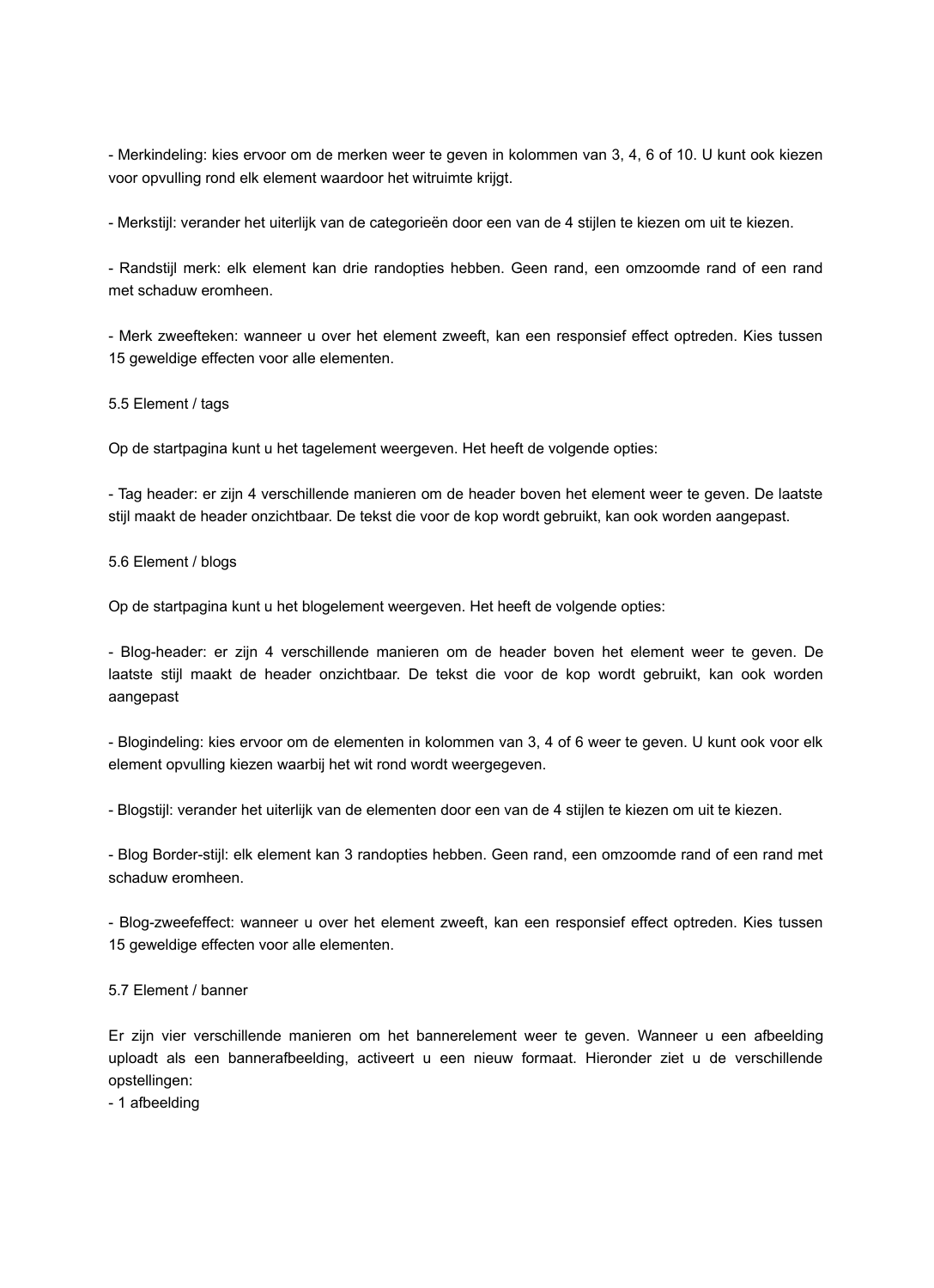- 2 afbeeldingen
- 3 afbeeldingen
- 4 afbeeldingen

### <span id="page-22-0"></span>4. Footer

Last updated: 2018-04-03T23:00:25.000Z |Online [Version](https://crivex.zendesk.com/hc/en-us/articles/360002684054-4-Footer)

De voettekst bedekt de onderkant van uw winkel. Het bevat het e-mailabonnement, social-mediaknoppen, links naar formele pagina's zoals bijvoorbeeld klantenondersteuning, sitemap en enkele korte informatie over uw winkel. Hieronder worden alle beschikbare betalingsopties weergegeven.

- Keurmerken verschijnen bovenaan het voettekst.

Voettekststijl: bij de lancering bevat het thema slechts één voettekststijl. We zullen nieuwe footer-stijlen aankondigen via onze Crivex-nieuwsbrief. Dus zorg ervoor dat u zich ook aanmeldt!

4.1 Voettekst / kleur U kunt de voettekst van uw winkel verder aanpassen met kleuren.

- Voettekstachtergrond: dit is de achtergrond van het voettekst

- Tekstkleur voettekst: hier kunt u de kleur van de tekst in de voettekst wijzigen

- Voettekst zweeftekleur: wanneer deze over de links in het voettekstje zweeft, zullen deze met deze kleur lichter worden.

<span id="page-22-1"></span>3. Header

Last updated: 2018-04-03T22:54:30.000Z |Online [Version](https://crivex.zendesk.com/hc/en-us/articles/360002683914-3-Header)

De koptekst wordt gedeeltelijk weergegeven bovenaan elke pagina in uw winkel. Het is hetzelfde in uw winkel en omvat de weergave van het logo, de valuta- en taalopties, de winkelwagen- en zoekknop en de hoofdnavigatie.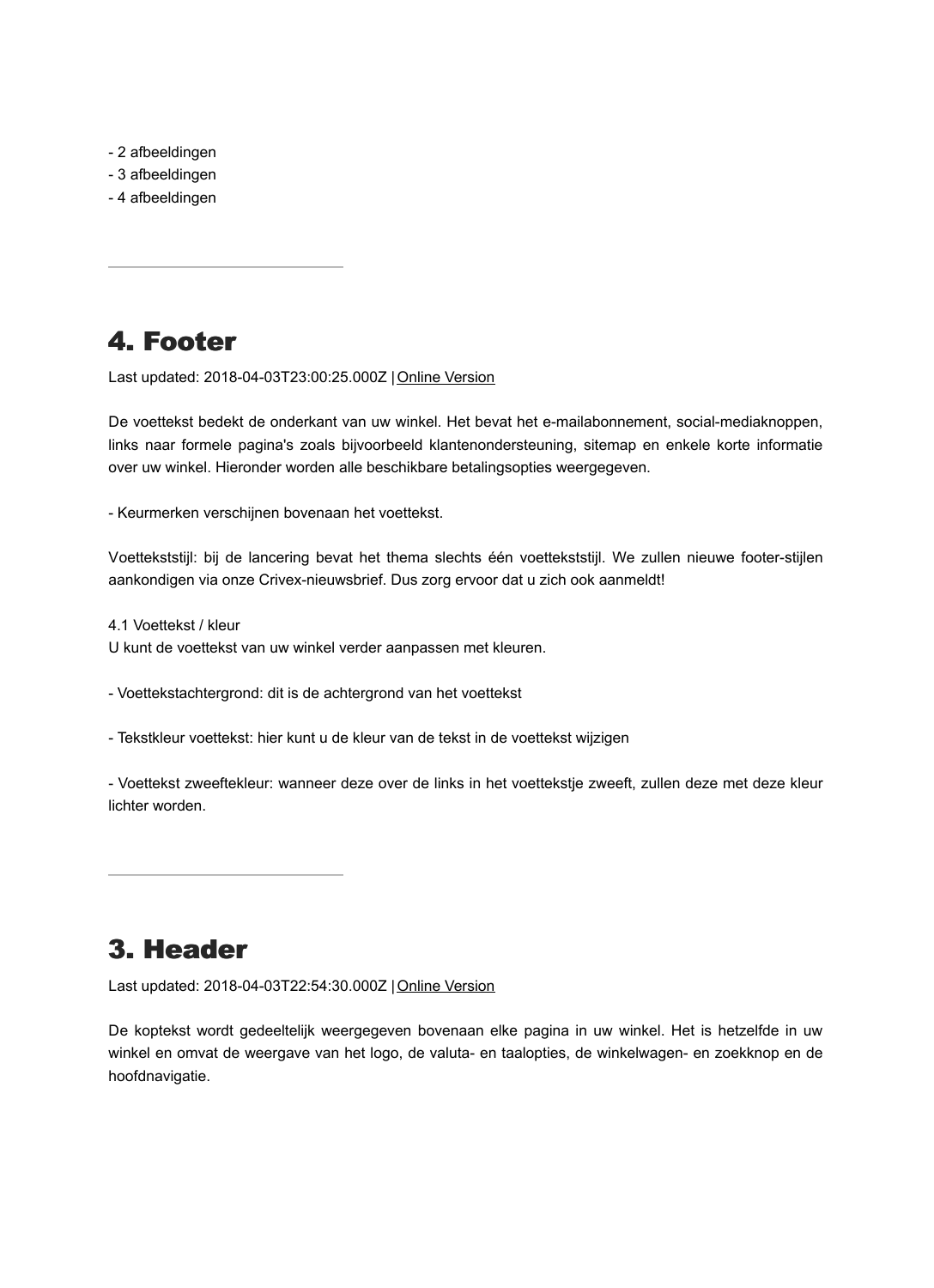We zijn op zoek naar een nieuwe en betere manier om het menu te tonen. Omdat onze thema's worden gebruikt door kleinere bedrijven met niet zo veel producten in een paar categorieën en bedrijven die een groter aantal submenu's nodig hebben, moesten we een manier vinden om het voor iedereen te laten werken. Kijkend naar enkele van de grootste online winkels van ons land, zoals bijvoorbeeld Amazon of Bol.com, dachten we dat een instortende vaste megamenu de juiste keuze was. Omdat de navigatie de kern vormt van onze ontwerpen, zijn we begonnen met dit werk eerst te maken. Niet alleen op desktops, maar ook op mobiele apparaten.

Het menu wordt weergegeven door een grote balk. Eenmaal erop geklikt klapt het menu vanaf daar in. We ontdekten dat klanten graag op een menubalk klikken. Omdat dit het gevoel van controle over waar te bladeren naar door de winkel zal triggeren. Zodra het menu wordt geopend, geeft de megamenu-structuur de gebruiker de mogelijkheid om alle categorieën die de winkel op een gestructureerde manier te bieden heeft direct te bekijken. Omdat pagina's steeds langer kunnen worden, hebben we de navigatiebalk bovenaan altijd gefixt. De gebruiker nog meer controle en de mogelijkheid om sneller te bladeren.

Headerstijl: we hebben vier verschillende headers gekozen om uit te kiezen. Uw winkel nog unieker maken. Om alle verschillende stijlen te bekijken, kunt u de 4 verschillende presets bekijken. Ze maken allemaal gebruik van een andere headerstijl. De grote verschillen liggen in de weergave van de bovenste balk waar u meer informatie kunt delen en de mogelijkheid om deze transparant te maken.

- Als u ervoor kiest om de bovenste balk in de menustijl te gebruiken (menustijl 3 of 4). U kunt een telefoonnummer, een e-mailadres en een store locator-knop invoegen voor uw fysieke winkel.

#### 3.1 Kop / Kleur

Bovenste balkachtergrond: als u kopstijl 3 of 4 hebt geselecteerd, kunt u kiezen welke kleur u wilt gebruiken voor de bovenste balk. De navigatiebalk inclusief de valuta en taal, de knop voor het winkelwagentje en de zoekknop is transparant of kan in de instelling voor het kleurschema worden gewijzigd in licht of donker. (raadpleeg instelling

#### 2.1 Kleurenschema)

#### 3.2 Header / Zoeken

Klanten gebruiken de zoekknop graag in winkels. Omdat ze willen weten of het product waarnaar ze op zoek zijn ook in andere kleuren beschikbaar is of dat er aanvullende producten beschikbaar zijn. In deze instellingen bieden we u de mogelijkheid uw klanten te sturen naar producten die u graag zou zien. Omdat ze op zoek zijn naar een specifiek product, zijn ze misschien niet op de hoogte van andere producten die u in de winkel aanbiedt. Door zoeksuggesties in te voegen, kunt u de klant helpen bij het ontdekken van producten, categorieën of merken waarvan hij misschien niet eens heeft nagedacht.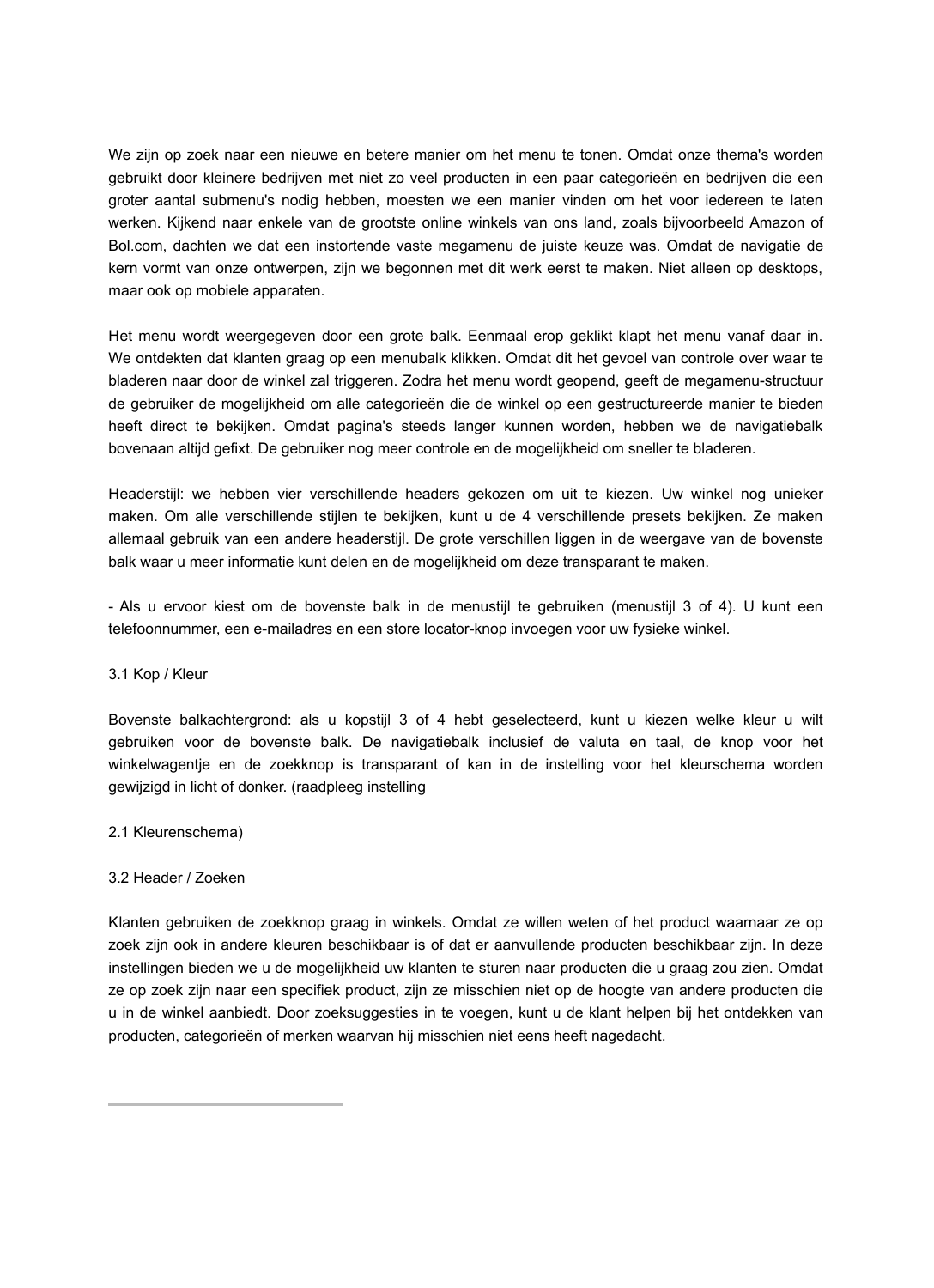### <span id="page-24-0"></span>2. Styling

Last updated: 2018-04-03T00:55:41.000Z | Online [Version](https://crivex.zendesk.com/hc/en-us/articles/360002664893-2-Styling)

#### 2.1 Styling / schema's

Kleurenschema: met deze instelling kunt u het algehele uiterlijk van uw winkel rechtstreeks wijzigen in een lichte kleur, een donkere kleur of een mix. Dit in feite alle kleuren van uw winkel inverteert. Witte gebieden worden zwart enz. Autohinkels, winkels voor mannelijke producten en winkels die horloges verkopen, hebben de neiging deze functie te gebruiken.

#### 2.2 Styling / kleuren

Hoofdkleur: Dit is de kleur die je overal in je winkel kunt vinden. We adviseren om de kleur van uw logo als hoofdkleur te gebruiken. Pictogrammen, balken en koppelingen zullen zich aan deze kleur houden. De hoofdkleur van de zweeftekst is de kleur die bij het zweven boven deze items wordt weergegeven.

Titelkleur: als u de kleur van de titels in uw thema wilt wijzigen, is dit de instelling die u zoekt. Op elke pagina verandert de titelkleur van H1, H2 en H3 in de kleur die u hier definieert.

In winkelwagen kleur: Aangezien dit bijna de belangrijkste knop in uw winkel is, wilt u de kleur van deze kunnen bewerken. Men gelooft dat een rode kleur de juiste weg is, sommige anderen geloven dat het groen of oranje is. U kunt proberen welke kleur het beste voor u werkt. De hover-instelling hieronder definieert de schaduwrand rond de knop. We raden aan een iets donkerdere versie van de 'in cart-kleur' te kiezen om de knop eruit te laten springen.

#### 2.3 Styling / achtergrond

Achtergrondafbeelding: als hoofdachtergrond kunt u kiezen om een afbeelding in plaats van een afbeelding weer te geven. Je kunt op deze website veel interessante patronen vinden om als achtergrondafbeelding te gebruiken. Snel, een gekleurde achtergrond wordt sneller geladen in elke browser.

- Met de instellingen hieronder kun je het patroon centreren en klonen, zodat het de volledige ruimte van je achtergrond bedekt.

- U kunt ook beslissen om een afbeelding op volledige breedte te uploaden. Houd er rekening mee dat grotere afbeeldingen de laadsnelheid van uw winkel vertragen, terwijl een patroon kleiner is en wordt gekopieerd. Altijd afbeeldingen comprimeren die u uploadt. Op deze website kunt u JPG- en PNGafbeeldingen comprimeren.

- Het invoegen van een afbeelding zal de kleurinstelling overrulen. Verwijder de achtergrondafbeelding om alleen een gekleurde achtergrond weer te geven. Deze instelling overschrijft de instelling voor kleurenschema (2.1 Kleurenschema).

#### 2.4 Styling / typografie

Als u uw winkel verder wilt aanpassen, kunt u een van de vele Google-webfonts gebruiken. Ga naar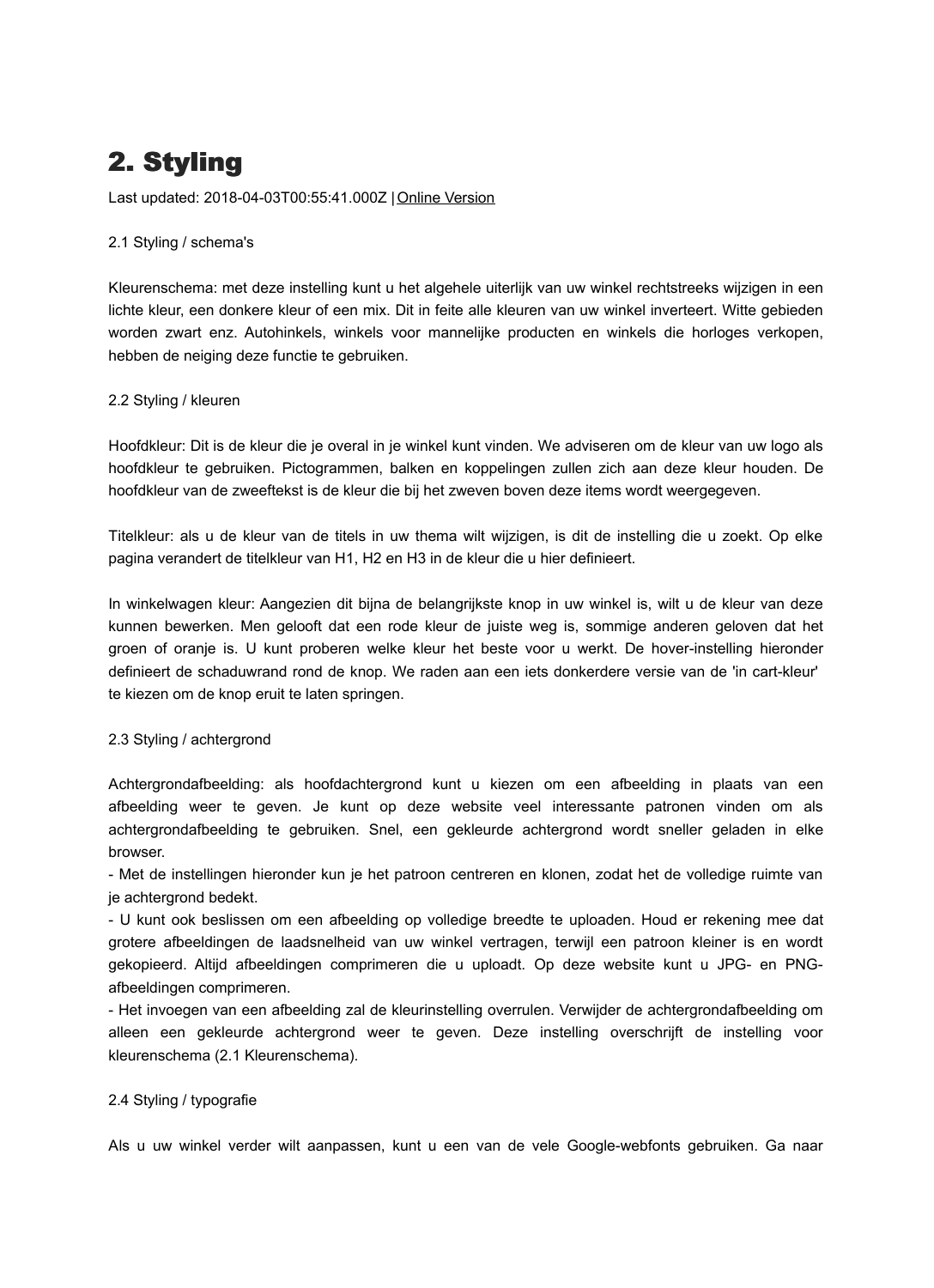Google Fonts en kies degene die je het leukst vindt of die je al in je logo, mailing enz. Gebruikt. We hebben deze lettertypen toegevoegd omdat er veel opties zijn om uit te kiezen, ze laden snel en worden door de meeste browsers geaccepteerd. Er kunnen lettertypen zijn die niet zijn opgenomen in de lijst die we bieden in deze lettertype-instellingen. Om een beetje overzicht te houden, hebben we het meest gebruikt. Aarzel niet om ons te vragen of we er een kunnen toevoegen die u in uw winkel zou willen hebben en staat niet in de lijst.

- Lettertype Speciale kop: kies een lettertype voor alle speciale koppen in het thema. Zoals bijvoorbeeld in de schuifregelaar en op banners.

- Titellettertypen: alle koppen (H1, H2 en H3) houden zich aan het lettertype dat u voor deze instelling kiest.

- Body Fonts: Alle tekst zal het lettertype gebruiken dat je hier kiest.

Voor sommige lettertypen kan de lettergrootte op sommige schermen te klein worden. We kunnen dit handmatig voor u aanpassen. Raadpleeg onze supportdesk op support@crivex.nl

### <span id="page-25-0"></span>1. Thema

Last updated: 2018-04-03T00:40:01.000Z | Online [Version](https://crivex.zendesk.com/hc/en-us/articles/360002650774-1-Thema)

Modus Zelfstudie: als u deze optie activeert, kunt u in uw browser zien waar u wijzigingen in uw winkel kunt aanbrengen. Dit zal u helpen om het thema volledig te ontdekken. We raden u ten zeerste aan om deze optie alleen te gebruiken als uw winkel niet zwaar wordt bezocht, omdat uw klanten ook de opdracht popups op hun scherm kunnen zien.

Ontwikkelaarsmodus: deze functie is voor ons om te gebruiken in geval van aanpassing aan uw winkel of sjabloon. Gebruik deze functionaliteit niet als we u dit niet vragen.

Recensies: beoordelingen worden steeds belangrijker. We raden aan om een van de meer bekende beoordelingsbedrijven te gebruiken. Meestal bieden ze een plug-in voor Lightspeed in de vorm van een popup of overlay. Lightspeed biedt ook een ingebouwd beoordelingssysteem. Deze instelling activeert het Lightspeed-beoordelingssysteem op de productpagina. Nadat een beoordeling voor een product is geschreven. Een nieuw tabblad zal beschikbaar zijn onder het veld met productinformatie op de productpagina.

Scroll naar boven: Hoe langer de pagina wordt, hoe langer het duurt om terug te bladeren naar de top. Hoewel we een plakkerig menu aanbieden dat naar beneden schuift met de pagina, kunt u een knop activeren die in de rechterbenedenhoek van het scherm verschijnt wanneer u naar beneden scrolt. Wanneer erop wordt geklikt, wordt u terug naar de bovenkant van de pagina verzonden.

Nummer Tags: als u gebruikmaakt van tags voor producten, categorieën, blogs of wat dan ook, kunt u laten zien hoeveel van die tags aan die tag zijn gekoppeld. U kunt het deactiveren als u bijvoorbeeld slechts één product aan elke tag hebt gekoppeld.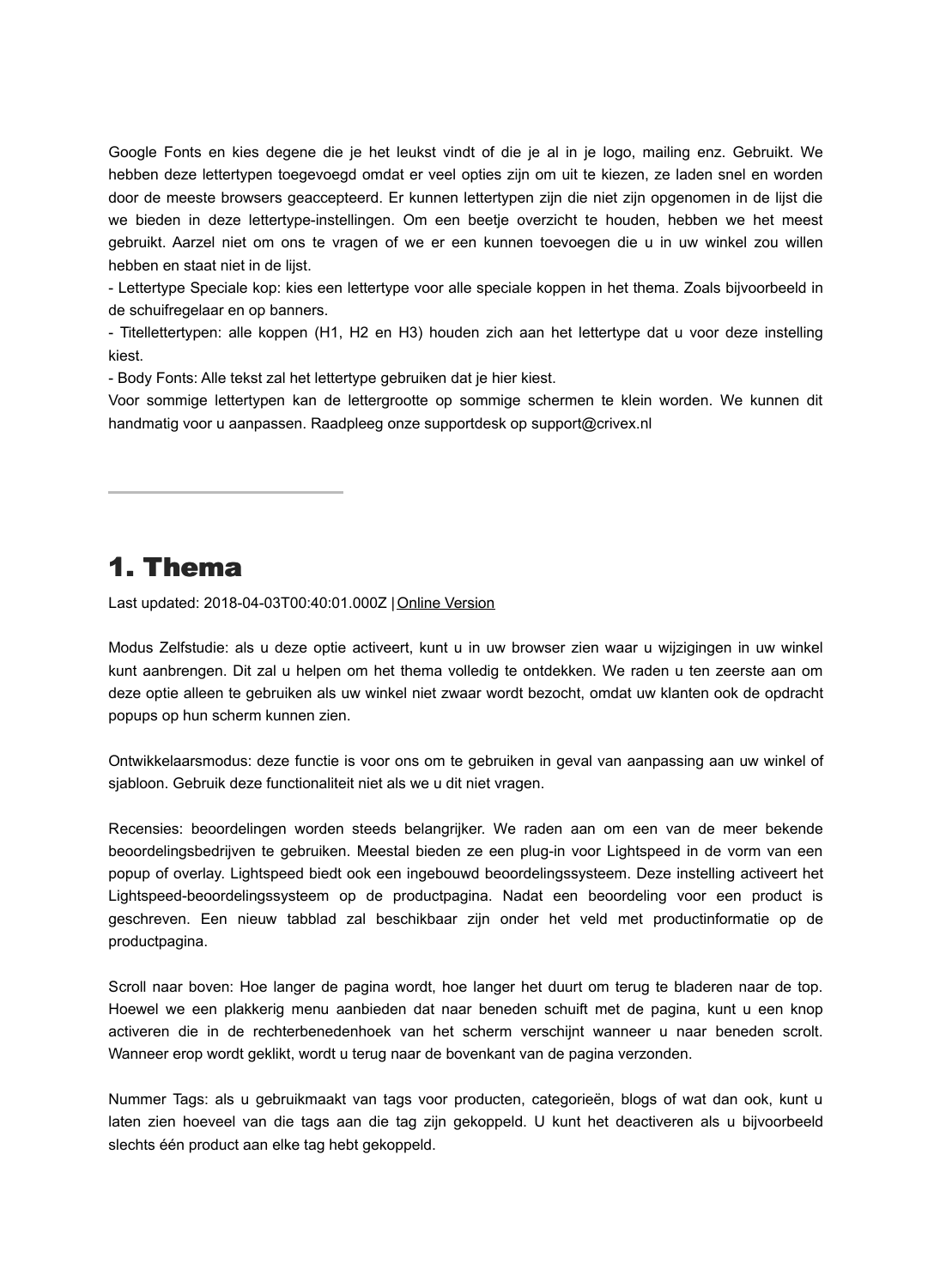Logo: zorg ervoor dat u een logo uploadt met de juiste afmetingen. Vergeet ook niet om de afbeelding te comprimeren alvorens te uploaden. Dit zal u helpen bij de Google Speedtest-controle. Op deze website kunt u JPG- en PNG-afbeeldingen comprimeren. Upload een PNG-afbeelding met een transparante achtergrond. Dit geeft je het beste resultaat.

Favicon: een favicon is het kleine logo dat u aan het begin van uw browserbalk ziet. Het zal u helpen visualiseren welke site welke is. Om een favicon te maken, kun je deze website bezoeken. Je kunt een afbeelding uploaden en het formaat wijzigen in een favicon of je eigen afbeelding tekenen.

Prijsweergave: veel klanten vragen altijd of we veranderingen kunnen aanbrengen in de manier waarop we de prijs weergeven. Nu kunt u dit direct doen! Er worden drie opties gegeven. De eerste toont alleen de prijs op nummer. Geen valutacode van symbool hier. De tweede toont de valutacode na het bedrag. En de derde toont het valutasymbool voor de prijs.

- Als u een B2B-winkel heeft en de B2B-instelling in de hoofdinstellingen van uw Lightspeed-winkel activeert, geeft de prijs het bedrag weer met het voorvoegsel exclusief btw.

- Als uw winkel actief is in Duitsland, moet u de wetgeving in de hoofdinstellingen strikt instellen. Voor elk product moet u een grondprijs identificeren. De gemalen prijs wordt direct onder de werkelijke prijs van het product weergegeven. Bovendien worden de verzendkosten ook zichtbaar binnen het bereik van de prijs.

Verkooplint: we begrijpen dat u wilt dat elk product in de uitverkoop zichtbaar is. Daarom hebben we twee verschillende verkooplinten gemaakt om uit te kiezen. De eerste bedekt de hoek als een echt lint, inclusief een aantal leuke schaduweffecten. De tweede lijkt meer op een ronde stempel in de rechterbovenhoek. Natuurlijk kunt u de kleur ook aanpassen aan uw verkoopstijl.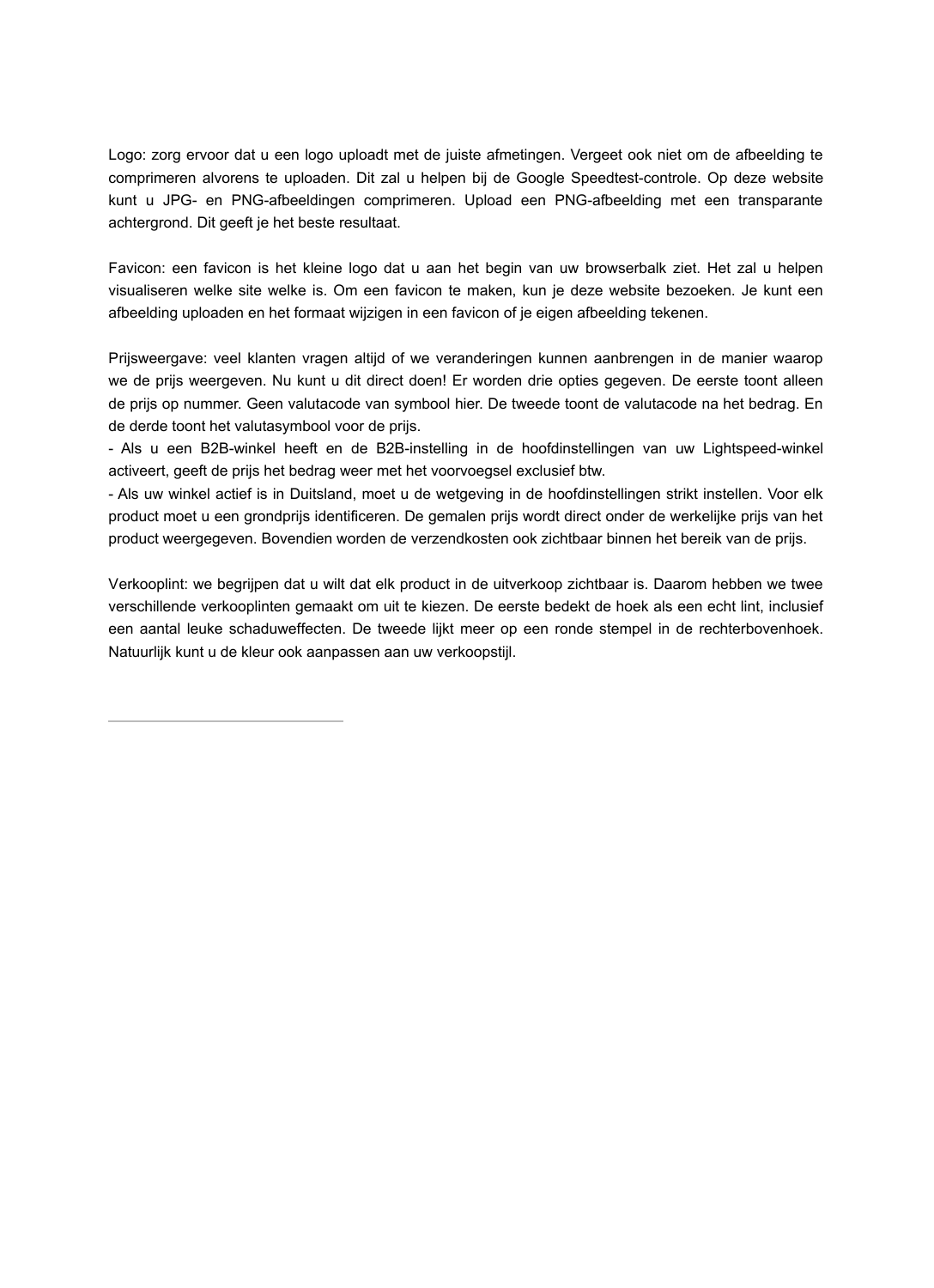### <span id="page-27-0"></span>Introductie

Last updated: 2018-04-03T00:34:07.000Z | Online [Version](https://crivex.zendesk.com/hc/en-us/articles/360002664713-Introductie)

Bedankt voor het installeren van het Elements Theme for Lightspeed E-commerce. Dit is ons 3e thema voor dit platform en we gebruikten al onze eerdere ervaringen en kennis om de perfecte ervaring te creëren voor u als winkeleigenaar en voor uw klanten. We hebben deze handleiding geschreven om u te helpen volledig gebruik te maken van de thema. Laat het ons weten als u problemen ondervindt. We helpen je graag verder.

Het Elements-thema is ons eerste thema waarmee u de volledige startpagina van uw kunt aanpassen winkel. Zoals de naam voor het thema onthult, is deze sjabloon opgebouwd in ELEMENTS. Er zijn er 8 elementen in totaal:

- Schuifelement
- Categorie-element
- Productelement
- Merkelement
- Tag element
- Bannerelement
- Uniek verkooppuntelement

Voor elk element hebt u verschillende opties om te kiezen hoe u het element wilt weergeven. Tenslotte, je kunt de elementen zoals je wilt op de homepagina bestellen via de 6.1 Hompage / Layout instellingen!

### <span id="page-27-1"></span>Documentation (German)

### <span id="page-27-2"></span>5. Elemente

Last updated: 2018-04-03T23:15:20.000Z |Online [Version](https://crivex.zendesk.com/hc/en-us/articles/360002684354-5-Elemente)

Wie in unserer Einführung erläutert, sind die Elemente der interessanteste Teil des Themas. Sie geben Ihnen die Möglichkeit, das perfekte Layout für Ihren Shop zu gestalten und zu erstellen. Jedes Element verfügt über eigene Einstellungen für Inhalt und Anpassung. Es gibt insgesamt 8 Elemente:

- Schieberelement
- Kategorieelement
- Produktelement
- Markenelement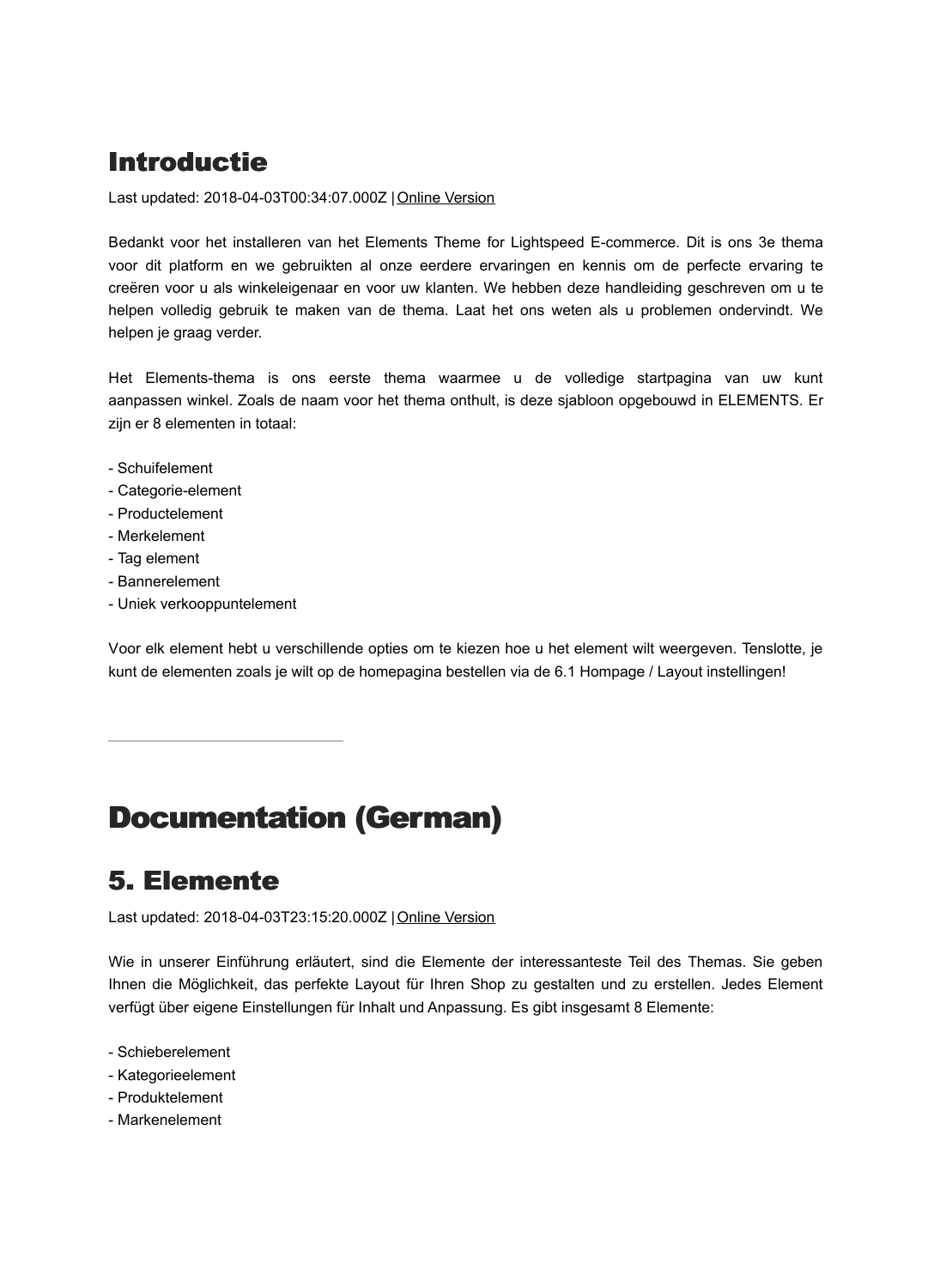- Tag-Element
- Bannerelement
- Alleinstellungsmerkmal

Für jedes Element haben Sie mehrere Optionen, um auszuwählen, wie das Element angezeigt werden soll. Abschließend können Sie die Elemente auf der Homepage nach Wunsch über die 6.1 Hompage / Layout-Einstellungen bestellen!

#### 5.1 Element / Schieberegler

Der Schieberegler wird bei Aktivierung oben in Ihrem Geschäft angezeigt. Das Bild wird sich über die gesamte Breite der Seite erstrecken. Stellen Sie daher sicher, dass Sie die Bilder in den richtigen Abmessungen hochladen. Standardmäßig können Sie im Elements-Design bis zu drei Folien hinzufügen. Wenn Sie mehr Folien benötigen, wenden Sie sich bitte an unseren Kundendienst.

- Slider-Geschwindigkeit: Hier wird festgelegt, wie schnell der Schieberegler zur nächsten Folie wechseln soll. Der Standard beträgt 5000 Millisekunden. Wenn Sie es schneller wollen, können Sie 2500 wählen. Wenn Sie es langsamer ändern möchten, können Sie für 10000 Millisekunden wählen.

- Slide activation: Mit dieser Einstellung können Sie auswählen, ob die Folie angezeigt werden soll oder nicht. Auf diese Weise können Sie z. B. wiederkehrende Folien schnell aktivieren.

- Hintergrundbild verschieben: Da Bilder mit hoher Auflösung von Lightspeed nicht vollständig unterstützt werden, erstellen wir eine Umgehungslösung, um Ihnen die Möglichkeit zu geben, jede Bildgröße hochzuladen. Geh in das Backoffice deines Lightspeed-Stores zu Tools und gehe zu Dateien. Laden Sie das Bild hoch, das Sie als Folie verwenden möchten. Wenn gespeichert, wird ein Download-Link verfügbar. Verwenden Sie diesen Link in der Einstellung.

- Textfarbe für Folie: Dies ist die Farbe, die der Schaltfläche und dem Text für die Folie zugewiesen wird.

- Slide Text: Jede Folie kann Text enthalten, der automatisch auf mobilen Geräten skaliert

- Schiebeschaltfläche: Mit der Schiebeschaltfläche können Sie die Folie mit einer Seite verknüpfen. Wenn Sie Ihr Geschäft international und in verschiedenen Sprachen verwenden, können Sie Links zum Katalog, zur Sammlung und zur Marke der Blog-Seite einfügen.

#### 5.2 Element / Kategorien

Auf der Startseite können Sie das Kategorieelement anzeigen. Es hat folgende Möglichkeiten:

- Kategorie-Kopfzeile: Es gibt 4 verschiedene Möglichkeiten, die Kopfzeile über dem Element anzuzeigen. Der letzte Stil macht den Header unsichtbar. Der für den Header verwendete Text kann ebenfalls angepasst werden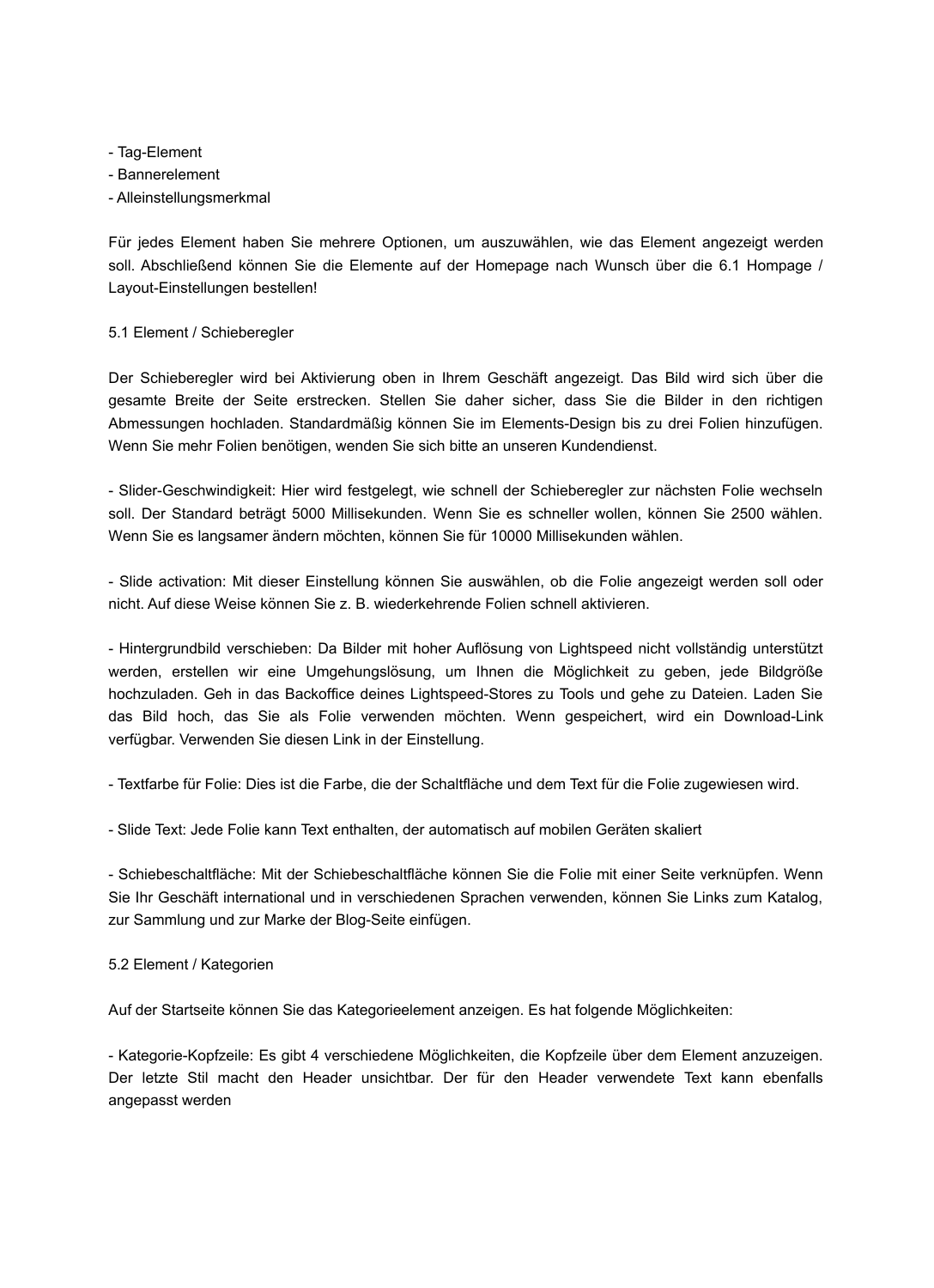- Kategorielayout: Wählen Sie, ob die Kategorien in den Spalten 3, 4 oder 6 angezeigt werden sollen. Sie können auch

Wählen Sie für jede Kategorie eine Füllung aus und geben Sie ihr Whitespace.

- Kategoriestil: Ändern Sie das Aussehen der Kategorien, indem Sie einen von 4 Stilen auswählen von.

- Kategorie Rahmenstil: Jedes Element kann 3 Rahmenoptionen haben. Keine Grenze, eine linierte Grenze

oder eine Grenze mit Schatten herum.

- Kategorie Hover-Effekt: Wenn Sie den Mauszeiger über das Element bewegen, kann ein Reaktionseffekt auftreten. Wählen Sie zwischen 15 tollen Effekten für alle Elemente.

5.3 Element / Produkte

Auf der Startseite können Sie das Produktelement anzeigen. Es hat folgende Möglichkeiten:

- Produktkopfzeile: Es gibt 4 verschiedene Möglichkeiten, die Kopfzeile über dem Element anzuzeigen. Der letzte Stil macht den Header unsichtbar. Der für den Header verwendete Text kann ebenfalls angepasst werden

- Produktlayout: Wählen Sie diese Option aus, um die Produkte in den Spalten 3, 4 oder 6 anzuzeigen. Sie können auch für jedes Element ein Padding auswählen, das den Leerraum umschließt.

- Product Style: Ändern Sie das Aussehen der Produkte, indem Sie einen von 3 Stilen auswählen.

- Product Border Stil: Jedes Element kann 3 Rahmenoptionen haben. Keine Grenze, eine linierte Grenze oder eine Grenze mit Schatten herum.

- Produkt-Hover-Effekt: Wenn Sie über das Element schweben, kann ein Reaktionseffekt auftreten. Wählen Sie zwischen 15 tollen Effekten für alle Elemente.

5.4 Element / Marken

Auf der Startseite können Sie das Markenelement anzeigen. Es hat folgende Möglichkeiten:

- Markenkopfzeile: Es gibt vier verschiedene Möglichkeiten, die Kopfzeile über dem Element anzuzeigen. Der letzte Stil macht den Header unsichtbar. Der für den Header verwendete Text kann ebenfalls angepasst werden

- Markenlayout: Wählen Sie diese Option aus, um die Marken in den Spalten 3, 4, 6 oder 10 anzuzeigen. Sie können auch um jedes Element herum ein Padding auswählen, sodass es Leerzeichen enthält.

- Markenstil: Ändern Sie das Aussehen der Kategorien, indem Sie einen von 4 Stilen auswählen.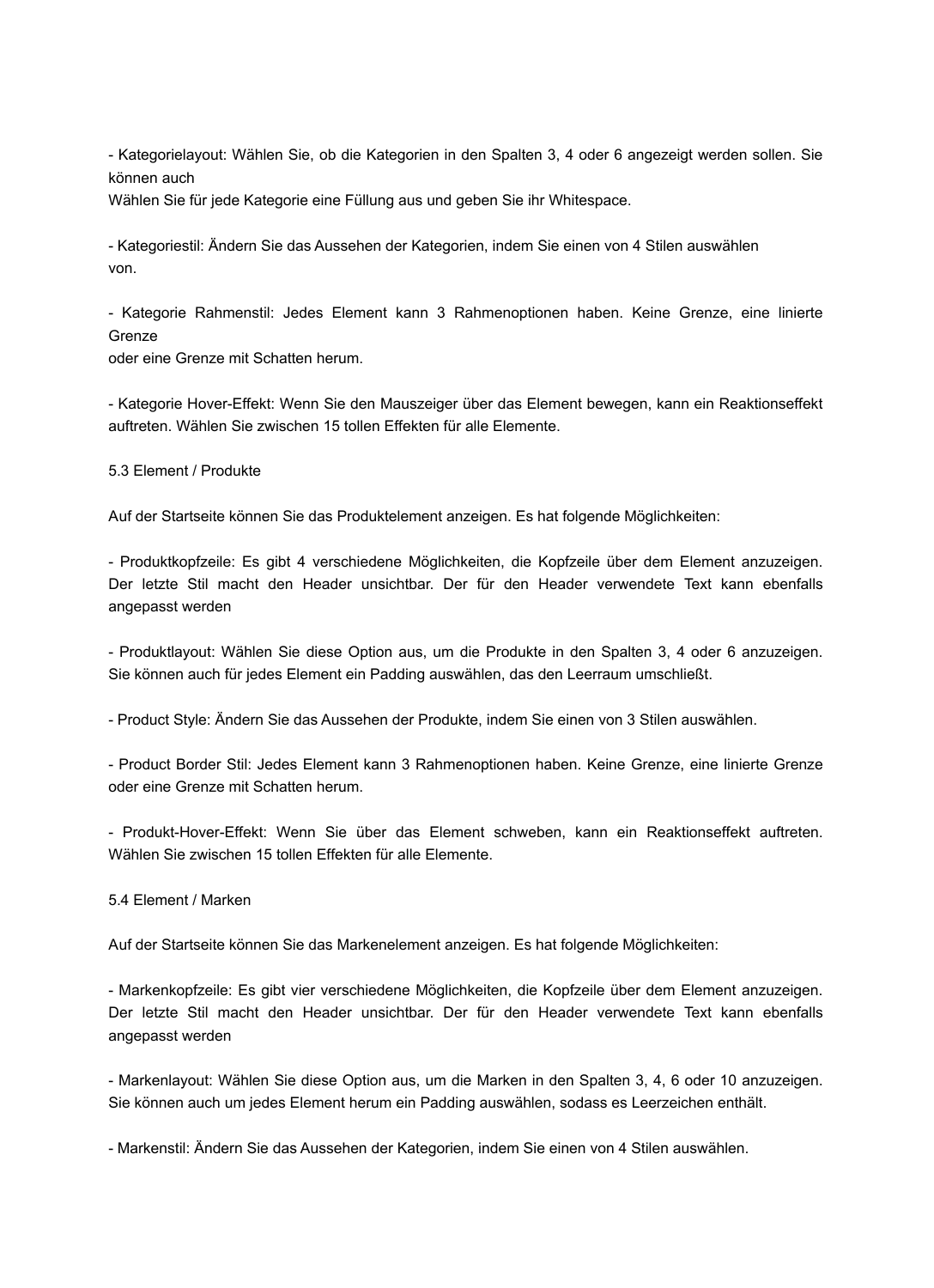- Markenrahmen-Stil: Jedes Element kann 3 Rahmenoptionen haben. Keine Grenze, eine linierte Grenze oder eine Grenze mit Schatten herum.

- Brand-Hover-Effekt: Wenn Sie über das Element schweben, kann ein Reaktionseffekt auftreten. Wählen Sie zwischen 15 tollen Effekten für alle Elemente.

5.5 Element / Tags

Auf der Startseite können Sie das Tag-Element anzeigen. Es hat folgende Möglichkeiten:

- Tag-Kopfzeile: Es gibt 4 verschiedene Möglichkeiten, die Kopfzeile über dem Element anzuzeigen. Der letzte Stil macht den Header unsichtbar. Der für den Header verwendete Text kann ebenfalls angepasst werden.

5.6 Element / Blogs

Auf der Startseite können Sie das Blog-Element anzeigen. Es hat folgende Möglichkeiten:

- Blog-Kopfzeile: Es gibt vier verschiedene Möglichkeiten, die Kopfzeile über dem Element anzuzeigen. Der letzte Stil macht den Header unsichtbar. Der für den Header verwendete Text kann ebenfalls angepasst werden

- Blog-Layout: Wählen Sie diese Option aus, um die Elemente in den Spalten 3, 4 oder 6 anzuzeigen. Sie können auch um jedes Element herum ein Padding auswählen, das den Leerraum umgibt.

- Blog-Stil: Ändern Sie das Aussehen der Elemente, indem Sie einen von 4 Stilen auswählen.

- Blog Border Stil: Jedes Element kann 3 Rahmenoptionen haben. Keine Grenze, eine linierte Grenze oder eine Grenze mit Schatten herum.

- Blog Hover-Effekt: Wenn Sie den Mauszeiger über das Element bewegen, kann ein Reaktionseffekt auftreten. Wählen Sie zwischen 15 tollen Effekten für alle Elemente.

#### 5.7 Element / Banner

Es gibt vier verschiedene Möglichkeiten, das Bannerelement anzuzeigen. Wenn Sie ein Bild als Bannerbild hochladen, aktivieren Sie ein neues Format. Unten sehen Sie die verschiedenen Setups:

- 1 Bild
- 2 Bilder
- 3 Bilder
- 4 Bilder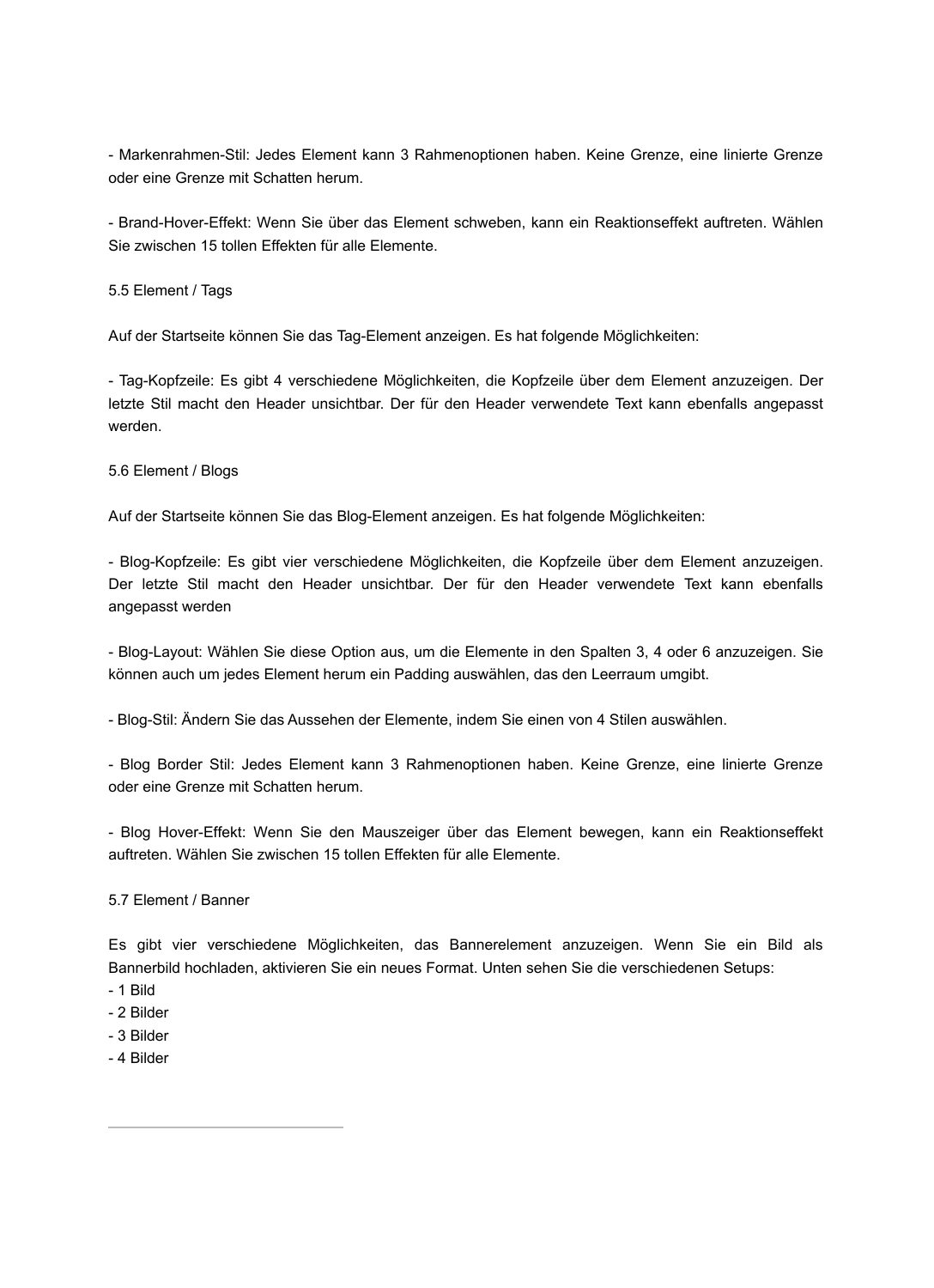### <span id="page-31-0"></span>4. Footer

Last updated: 2018-04-03T23:01:42.000Z |Online [Version](https://crivex.zendesk.com/hc/en-us/articles/360002684134-4-Footer)

Die Fußzeile bedeckt den Boden Ihres Shops. Es enthält das Mail-Abonnement-Formular, Social-Media-Buttons, Links zu formalen Seiten wie zum Beispiel Kunden-Support, Sitemap und einige kurze Informationen zu Ihrem Geschäft. Darunter werden alle verfügbaren Zahlungsoptionen angezeigt.

- Am oberen Rand der Fußzeile erscheinen Kennzeichen.

Fußzeilenstil: Beim Start enthält das Thema nur einen Fußzeilenstil. Wir werden neue Footer Styles über unseren Crivex Newsletter ankündigen. Also, stellen Sie sicher, dass Sie sich auch dafür anmelden!

4.1 Fußzeile / Farbe Sie können die Fußzeile Ihres Shops mit Farben weiter anpassen.

- Fußzeilenhintergrund: Dies ist der Hintergrund der Fußzeile

- Fußtextfarbe: Hier können Sie die Farbe des Textes in der Fußzeile ändern

- Fußzeilen-Hover-Farbe: Wenn Sie über Links in der Fußzeile schweben, werden diese mit dieser Farbe heller.

### <span id="page-31-1"></span>3. Header

Last updated: 2018-04-03T22:55:18.000Z | Online [Version](https://crivex.zendesk.com/hc/en-us/articles/360002683934-3-Header)

Der Header wird oben auf jeder Seite in Ihrem Shop angezeigt. Es ist das gleiche in Ihrem Geschäft und umfasst die Anzeige des Logos, der Währung und der Sprachoptionen, des Warenkorbs und der Suchschaltfläche sowie der Hauptnavigation.

Wir haben nach einer neuen und schlaueren Art gesucht, das Menü anzuzeigen. Da unsere Themen von kleineren Unternehmen mit nicht so vielen Produkten in einigen Kategorien verwendet werden, sowie von Unternehmen, die eine größere Anzahl von Untermenüs benötigen, mussten wir einen Weg finden, damit es für alle funktioniert. Mit Blick auf einige der größten Online-Shops unserer Nation, wie zum Beispiel Amazon von Bol.com, stellten wir fest, dass ein kollabierendes festes Megamenu der richtige Weg war. Da die Navigation im Mittelpunkt unserer Entwürfe steht, haben wir diese Arbeit zuerst gemacht. Nicht nur auf Desktops, sondern auch auf mobilen Geräten.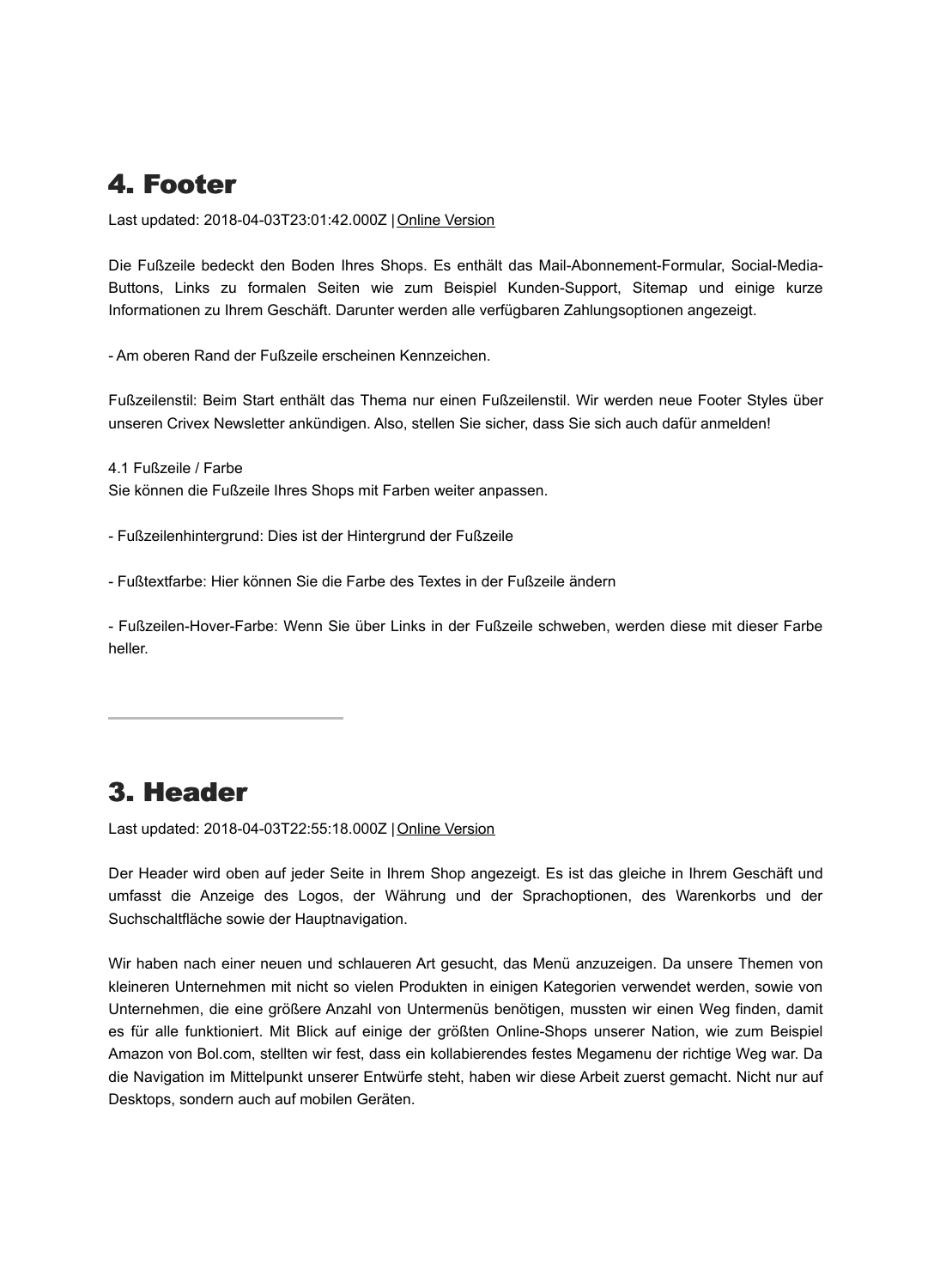Die Speisekarte wird durch eine große Bar dargestellt. Einmal angeklickt, wird das Menü von dort aus kollabieren. Wir haben festgestellt, dass Kunden gerne auf eine Menüleiste klicken. Da dies das Gefühl der Kontrolle über wohin durch den Laden zu suchen auslösen wird. Sobald das Menü geöffnet ist, wird die Megamenu-Struktur dem Benutzer die Möglichkeit geben, alle Kategorien, die der Laden anbietet, auf strukturierte Weise direkt anzuzeigen. Da Seiten länger und länger werden können, haben wir die Navigationsleiste immer oben fixiert. Das gibt dem Benutzer noch mehr Kontrolle und die Möglichkeit, schneller zu surfen.

Header-Stil: Wir haben 4 verschiedene Header zur Auswahl. Machen Sie Ihr Geschäft noch einzigartiger. Um alle verschiedenen Stile zu sehen, können Sie die 4 verschiedenen Presets überprüfen. Sie alle verwenden einen anderen Header-Stil. Die großen Unterschiede liegen in der Darstellung der oberen Leiste, wo Sie mehr Informationen teilen und transparent machen können.

- Wenn Sie die obere Leiste im Menüstil verwenden (Menüstil 3 oder 4). Sie können eine Telefonnummer, eine E-Mail-Adresse und eine Store-Locator-Schaltfläche für Ihr Geschäft eingeben.

#### 3.1 Kopfzeile / Farbe

Hintergrund der oberen Leiste: Wenn Sie die Überschrift 3 oder 4 ausgewählt haben, können Sie auswählen, welche Farbe für die obere Leiste verwendet werden soll. Die Navigationsleiste mit den Schaltflächen Währung und Sprache, Einkaufswagen und Suche ist entweder transparent oder kann in der Farbschemaeinstellung von hell oder dunkel geändert werden. (siehe Einstellung

2.1 Farbschema)

### 3.2 Kopfzeile / Suche

Kunden möchten den Suchknopf in Geschäften verwenden. Weil sie wissen wollen, ob das Produkt, nach dem sie suchen, auch in anderen Farben erhältlich ist oder ob es ergänzende Produkte gibt. In diesen Einstellungen geben wir Ihnen die Möglichkeit, Ihre Kunden zu Produkten zu führen, die Sie sehen möchten. Da sie nach einem bestimmten Produkt suchen, kennen sie möglicherweise nicht andere Produkte, die Sie im Geschäft anbieten. Durch das Einfügen von Suchvorschlägen können Sie dem Kunden helfen, Produkte, Kategorien oder Marken zu entdecken, an die er vielleicht nicht einmal gedacht hat.

### <span id="page-32-0"></span>2. Styling

Last updated: 2018-04-03T01:03:08.000Z |Online [Version](https://crivex.zendesk.com/hc/en-us/articles/360002651134-2-Styling)

2.1 Styling / Schemata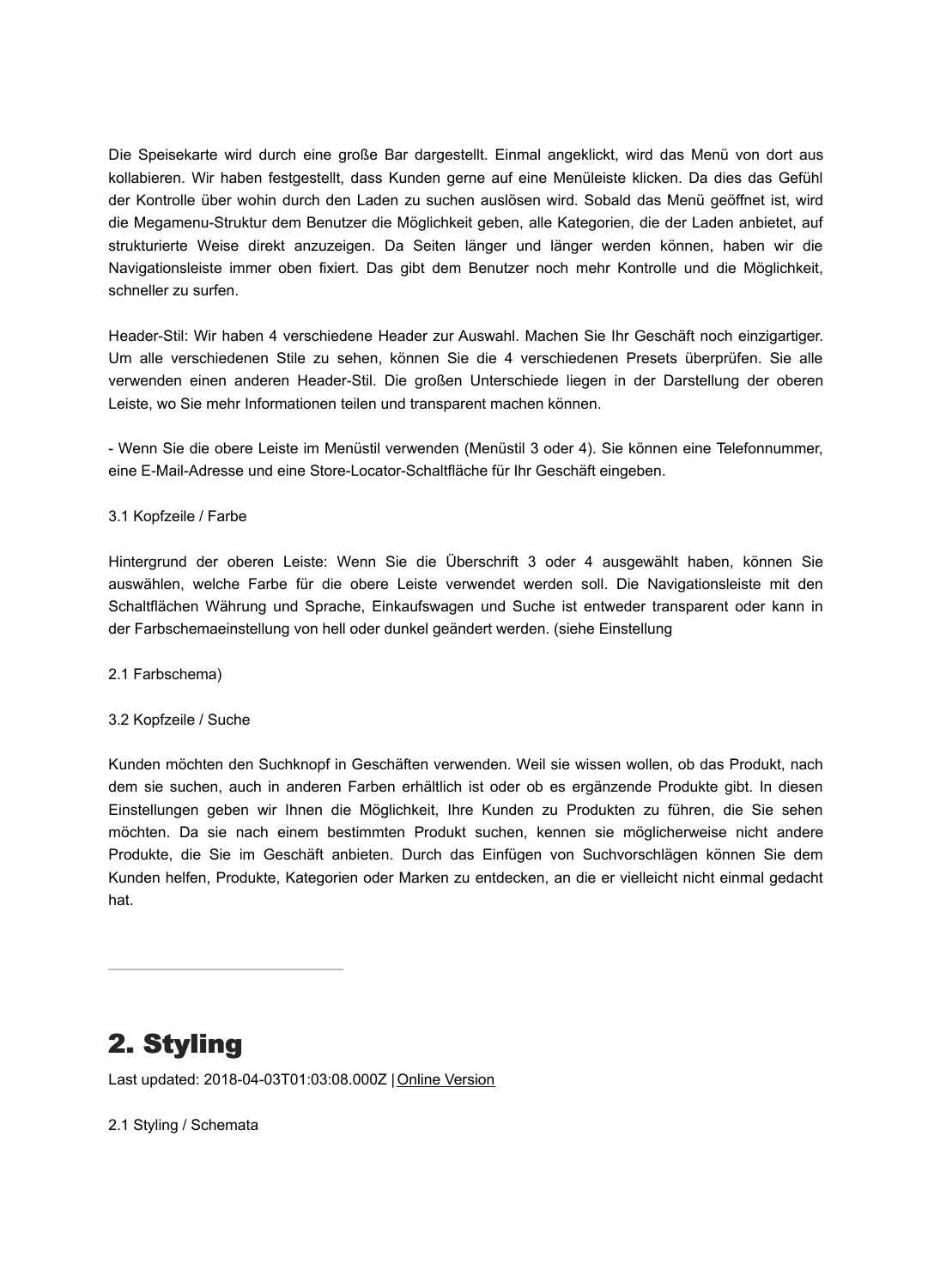Farbschema: Mit dieser Einstellung können Sie das Gesamtbild Ihres Shops direkt in eine helle Farbe, eine dunklere Farbe oder eine Mischung ändern. Dies invertiert grundsätzlich alle Farben in Ihrem Shop. Bereiche, die weiß sind, werden schwarz usw. Beispielsweise neigen Autowerkstätten, Geschäfte für männliche Produkte und Geschäfte, die Uhren verkaufen, dazu, diese Funktion zu verwenden.

#### 2.2 Styling / Farben

Hauptfarbe: Dies ist die Farbe, die Sie überall in Ihrem Geschäft finden können. Wir empfehlen, die Farbe Ihres Logos als Hauptfarbe zu verwenden. Zum Beispiel werden Symbole, Balken und Links diese Farbe beibehalten. Die Hauptfarbe des Mauszeigers ist die Farbe, die beim Schweben über diesen Objekten angezeigt wird.

Titelfarbe: Wenn Sie die Farbe der Titel in Ihrem Thema ändern möchten, ist dies die Einstellung, nach der Sie suchen. Auf jeder Seite ändert sich die Titelfarbe H1, H2 und H3 zu der Farbe, die Sie hier definieren.

In Warenkorb Farbe: Da dies fast die wichtigste Schaltfläche in Ihrem Geschäft ist, möchten Sie in der Lage sein, die Farbe von diesem zu bearbeiten. Einer glaubt, dass eine rote Farbe der Weg ist, andere glauben, dass es grün oder orange ist. Sie können versuchen, welche Farbe für Sie am besten geeignet ist. Die folgende Einstellung für den Mauszeiger definiert den Schattenrand um die Schaltfläche. Wir empfehlen, eine etwas dunklere Version der "Warenkorbfarbe" zu wählen, um den Knopf herausspringen zu lassen.

#### 2.3 Styling / Hintergrund

Hintergrundbild: Als Haupthintergrund können Sie ein Bild anstelle einer Farbe anzeigen lassen. Sie können viele interessante Muster als Hintergrundbild auf dieser Website finden. Geschwindigkeit, ein farbiger Hintergrund lädt schneller in jedem Browser.

- Die Einstellungen darunter helfen Ihnen, das Muster zu zentrieren und zu klonen, so dass es den gesamten Raum Ihres Hintergrunds abdeckt.

- Sie können auch entscheiden, ein Bild in voller Breite hochzuladen. Denken Sie daran, dass größere Bilder die Ladegeschwindigkeit Ihres Geschäfts verlangsamen, während ein Muster kleiner ist und kopiert wird. Komprimieren Sie die hochgeladenen Bilder immer. Auf dieser Website können Sie JPG- und PNG-Bilder komprimieren.

- Wenn Sie ein Bild einfügen, wird die Farbeinstellung überschrieben. Löschen Sie das Hintergrundbild, um nur einen farbigen Hintergrund anzuzeigen. Diese Einstellung überschreibt die Einstellung für Farbschema (2.1 Farbschema).

### 2.4 Styling / Typografie

Zur weiteren Anpassung Ihres Geschäfts können Sie eines der vielen enthaltenen Google Webfonts verwenden. Gehen Sie zu Google Fonts und wählen Sie die, die Ihnen am besten gefällt oder die Sie bereits in Ihrem Logo, Mailing usw. verwenden. Wir haben diese Fonts aufgenommen, weil es viele Optionen gibt, die schnell geladen werden und von den meisten Browsern akzeptiert werden. Es könnte Schriften geben, die nicht in der Liste enthalten sind, die wir in diesen Schriftarteinstellungen anbieten.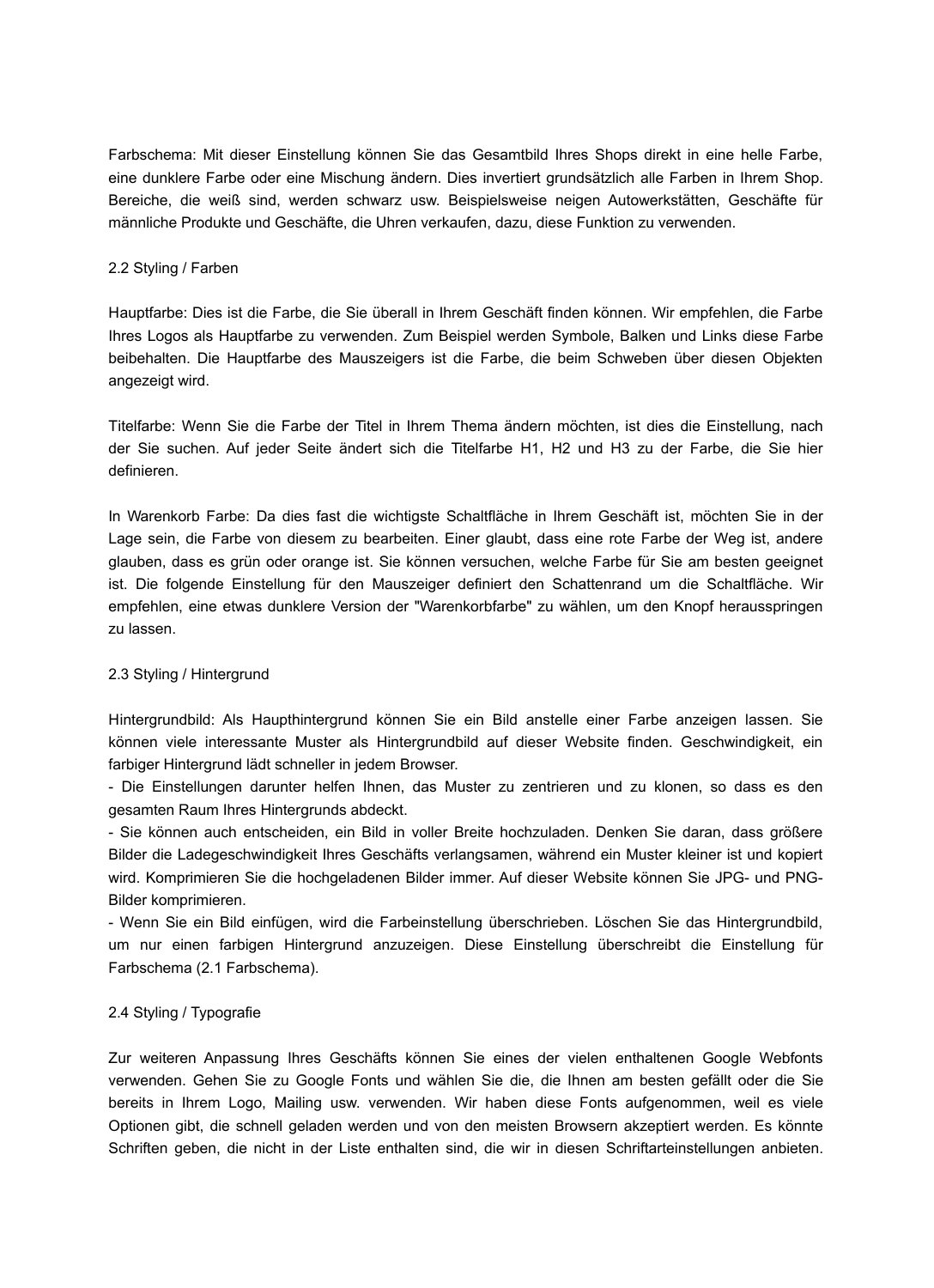Um einen kleinen Überblick zu behalten, haben wir uns am meisten benutzt. Fühlen Sie sich frei, uns zu fragen, ob wir eine, die Sie in Ihrem Geschäft haben möchten, und ist nicht in der Liste enthalten.

- Schrift Sonderüberschrift: Wählen Sie eine Schriftart für alle speziellen Überschriften im Thema. Wie zum Beispiel im Slider und auf Bannern.

- Title Fonts: Alle Header (H1, H2 und H3) entsprechen der Schriftart, die Sie für diese Einstellung auswählen.

- Body Fonts: Der gesamte Text verwendet die Schriftart, die Sie hier auswählen.

Bei einigen Schriftarten könnte die Schriftgröße auf einigen Bildschirmen zu klein werden. Wir können dies manuell für Sie anpassen. Bitte wenden Sie sich an unseren Support unter support@crivex.nl

<span id="page-34-0"></span>1. Thema

Last updated: 2018-04-03T00:42:11.000Z | Online [Version](https://crivex.zendesk.com/hc/en-us/articles/360002650814-1-Thema)

Tutorial-Modus: Wenn Sie diese Option aktivieren, können Sie in Ihrem Browser sehen, wo Sie Änderungen an Ihrem Shop vornehmen können. Dies wird Ihnen helfen, das Thema vollständig zu entdecken. Wir empfehlen dringend, diese Option nur zu verwenden, wenn Ihr Shop nicht sehr besucht ist, da Ihre Kunden möglicherweise auch die Anweisungen auf ihren Bildschirmen sehen.

Entwicklermodus: Diese Funktion wird von uns im Falle einer Anpassung an Ihren Shop oder Ihre Vorlage verwendet. Verwenden Sie diese Funktionalität nicht, wenn wir sie nicht von Ihnen verlangen.

Bewertungen: Bewertungen werden immer wichtiger. Wir schlagen vor, eines der bekannteren Review-Unternehmen zu verwenden. Meistens bieten sie ein Plugin für Lightspeed in Form eines Popups oder Overlays an. Lightspeed bietet auch ein integriertes Review-System. Diese Einstellung aktiviert das Lightspeed-Überprüfungssystem auf der Produktseite. Sobald eine Rezension für ein Produkt geschrieben wurde. Ein neuer Tab wird unter dem Produktinformationsfeld auf der Produktseite verfügbar.

Nach oben scrollen: Je länger die Seite wird, desto länger dauert das Zurückscrollen nach oben. Obwohl wir ein Sticky-Menü anbieten, das mit der Seite nach unten scrollt, können Sie eine Taste aktivieren, die beim Scrollen in der unteren rechten Ecke des Bildschirms erscheint. Wenn Sie darauf klicken, werden Sie zurück zum Anfang der Seite gesendet.

Number Tags: Wenn Sie Tags für Produkte, Kategorien, Blogs oder was auch immer verwenden, können Sie anzeigen, wie viele davon an dieses Tag angehängt sind. Sie können es deaktivieren, wenn Sie beispielsweise nur ein Produkt an jedes Tag angehängt haben.

Logo: Stellen Sie sicher, dass Sie ein Logo mit den richtigen Abmessungen hochladen. Vergessen Sie nicht, das Bild vor dem Hochladen zu komprimieren. Dies hilft Ihnen bei der Google Speedtest-Überprüfung. Auf dieser Website können Sie JPG- und PNG-Bilder komprimieren. Laden Sie ein PNG-Bild mit einem transparenten Hintergrund hoch. Dadurch erhalten Sie das beste Ergebnis.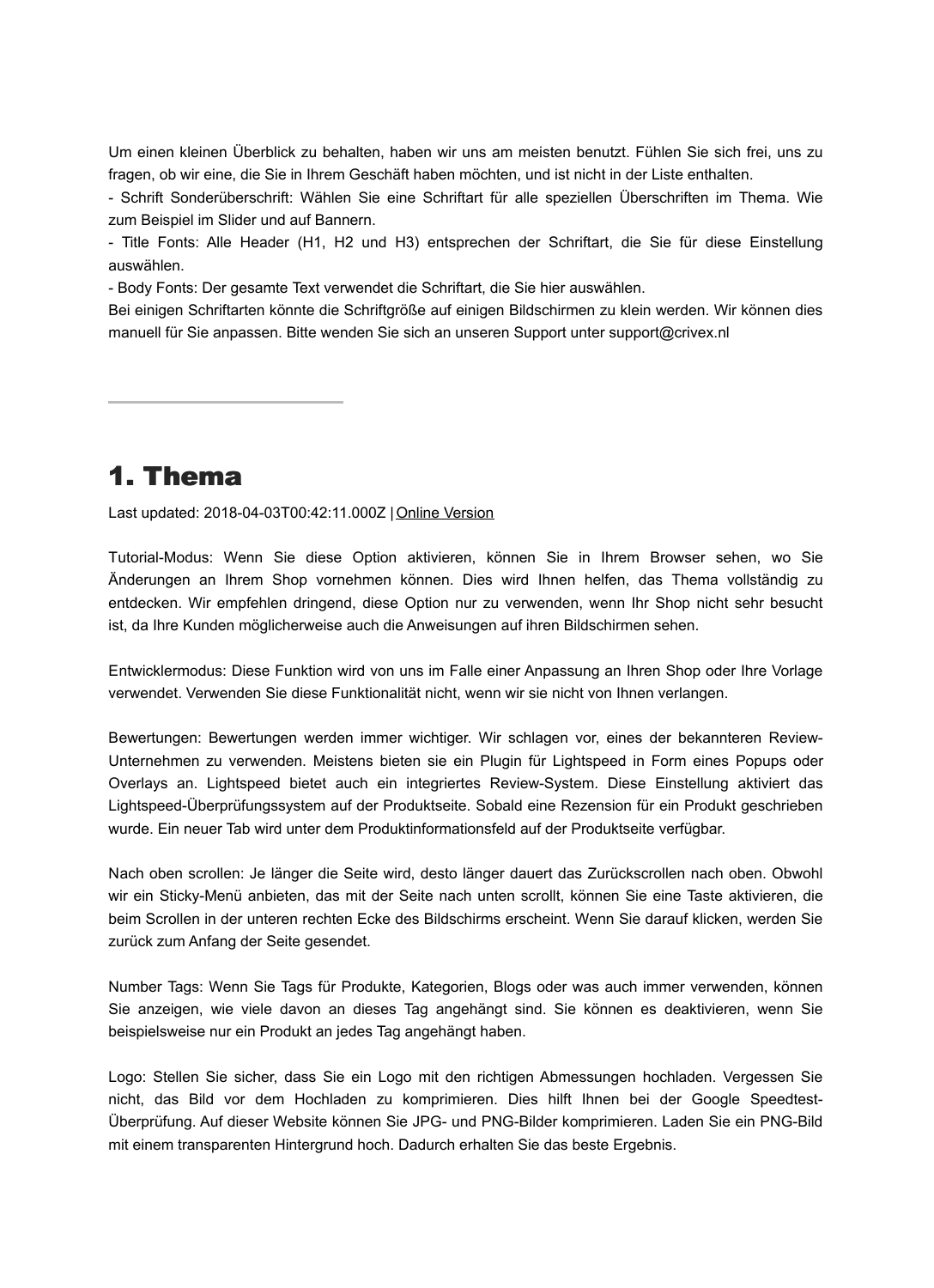Favicon: Ein Favicon ist das kleine Logo, das du am Anfang deiner Browserleiste siehst. Es wird Ihnen helfen zu visualisieren, welcher Standort welcher ist. Um ein Favicon zu erstellen, können Sie diese Website besuchen. Sie können entweder ein Bild hochladen und seine Größe in ein Favicon ändern oder es selbst zeichnen.

Preisanzeige: Viele Kunden fragen immer, ob wir Änderungen in der Preisanzeige vornehmen können. Jetzt können Sie das direkt tun! Drei Optionen sind angegeben. Der erste zeigt nur den Preis nach Nummer. Kein Währungscode des Symbols hier. Die zweite zeigt den Währungscode nach dem Betrag. Und die dritte zeigt das Währungssymbol vor dem Preis.

- Wenn Sie einen B2B-Shop besitzen und die B2B-Einstellung in den Haupteinstellungen Ihres Lightspeed-Shops aktivieren, zeigt der Preis den Betrag mit dem MwSt-Präfix an.

- Wenn Ihr Shop in Deutschland aktiv ist, müssen Sie die Gesetzgebung in den Haupteinstellungen auf streng einstellen. Für jedes Produkt müssen Sie einen Grundpreis angeben. Der Grundpreis wird direkt unter dem tatsächlichen Preis des Produkts angezeigt. Darüber hinaus werden die Versandkosten auch in Reichweite des Preises sichtbar.

Verkaufsband: Wir verstehen, dass Sie möchten, dass jedes Produkt im Verkauf gesehen wird. Daher haben wir zwei verschiedene Verkaufsbänder zur Auswahl gestellt. Das erste deckt die Ecke ab, wie ein echtes Band, einschließlich einiger schöner Schatteneffekte. Der zweite sieht eher wie ein runder Stempel in der oberen rechten Ecke aus. Natürlich können Sie die Farbe auch ändern, um Ihrem Verkaufsstil zu entsprechen.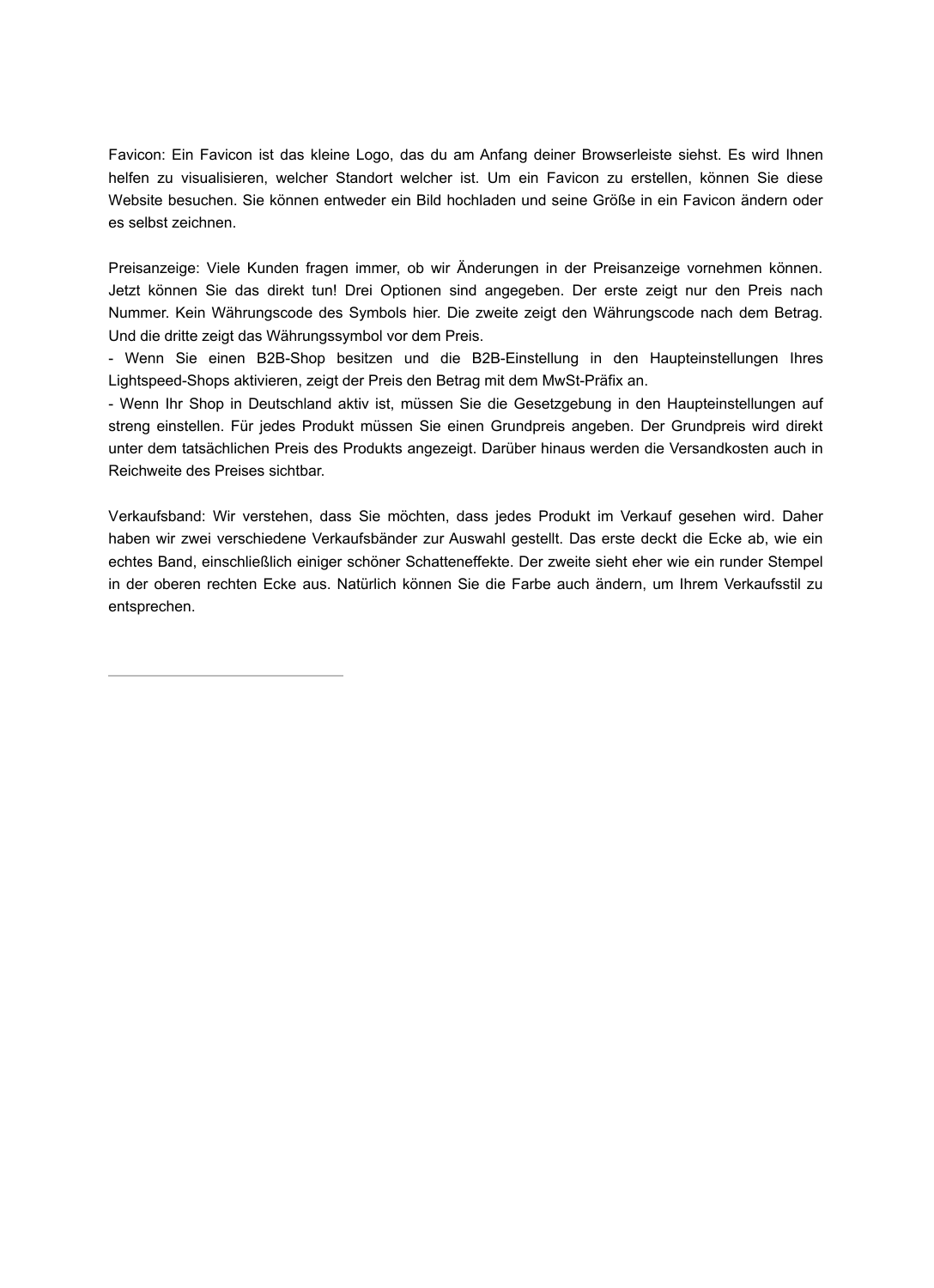### <span id="page-36-0"></span>Einführung

Last updated: 2018-04-03T00:36:27.000Z | Online [Version](https://crivex.zendesk.com/hc/en-us/articles/360002650674-Einf%C3%BChrung)

Vielen Dank für die Installation des Elements Theme für Lightspeed E-Commerce. Dies ist unser 3. Thema für Diese Plattform und wir haben all unsere Erfahrungen und unser Wissen genutzt, um das perfekte Erlebnis zu schaffen für Sie als Shop-Betreiber wie für Ihre Kunden. Wir haben diesen Leitfaden geschrieben, um Ihnen zu helfen, den Thema. Bitte lassen Sie uns wissen, wenn Sie Probleme haben. Wir helfen Ihnen gerne weiter.

Das Elements Theme ist unser erstes Theme, mit dem Sie die komplette Homepage Ihres Geschäft. Wie der Name des Themas verrät, ist diese Vorlage in ELEMENTS aufgebaut. Es gibt 8 Elemente insgesamt:

- Schieberelement
- Kategorieelement
- Produktelement
- Markenelement
- Tag-Element
- Bannerelement
- Alleinstellungsmerkmal

Für jedes Element haben Sie mehrere Optionen, um auszuwählen, wie das Element angezeigt werden soll. Endlich, Sie können die Elemente nach Ihren Wünschen auf der Homepage über die 6.1 Homepage / Layout bestellen die Einstellungen!

### <span id="page-36-1"></span>Documentation (Francais)

### <span id="page-36-2"></span>5. Éléments

Last updated: 2018-04-03T23:14:02.000Z | Online [Version](https://crivex.zendesk.com/hc/en-us/articles/360002704533-5-%C3%89l%C3%A9ments)

Comme expliqué dans notre introduction, les éléments sont la partie la plus intéressante du thème. Ils vous donnent l'occasion de façonner et de construire la mise en page parfaite pour votre magasin. Chaque élément a ses propres paramètres de contenu et d'ajustement. Il y a 8 éléments au total:

- Elément coulissant
- Élément de catégorie
- Elément de produit
- Élément de marque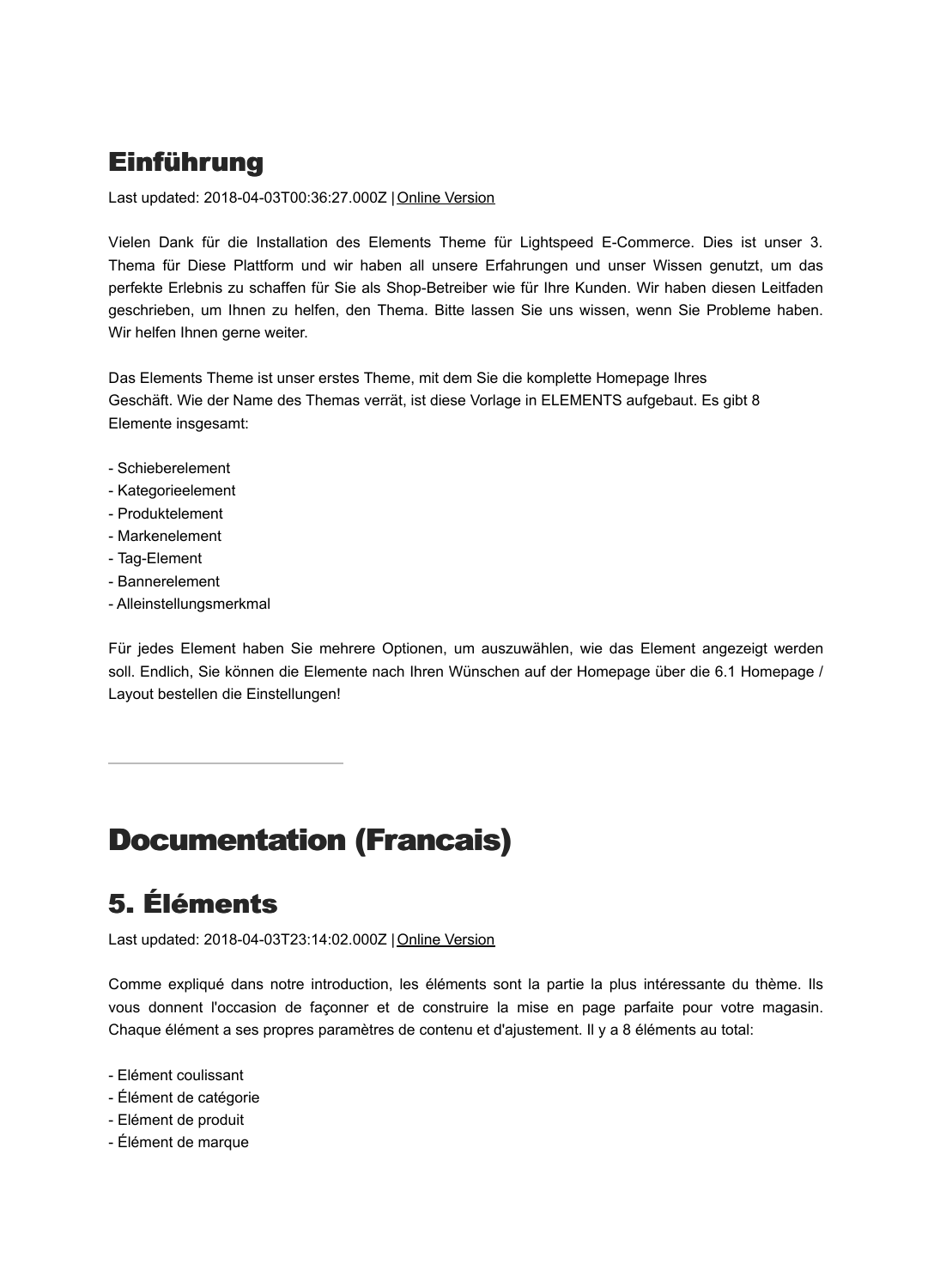- Élément de balise

- Élément de bannière
- Élément unique de point de vente

Pour chaque élément, vous avez plusieurs options pour choisir comment vous voulez afficher l'élément. Enfin, vous pouvez commander les éléments comme vous le souhaitez sur la page d'accueil via les paramètres 6.1 Hompage / Mise en page!

#### 5.1 Elément / Slider

Le curseur apparaît en haut de votre magasin lorsqu'il est activé. L'image s'étendra sur toute la largeur de la page, assurez-vous de télécharger des images de diapositives dans les bonnes dimensions. En standard, vous pouvez ajouter jusqu'à 3 diapositives dans le thème Elements. Si vous avez besoin de plus de diapositives, veuillez consulter notre bureau d'assistance à la personnalisation.

- Vitesse du curseur: définit la rapidité avec laquelle le curseur doit passer à la diapositive suivante. La norme est de 5000 millisecondes. Si vous le voulez plus vite, vous pouvez opter pour 2500. Si vous voulez le faire changer plus lentement, vous pouvez choisir pour 10000 millisecondes.

- Activation de la diapositive: avec ce paramètre, vous pouvez choisir d'afficher cette diapositive particulière ou non. De cette façon, vous pouvez rapidement activer des diapositives récurrentes par exemple.

- Slide background image: puisque les images haute résolution ne sont pas entièrement supportées par Lightspeed, nous construisons une solution de contournement pour vous donner la possibilité de télécharger toutes les tailles d'images. Allez dans le backoffice de votre magasin Lightspeed à Outils et aller à Fichiers. Téléchargez l'image que vous souhaitez utiliser comme diapositive. Une fois enregistré, un lien de téléchargement devient disponible. Utilisez ce lien dans le paramètre.

- Couleur du texte de la diapositive: C'est la couleur donnée au bouton et au texte de la diapositive.

- Slide Text: Chaque diapositive peut contenir du texte qui se redimensionne automatiquement sur les appareils mobiles

- Bouton de diapositive: Avec le bouton de diapositive, vous pouvez lier la diapositive à une page. Lorsque vous utilisez votre magasin à l'international et différentes langues, vous pouvez insérer des liens vers le catalogue, la collection, la marque de la page du blog.

#### 5.2 Élément / Catégories

Sur la page d'accueil, vous pouvez afficher l'élément de catégorie. Il a les options suivantes:

- En-tête de catégorie: Il existe 4 façons différentes d'afficher l'en-tête au-dessus de l'élément. Le dernier style rend l'en-tête invisible. Le texte utilisé pour l'en-tête peut également être ajusté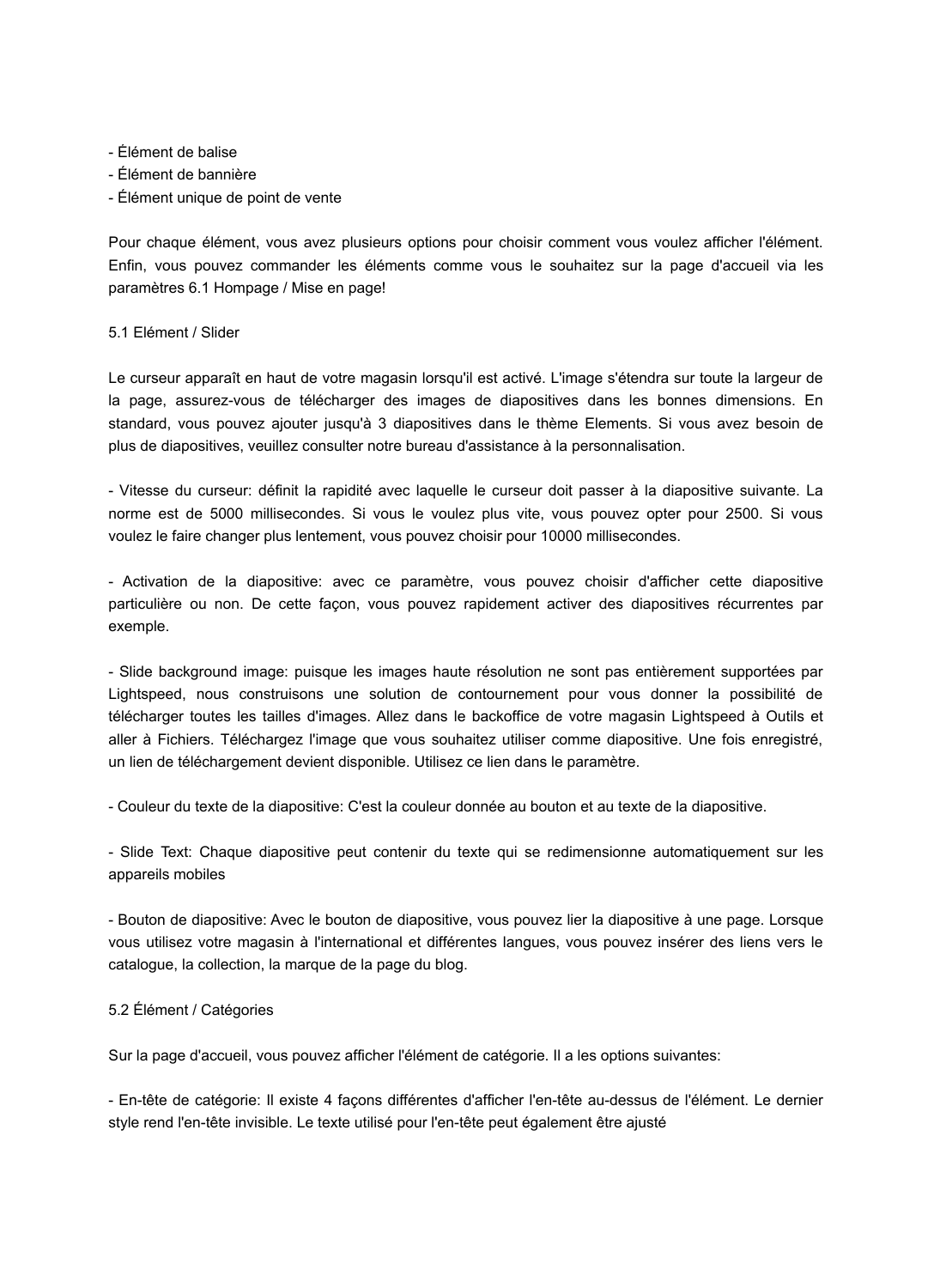- Mise en page de catégorie: Choisissez d'afficher les catégories dans les colonnes de 3, 4 ou 6. Vous pouvez également

choisissez le remplissage autour de chaque catégorie en lui donnant des espaces autour.

- Catégorie Style: Changer l'apparence des catégories en choisissant l'un des 4 styles à choisir de.

- Style de bordure de catégorie: Chaque élément peut avoir 3 options de bordure. Pas de frontière, une bordure bordée

ou une bordure avec une ombre autour.

- Effet Hover de la catégorie: lorsque vous survolez l'élément, un effet réactif peut se produire. Choisissez parmi 15 superbes effets pour tous les éléments.

#### 5.3 Élément / Produits

Sur la page d'accueil, vous pouvez afficher l'élément du produit. Il a les options suivantes:

- En-tête de produit: Il existe 4 façons différentes d'afficher l'en-tête au-dessus de l'élément. Le dernier style rend l'en-tête invisible. Le texte utilisé pour l'en-tête peut également être ajusté

- Disposition du produit: Choisissez d'afficher les produits dans les colonnes 3, 4 ou 6. Vous pouvez également choisir un remplissage autour de chaque élément en lui donnant des espaces.

- Style de produit: Changez l'apparence des produits en choisissant l'un des 3 styles parmi lesquels choisir.

- Style de bordure de produit: Chaque élément peut avoir 3 options de bordure. Pas de frontière, une bordure bordée ou une bordure avec des ombres autour.

- Effet Hover du produit: lorsque vous survolez l'élément, un effet réactif peut se produire. Choisissez parmi 15 superbes effets pour tous les éléments.

#### 5.4 Élément / Marques

Sur la page d'accueil, vous pouvez afficher l'élément de la marque. Il a les options suivantes:

- En-tête de la marque: il existe 4 manières différentes d'afficher l'en-tête au-dessus de l'élément. Le dernier style rend l'en-tête invisible. Le texte utilisé pour l'en-tête peut également être ajusté

- Disposition de la marque: choisissez d'afficher les marques dans les colonnes de 3, 4, 6 ou 10. Vous pouvez également choisir un remplissage autour de chaque élément en lui donnant des espaces.

- Style de marque: Changez l'apparence des catégories en choisissant l'un des 4 styles à choisir.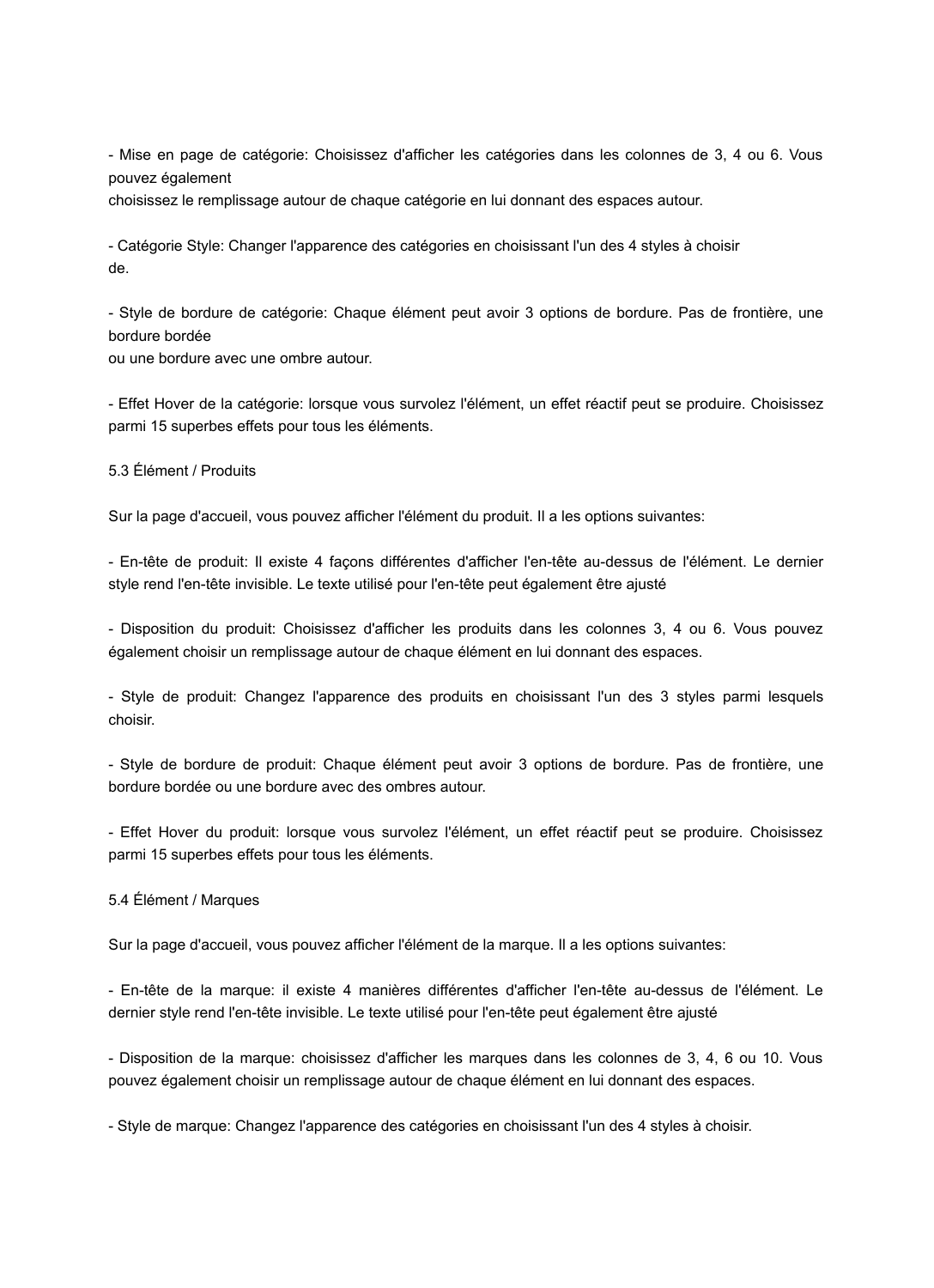- Style de bordure de marque: Chaque élément peut avoir 3 options de bordure. Pas de frontière, une bordure bordée ou une bordure avec des ombres autour.

- Effet Hover de la marque: lorsque vous survolez l'élément, un effet réactif peut se produire. Choisissez parmi 15 superbes effets pour tous les éléments.

#### 5.5 Élément / Tags

Sur la page d'accueil, vous pouvez afficher l'élément de tag. Il a les options suivantes:

- En-tête de balise: Il existe 4 manières différentes d'afficher l'en-tête au-dessus de l'élément. Le dernier style rend l'en-tête invisible. Le texte utilisé pour l'en-tête peut également être ajusté.

#### 5.6 Élément / Blogs

Sur la page d'accueil, vous pouvez afficher l'élément de blog. Il a les options suivantes:

- En-tête du blog: Il y a 4 façons différentes d'afficher l'en-tête au-dessus de l'élément. Le dernier style rend l'en-tête invisible. Le texte utilisé pour l'en-tête peut également être ajusté

- Mise en page du blogue: choisissez d'afficher les éléments dans les colonnes de 3, 4 ou 6. Vous pouvez également choisir le remplissage autour de chaque élément en lui donnant des espaces.

- Blog Style: Modifiez l'apparence des éléments en choisissant l'un des 4 styles parmi lesquels choisir.

- Blog Border style: Chaque élément peut avoir 3 options de bordure. Pas de frontière, une bordure bordée ou une bordure avec des ombres autour.

- Blog Hover effect: Lorsque vous passez la souris sur l'élément, un effet réactif peut se produire. Choisissez parmi 15 superbes effets pour tous les éléments.

#### 5.7 Élément / Bannière

Il existe quatre manières différentes d'afficher l'élément de bannière. Lorsque vous téléchargez une image en tant qu'image de bannière, vous activez un nouveau format. Ci-dessous vous voyez les différentes configurations:

- 1 image
- 2 images
- 3 images
- 4 images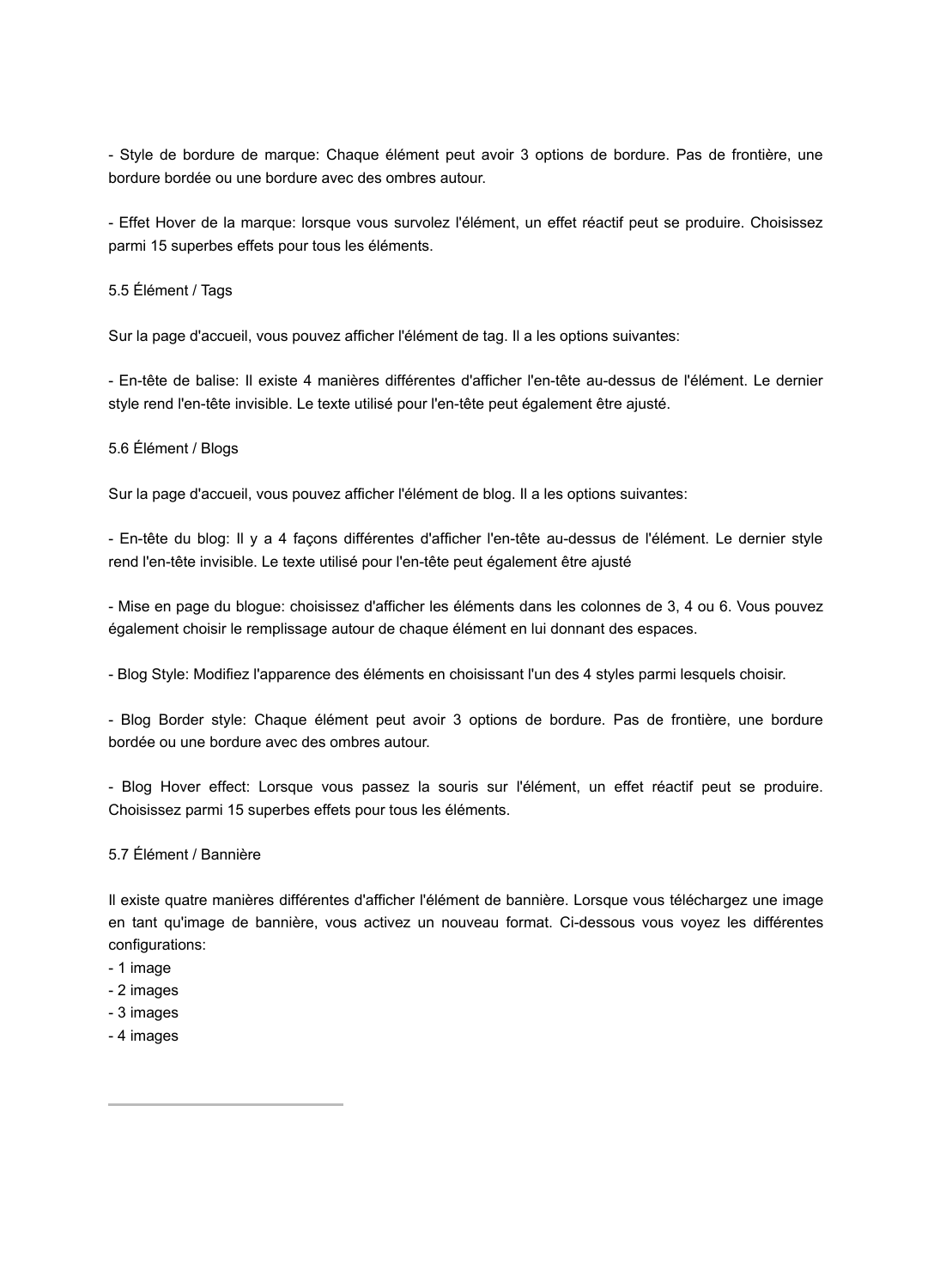### <span id="page-40-0"></span>4. Footer

Last updated: 2018-04-03T23:01:14.000Z | Online [Version](https://crivex.zendesk.com/hc/en-us/articles/360002684094-4-Footer)

Le pied de page couvre le bas de votre boutique. Il comprend le formulaire d'abonnement par courrier électronique, les boutons de médias sociaux, des liens vers des pages formelles comme par exemple le support client, un sitemap et quelques informations sur votre boutique. Ci-dessous, il montrera toutes les options de paiement disponibles.

- Les poinçons apparaissent en haut du pied de page.

Style de pied de page: Au lancement, le thème inclura un seul style de pied de page. Nous annoncerons de nouveaux styles de bas de page dans notre newsletter Crivex. Alors, assurez-vous de vous inscrire aussi!

4.1 Pied de page / Couleur Vous pouvez personnaliser davantage le pied de page de votre boutique avec des couleurs.

- Pied de fond: c'est l'arrière-plan du pied de page

- Couleur du texte du pied de page: Ici vous pouvez changer la couleur du texte dans le pied de page

- Couleur du pied de page: lorsque vous passez la souris sur des liens dans le pied de page, ceux-ci s'éclaircissent avec cette couleur.

### <span id="page-40-1"></span>3. Header

Last updated: 2018-04-03T22:56:13.000Z |Online [Version](https://crivex.zendesk.com/hc/en-us/articles/360002704193-3-Header)

L'en-tête est partiellement affiché en haut de chaque page de votre boutique. Il en va de même dans votre magasin et comprend l'affichage du logo, des options de devise et de langue, du panier et du bouton de recherche et de la navigation principale.

Nous avons cherché une manière nouvelle et plus lisse d'afficher le menu. Étant donné que nos thèmes sont utilisés par de plus petites entreprises avec peu de produits dans quelques catégories ainsi que par des entreprises ayant besoin d'un plus grand nombre de sous-menus, nous devions trouver un moyen de le faire fonctionner pour tout le monde. En regardant certains des plus grands magasins en ligne de notre nation comme par exemple Amazon de Bol.com nous avons pensé qu'un mégamenu fixe effondré était la voie à suivre. Puisque la navigation est au cœur de nos conceptions, nous avons commencé par faire ce travail en premier. Non seulement sur les ordinateurs de bureau, mais aussi sur les appareils mobiles.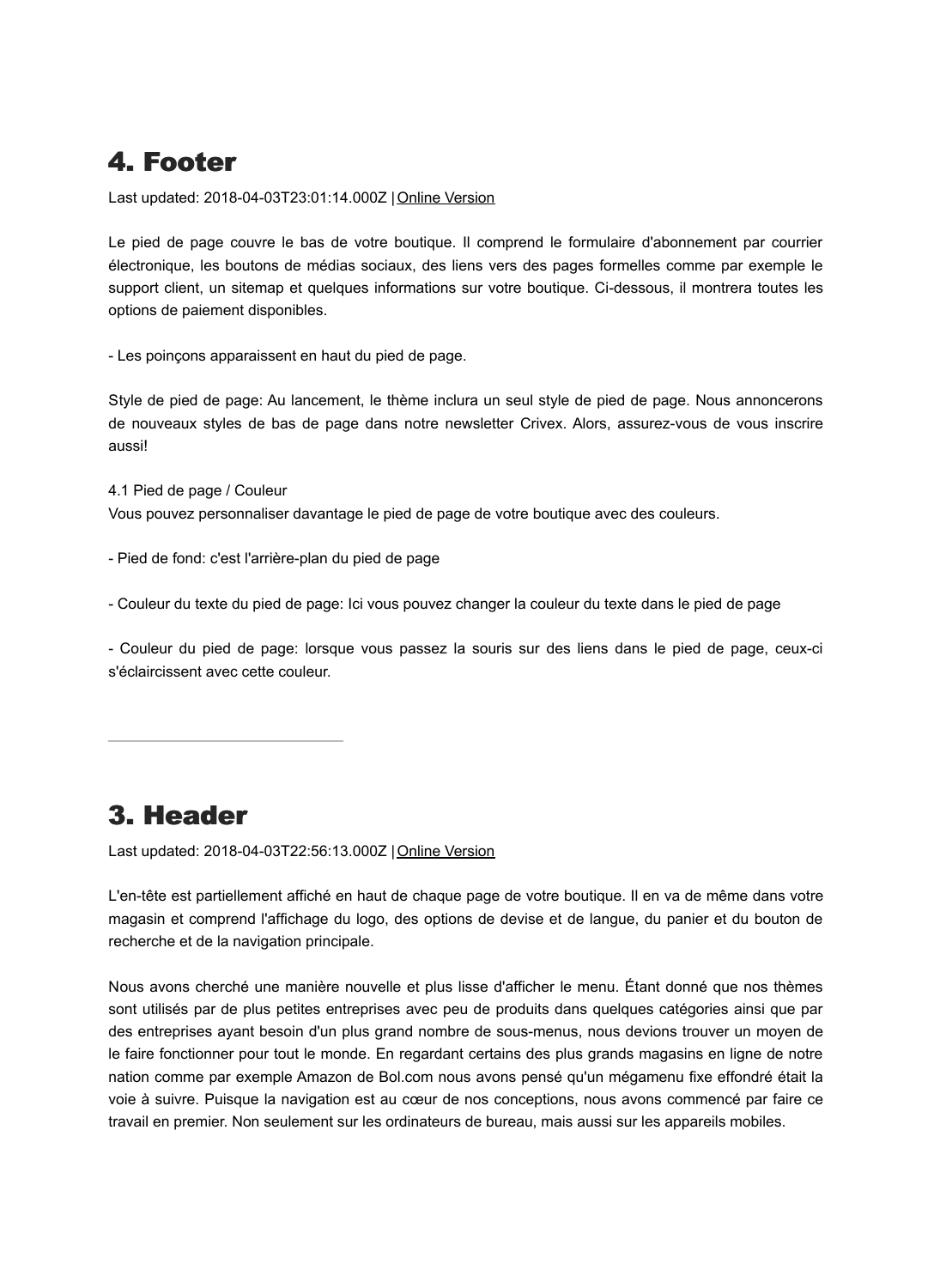Le menu est représenté par un grand bar. Une fois cliqué, le menu s'effondre à partir de là. Nous avons découvert que les clients adorent cliquer sur une barre de menu. Comme cela va déclencher le sentiment de contrôle sur l'endroit où naviguer à travers le magasin. Une fois le menu ouvert, sa structure megamenu donnera à l'utilisateur la possibilité de visualiser directement toutes les catégories que le magasin a à offrir de manière structurée. Puisque les pages peuvent devenir de plus en plus longues, nous avons toujours fixé la barre de navigation en haut. Donner à l'utilisateur encore plus de contrôle et la possibilité de naviguer plus rapidement.

Style d'en-tête: Nous avons inclus 4 en-têtes différents à choisir. Rendre votre magasin encore plus unique. Pour voir tous les différents styles, vous pouvez vérifier les 4 préréglages différents. Ils utilisent tous un style d'en-tête différent. Les grandes différences résident dans l'affichage de la barre supérieure où vous pouvez partager plus d'informations et la possibilité de le rendre transparent.

- Si vous choisissez d'utiliser la barre du haut dans le style de menu (style de menu 3 ou 4). Vous pouvez insérer un numéro de téléphone, une adresse e-mail et un bouton de recherche de magasin pour votre magasin physique.

#### 3.1 En-tête / Couleur

Arrière-plan de la barre supérieure: Si vous avez sélectionné le style d'en-tête 3 ou 4, vous pouvez choisir la couleur que vous voulez utiliser pour la barre supérieure. La barre de navigation, y compris la devise et la langue, le bouton du panier et le bouton de recherche, est transparent ou peut être modifié dans le paramètre du jeu de couleurs à partir de la lumière ou de l'obscurité. (consulter le réglage

#### 2.1 Color Scheme)

### 3.2 En-tête / Recherche

Les clients aiment utiliser le bouton de recherche dans les magasins. Parce qu'ils veulent savoir si le produit qu'ils recherchent est également disponible dans d'autres couleurs, ou s'il y a des produits complémentaires disponibles. Dans ces paramètres, nous vous donnons la possibilité d'orienter vos clients vers les produits que vous souhaitez qu'ils voient. Comme ils recherchent un produit spécifique, ils peuvent ne pas être au courant des autres produits que vous offrez dans le magasin. En insérant des suggestions de recherche, vous pouvez aider le client à découvrir des produits, des catégories ou des marques auxquels il n'aurait même pas pensé.

### <span id="page-41-0"></span>2. Style

Last updated: 2018-04-03T01:04:01.000Z | Online [Version](https://crivex.zendesk.com/hc/en-us/articles/360002664913-2-Style)

2.1 Style / Schémas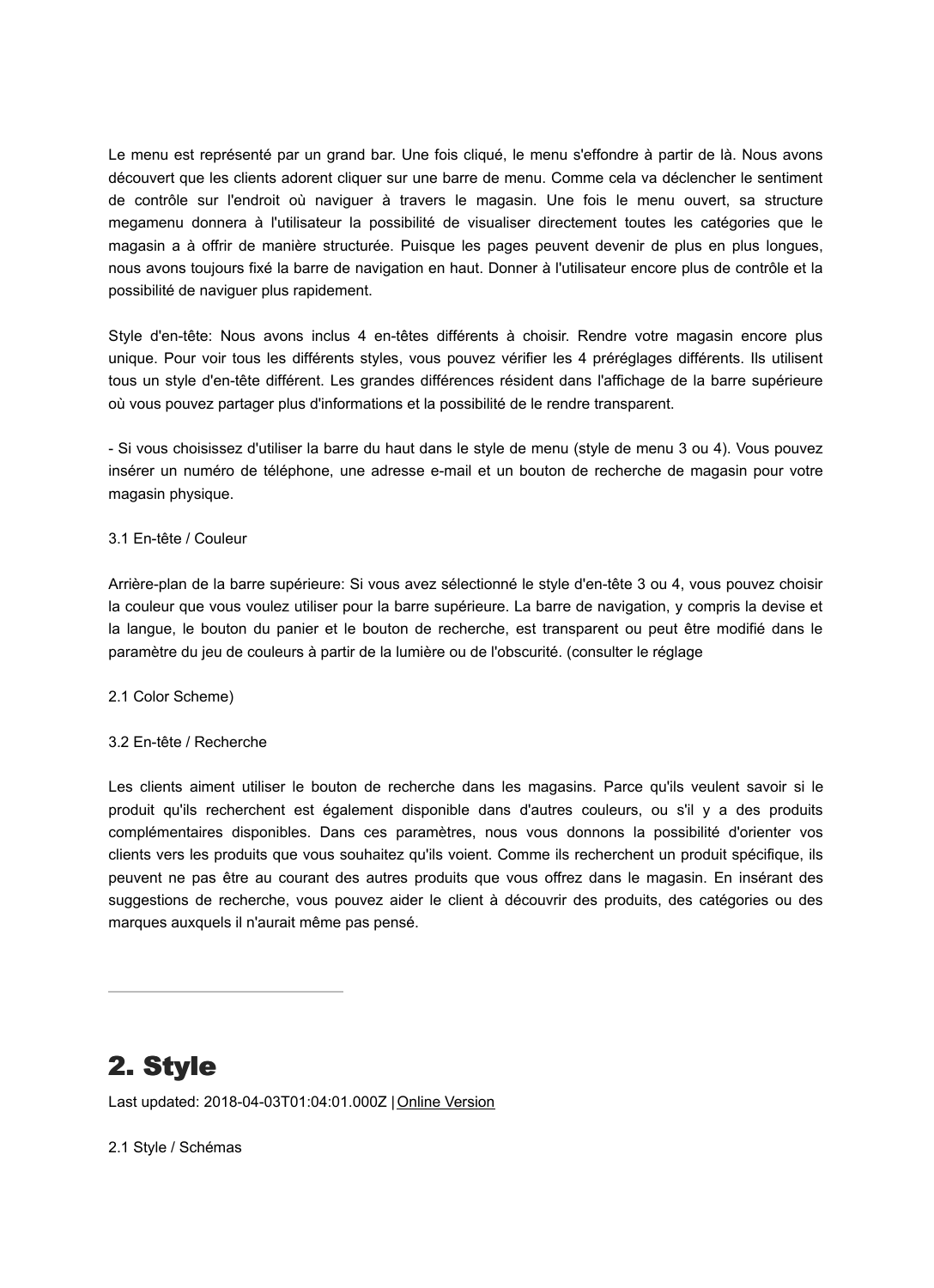Modèle de couleurs: Avec ce réglage, vous pouvez modifier l'aspect général de votre boutique directement en une couleur claire, une couleur plus foncée ou un mixage. Cela inverse fondamentalement toutes les couleurs de votre boutique. Les secteurs qui sont blancs deviendront noirs, etc. Par exemple, les magasins de voitures, les magasins de produits pour hommes et les magasins vendant des montres ont tendance à utiliser cette fonctionnalité.

#### 2.2 Style / Couleurs

Couleur principale: C'est la couleur que vous pouvez trouver partout dans votre magasin. Nous vous conseillons d'utiliser la couleur de votre logo comme couleur principale. Par exemple, les icônes, les barres et les liens vont adhérer à cette couleur. La couleur principale du survol est la couleur qui apparaît en survolant ces éléments.

Couleur du titre: Si vous souhaitez changer la couleur des titres de votre thème, c'est le paramètre que vous recherchez. Sur chaque page, la couleur du titre H1, H2 et H3 passera à la couleur que vous définissez ici.

Dans la couleur du panier: Comme c'est presque le bouton le plus important dans votre magasin, vous voulez pouvoir modifier la couleur de celui-ci. On croit qu'une couleur rouge est la voie à suivre, d'autres croient que c'est vert ou orange. Vous pouvez essayer quelle couleur vous convient le mieux. Le paramètre de survol ci-dessous définit la bordure de l'ombre autour du bouton. Nous vous suggérons de choisir une version plus sombre de la couleur "dans le panier" pour que le bouton sorte.

#### 2.3 Style / arrière-plan

Image d'arrière-plan: en tant qu'arrière-plan principal, vous pouvez choisir d'afficher une image au lieu d'une couleur. Vous pouvez trouver de nombreux modèles intéressants à utiliser comme image de fond sur ce site. En ce qui concerne la vitesse, un fond coloré se chargera plus rapidement dans tous les navigateurs.

- Les réglages en dessous de celui-ci vous aident à centrer et cloner le motif afin qu'il couvre l'espace complet de votre arrière-plan.

- Vous pouvez également décider de télécharger une image pleine largeur. Gardez à l'esprit que les images plus grandes ralentiront la vitesse de chargement de votre magasin alors qu'un motif a une taille plus petite et est copié. Toujours compresser les images que vous téléchargez. Sur ce site, vous pouvez compresser des images JPG et PNG.

- L'insertion d'une image annule le paramètre de couleur. Supprimez l'image d'arrière-plan pour afficher uniquement un arrière-plan coloré. Ce paramètre annule le réglage de colorscheme (2.1 Color Scheme).

### 2.4 Style / Typographie

Pour personnaliser davantage votre magasin, vous pouvez utiliser l'une des nombreuses polices Web de Google incluses. Allez dans Google Fonts et choisissez celui que vous préférez ou que vous utilisez déjà dans votre logo, votre mailing, etc. Nous avons inclus ces polices car il y a beaucoup d'options à choisir, elles se chargent rapidement et sont acceptées par la plupart des navigateurs. Il peut y avoir des polices non incluses dans la liste que nous proposons dans ces paramètres de police. Pour garder un peu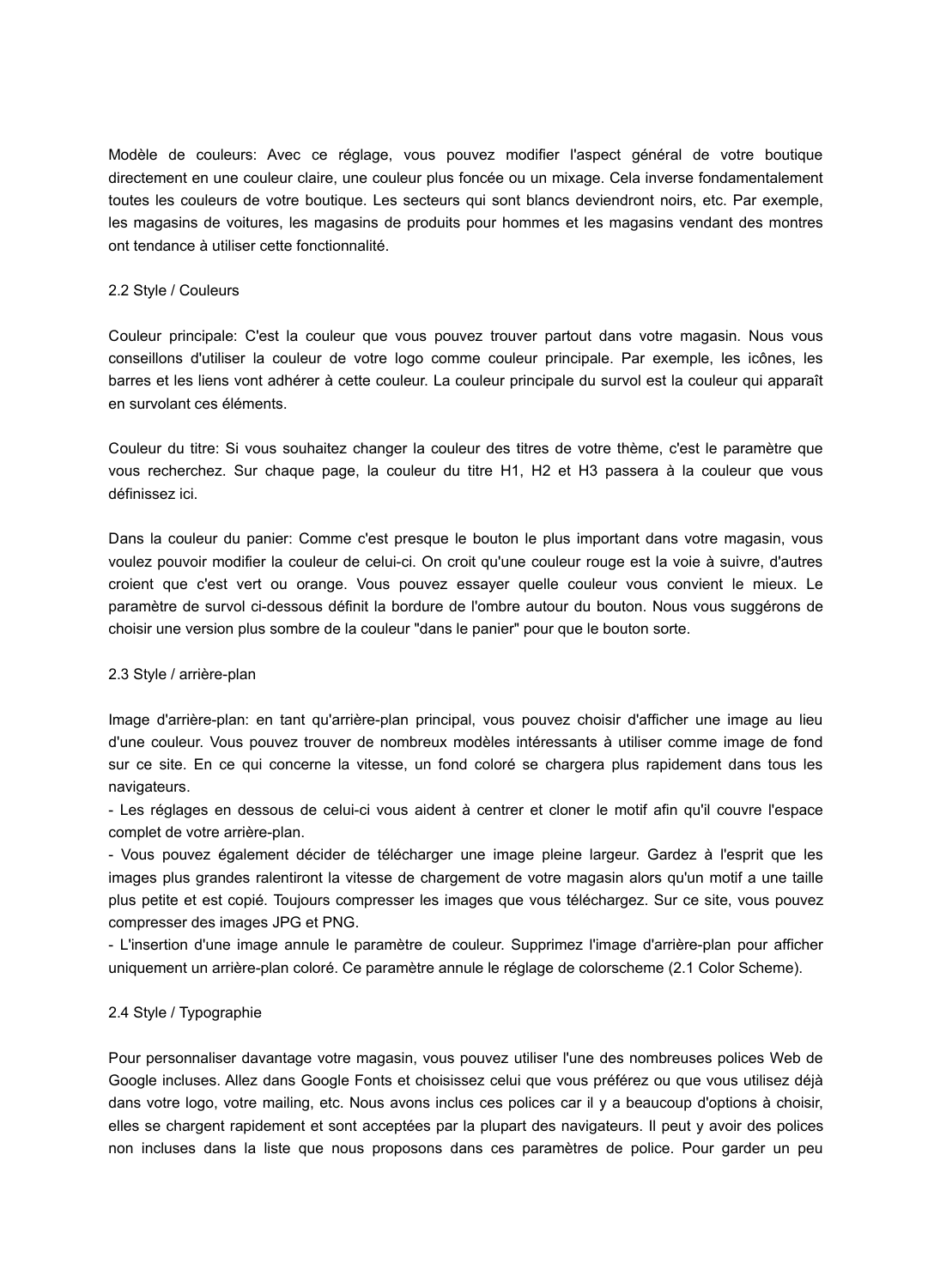d'aperçu, nous avons gardé le plus utilisé. N'hésitez pas à nous demander si nous pouvons en inclure un que vous aimeriez avoir dans votre magasin et qui ne figure pas dans la liste.

- Police En-tête spécial: Choisissez une police pour tous les en-têtes spéciaux du thème. Comme par exemple dans le curseur et sur les bannières.

- Polices de titre: Tous les en-têtes (H1, H2 et H3) adhèrent à la police que vous choisissez pour ce paramètre.

- Polices du corps: Tout le texte utilisera la police que vous choisissez ici.

Pour certaines polices, la taille de la police peut devenir trop petite sur certains écrans. Nous pouvons ajuster cela manuellement pour vous. S'il vous plaît consulter notre bureau de support à support@crivex.nl

### <span id="page-43-0"></span>1. Thème

Last updated: 2018-04-03T00:40:54.000Z | Online [Version](https://crivex.zendesk.com/hc/en-us/articles/360002650794-1-Th%C3%A8me)

Mode tutoriel: Si vous activez cette option, vous pouvez voir dans votre navigateur où vous pouvez apporter des modifications à votre boutique. Cela vous aidera à découvrir le thème complètement. Nous vous conseillons fortement de n'utiliser cette option que si votre magasin n'est pas très visité car vos clients peuvent également voir les fenêtres d'instructions sur leurs écrans.

Mode développeur: Cette fonction est à utiliser en cas de personnalisation de votre boutique ou de votre modèle. N'utilisez pas cette fonctionnalité si nous ne vous le demandons pas.

Avis: Les avis deviennent de plus en plus importants. Nous vous suggérons d'utiliser l'une des sociétés de révision les plus connues. La plupart du temps, ils offrent un plugin pour Lightspeed sous forme de popup ou de superposition. Lightspeed intègre également un système de révision intégré. Ce paramètre active le système de vérification Lightspeed sur la page du produit. Une fois qu'une révision a été écrite pour un produit. Un nouvel onglet sera disponible sous le champ d'information sur le produit sur la page du produit.

Faire défiler vers le haut: Plus la page est longue, plus il faut de temps pour revenir en haut. Même si nous offrons un menu contextuel qui défile avec la page, vous pouvez activer un bouton qui apparaît dans le coin inférieur droit de l'écran lorsque vous faites défiler vers le bas. Une fois cliqué, vous serez renvoyé en haut de la page.

Balises numériques: Si vous utilisez des balises pour des produits, des catégories, des blogs ou autres, vous pouvez indiquer le nombre de balises attachées à cette balise. Vous pouvez le désactiver si vous n'avez par exemple qu'un seul produit associé à chaque tag.

Logo: Assurez-vous de télécharger un logo avec les bonnes dimensions. N'oubliez pas de compresser l'image avant de la télécharger. Cela vous aidera lors de la vérification Google Speedtest. Sur ce site, vous pouvez compresser des images JPG et PNG. Télécharger une image PNG avec un arrière-plan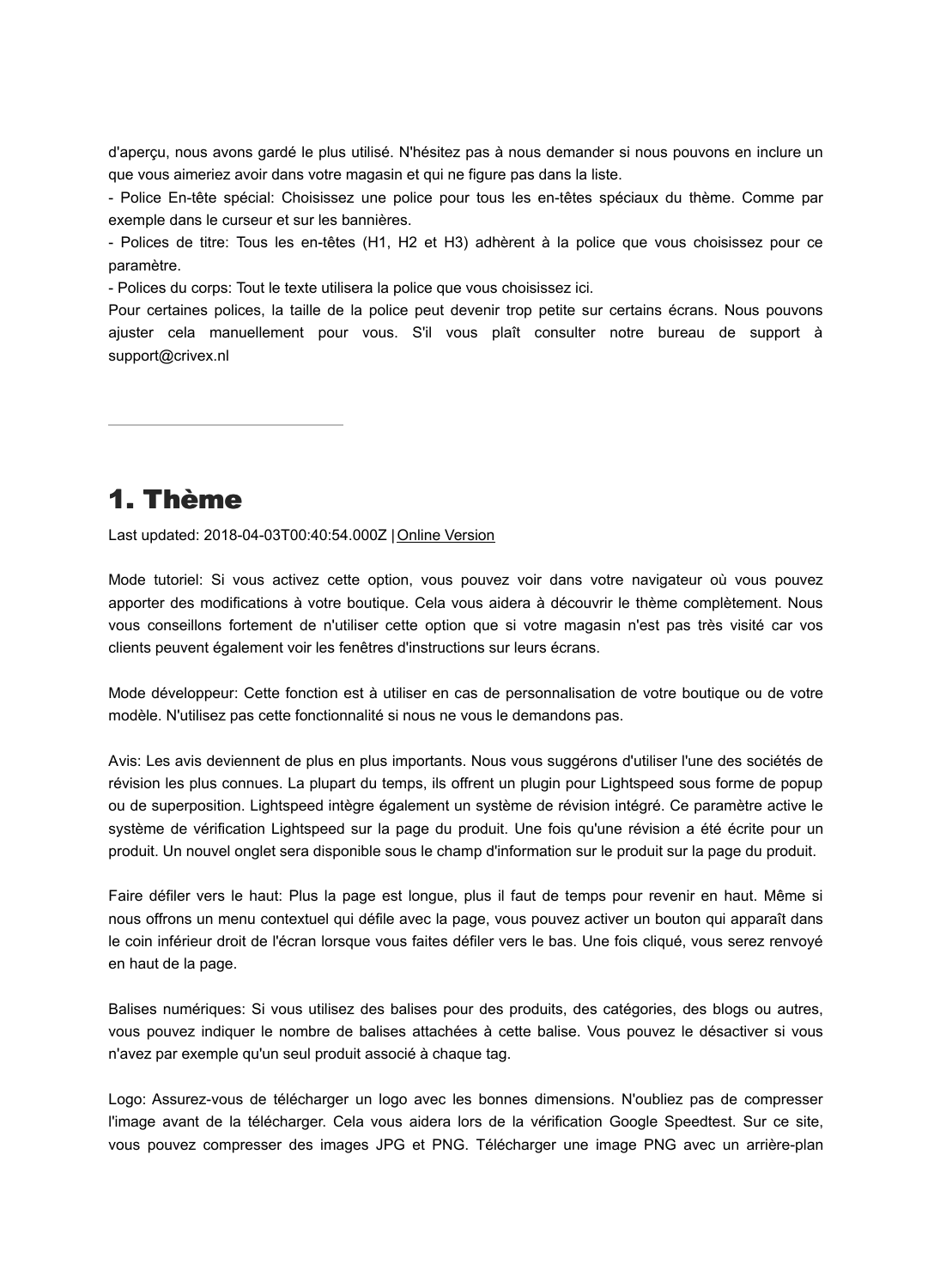transparent. Cela vous donnera le meilleur résultat.

Favicon: Un favicon est le petit logo que vous voyez au début de la barre de votre navigateur. Cela vous aidera à visualiser quel site est lequel. Pour créer une favicon, vous pouvez visiter ce site. Vous pouvez télécharger une image et la redimensionner sur une favicon ou dessiner la vôtre.

Affichage des prix: Beaucoup de clients demandent toujours que nous puissions faire des changements dans la façon dont nous affichons le prix. Maintenant vous pouvez le faire directement! Trois options sont données. Le premier montre seulement le prix par numéro. Aucun code de devise du symbole ici. La seconde montre le code de devise après le montant. Et le troisième montre le symbole monétaire avant le prix.

- Si vous possédez une boutique B2B, et activez le paramètre B2B dans les principaux paramètres de votre boutique Lightspeed, le prix affichera le montant avec le préfixe HT.

- Si votre boutique est active en Allemagne, vous devez définir le paramètre de législation dans les paramètres principaux sur strict. Pour chaque produit, vous devez identifier un prix de base. Le prix de base est affiché directement sous le prix réel du produit. En outre, les frais de port deviendront également visibles à la portée du prix.

Ruban de vente: Nous comprenons que vous voulez voir tous les produits en vente. Par conséquent, nous avons créé deux rubans de vente différents à choisir. Le premier couvre le coin comme un vrai ruban inclut de beaux effets d'ombre. Le second ressemble plus à un tampon rond dans le coin supérieur droit. Bien sûr, vous pouvez également changer la couleur pour correspondre à votre style de vente.